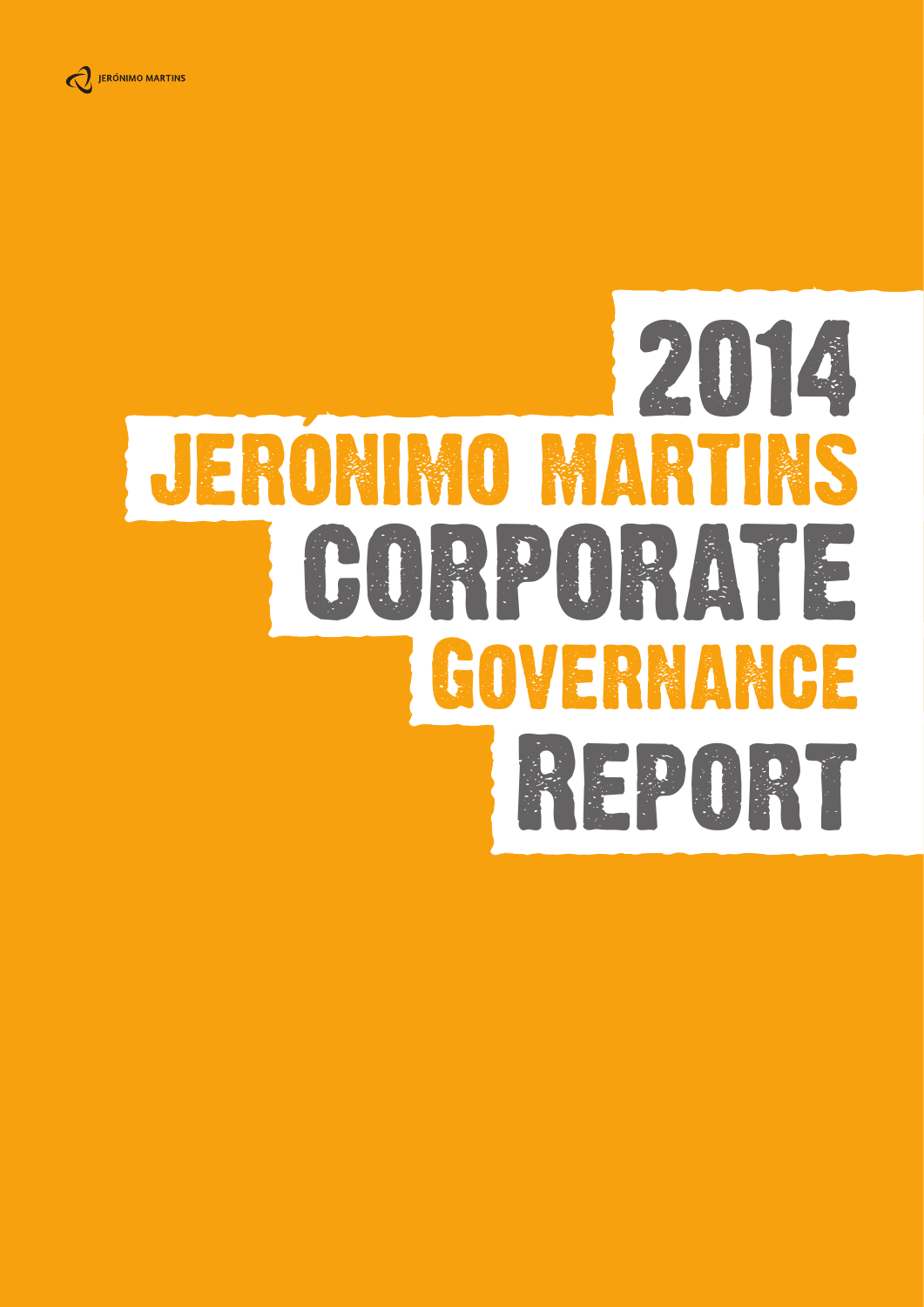

#### **PART I – INFORMATION ON SHAREHOLDER STRUCTURE, ORGANISATION AND CORPORATE GOVERNANCE**

#### **Section A – SHAREHOLDER STRUCTURE 6**

#### **Subsection I – Capital Structure 6**

- 1. Capital Structure 6
- 2. Restrictions on the Transfer of Shares 6
	- 3. Own Shares 6
- 4. Significant Agreements to which the Company is a Party and that Take Effect, are Altered, or 7 Cease in Case of Change in Control of the Company After a Takeover Bid 5. Defensive Measures 7
	-
	- 6. Shareholders Agreements known to the Company 7

#### **Subsection II – Shareholdings and Bonds Held 8**

- 7. Shareholders with Qualifying Holdings 8
- 8. Number of Shares and Bonds Held by Members of the Management and Supervisory Boards 9
- 9. Special Powers of the Board of Directors, especially in Relation to Deliberations on Capital 9 Increases
	- 10. Significant Business Relationships Between the Holders of Qualifying Holdings and the 9 Company

## **Section B – CORPORATE BODIES AND COMMITTEES 10**

#### **Subsection I – General Meeting 10**

#### **A. Composition of the Presiding Board of the General Meeting 10**

11. Details and Position of the Members of the Presiding Board of the General Meeting and Respective Term  $10$ 

#### **B. Exercising the Right to Vote 10**

- 12. Any Restrictions on the Right to Vote 10
- 13. Maximum Percentage of Voting Rights That May Be Exercised By a Single Shareholder or By 12 Shareholders That Are In Any Relationship As Set Out In No. 1 of Article 20 of the Portuguese Securities Code
- 14. Shareholders' Resolutions That, Imposed By The Articles Of Association, May Only Be Taken 12 With a Qualified Majority, In Addition To Those Legally Provided

## **Subsection II – Management and Supervision 13**

## **A. Composition 13**

- 15. Adopted Corporate Governance Model 13
- 16. Articles of Association Rules on the Procedural Requirements Governing the Appointment 13
	- and Replacement of Members of the Board of Directors and of the Supervisory Board
		- 17. Composition of the Board of Directors 13
	- 18. Distinction Between Executive and Non-Executive Directors, And Identification of 15
		- Independent Directors Among Non-Executive Directors
		- 19. Professional Qualifications of the Members of the Board of Directors 15
- 20. Customary and Significant Relationships of the Members of the Board with Shareholders with 18 Qualifying Holdings
	- 21. Organisational Charts, Delegation of Powers and Division of Responsibilities 19

#### **B. Functioning 28**

- 22. Availability and Place Where Rules on the Functioning of the Board of Directors May be 28 Viewed
	- 23. Number of Meetings Held and Attendance 28
	- 24. Performance Appraisal of Executive Directors 29
	- 25. Predefined Criteria For Assessing Executive Director's Performance 29
	- 26. Positions that the Members of the Board of Directors Hold in Other Companies, and 29Respective Availability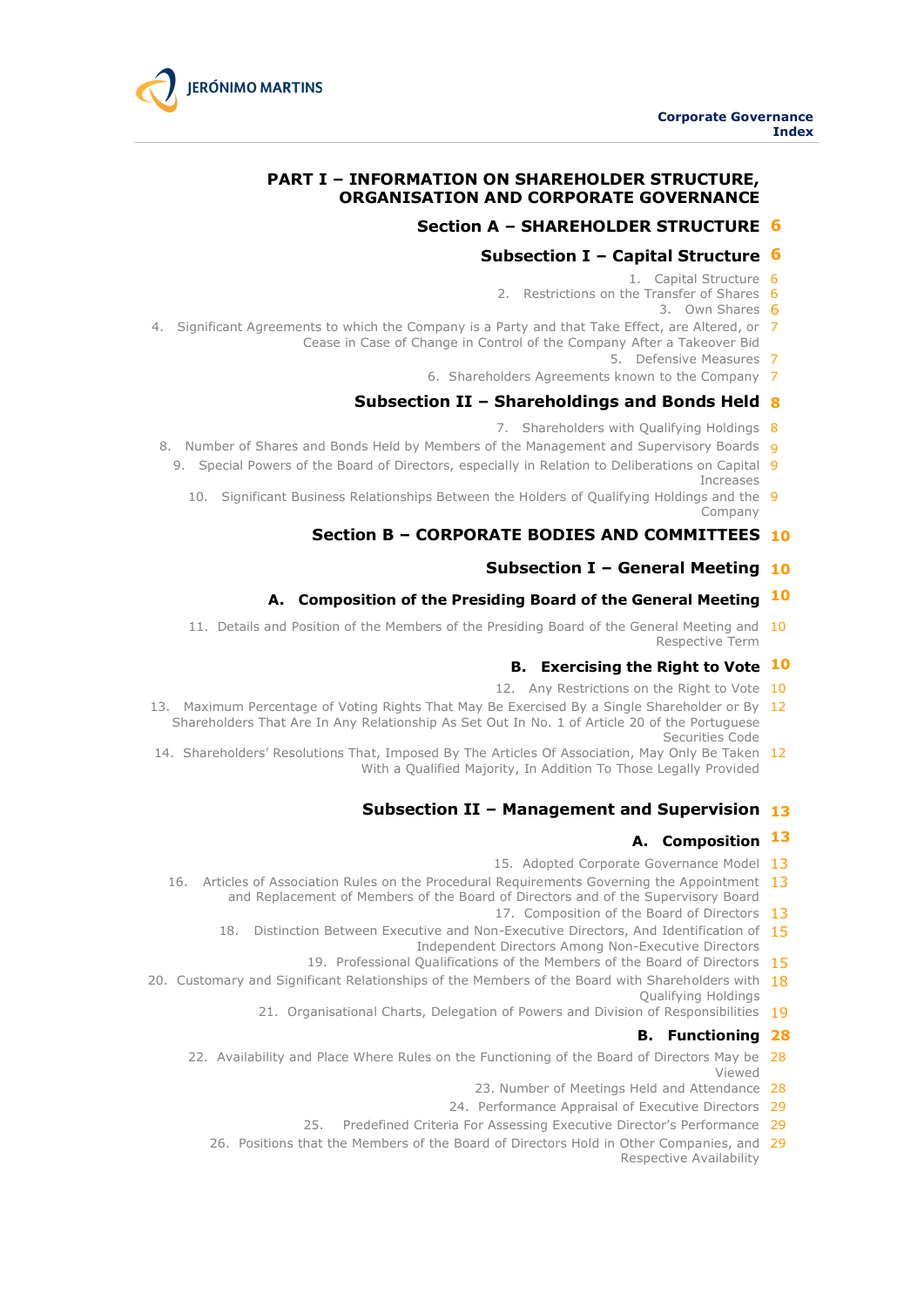#### **C. Committees within the Board of Directors and Chief Executive Officer 31**

- 27. Details of the Committees Created within the Board of Directors 31
	- 28. Details of the Chief Executive Officer 31
- 29. Description of the Powers of Each of The Committees Established and Summary of Activities Undertaken 31

#### **Subsection III – Supervision 34**

#### **A. Composition 34**

- 30. Details of the Supervisory Board 34
- 31. Composition of the Audit Committee 35
- 32. Details of the Independent Members of the Audit Committee 35
- 33. Professional Qualifications of the Members of the Audit Committee 35

#### **B. Functioning 36**

- 34. Availability and Place Where the Rules on the Functioning of the Audit Committee May be Viewed 36
	- 35. Number of Meetings Held, and Attendance of Each Member of The Audit Committee 36
- 36 Positions that the Members of the Audit Committee Hold in Other Companies, and Respective Availability 36

#### **C. Powers and Duties 36**

- 37. Description of the Procedures and Criteria Applicable to the Audit Committee for The Purposes of Hiring Additional Services From the External Auditor 36
	- 38. Other Duties of the Supervisory Body Audit Committee 37

#### **Subsection IV – Statutory Auditor 37**

- 39. Details of the Statutory Auditor and the Partner That Represents the Same 37
- 40. Number of Years that the Statutory Auditor Consecutively Carries Out Duties With the Company 37
	- 41. Description of Other Services that the Statutory Auditor Provides to the Company 38

#### **Subsection V – External Auditor 38**

- 42. Details of the External Auditor and the Partner That Represents the Same in Carrying out These Duties 38
- 43. Number of Years that the External Auditor and Respective Partner that Represents the Same in Carrying out These Duties Consecutively Carries Out Duties With the Company 38
	- 44. Rotation Policy and Schedule of the External Auditor and the Respective Partner That Represents Said Auditor in Carrying Out Such Duties 39
- 45. Details of the Board Responsible for Assessing the External Auditor and Regular Intervals to Carry Out the Assessment 39
- 46. Non-Audit Services carried out by the External Auditor for the Company and/or Companies in a Control Relationship, and Indication of Internal Procedures for Approving the Recruitment of Such Services and Reasons for Said Recruitment 39
	- 47. Details of Annual Remuneration Paid by the Company and/or Legal Entities in a Control or Group Relationship to the Auditor and Other Natural or Legal Persons Pertaining to the Same Network and Percentage Breakdown Relating to the Following Services 40

#### **Section C – INTERNAL ORGANISATION 41**

#### **Subsection I – Articles of Association 41**

48. Rules Applicable to Amendment of the Company's Articles of Association 41

#### **Subsection II – Reporting of Irregularities 41**

49. Reporting Means and Policy on the Reporting of Irregularities in the Company (Whistleblower Procedure) 41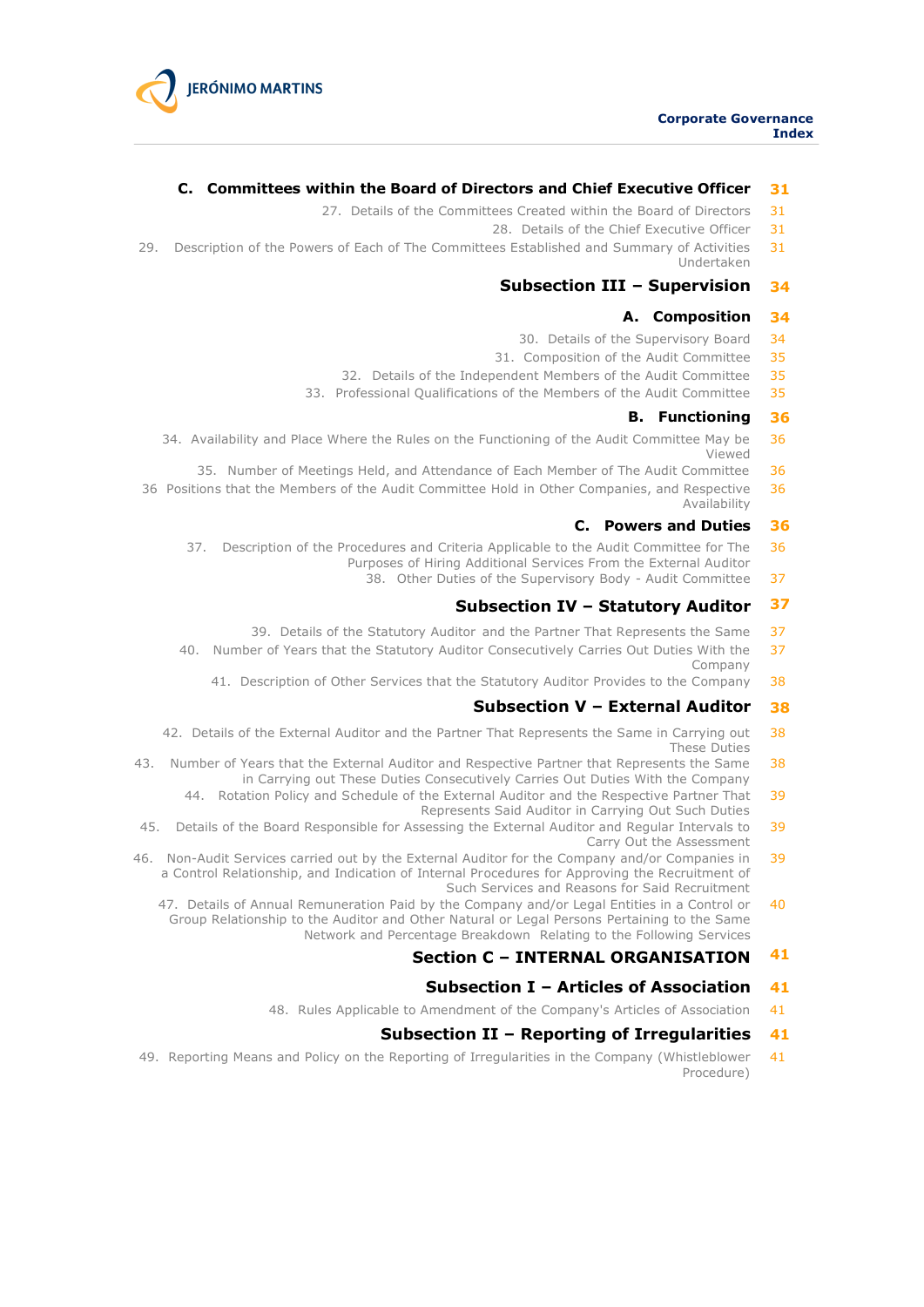

#### **Subsection III – Internal Control and Risk Management 42**

- 50. Individuals, Boards or Committees Responsible for the Internal Audit and/or Implementation of the Internal Control Systems 42
	- 51. Details of Hierarchical and/or Functional Dependency in Relation to Other Boards or Committees of the Company 42
		- 52. Other Functional Areas Responsible for Risk Control 42
- 53. Details of the Main Risks to Which the Company is Exposed in Pursuing Its Business Activity 44 54. Description of the Procedure for Identification, Assessment, Monitoring, Control and Risk 47
	- Management
	- 55. Core Details on the Internal Control and Risk Management Systems Implemented in the Company Regarding the Procedure for Financial Reporting 47

## **Subsection IV – Investor Assistance <sup>48</sup>**

- 56. Department Responsible for Investor Assistance 48
	- 57. Market Liaison Officer 50
- 58. Extent and Deadline for Replying to Requests for Information Received Throughout the Year or Pending from Preceding Years 50

#### **Subsection V – Website 50**

- 59. Relevant Addresses 50
- 60. Place Where Information on The Firm, Public Company Status, Headquarters, and Other Details Referred to in Article 171 of the Commercial Companies Code is Available 50
- 61. Place Where the Articles of Association and Regulations on the Functioning of the Boards and/or Committees are Available 50
- 62. Place Where Information is Available on the Names of the Corporate Boards' Members, the Market Liaison Officer, the Investor Assistance Office, Respective Functions and Contact Details 51
- 63. Place Where the Documents are Available and Relate to Financial Accounts Reporting, and the Half-Yearly Calendar on Company Events Published at the Beginning of Every Six Months 51
	- 64. Place Where the Notice Convening the General Meeting and All the Preparatory and Subsequent Information Related Thereto is Disclosed 51
- 65. Place Where the Historical Archive on the Resolutions Passed at the Company's General Meetings, Share Capital and Voting Results Relating to the Preceding Three Years are Available 51

## **SECTION D – REMUNERATION <sup>52</sup>**

#### **Subsection I – Power to Establish 52**

66. Details of the Powers for Establishing the Remuneration of Corporate Bodies and Directors of the Company 52

#### **Subsection II – Remuneration Committee 52**

- 67. Composition of the Remuneration Committee, Including Details of Persons Recruited to Provide Services to Said Committee, and Statement on the Independence of Each Member 52
- 68. Knowledge and Experience in Remuneration Policy Issues by Members of the Remuneration Committee 52

#### **Subsection III – Remuneration Structure 54**

- 69. Description of the Remuneration Policy of the Board of Directors and of the Supervisory Board 54
- 70. Information on How Remuneration is Structured so as To Enable the Aligning of Interests of the Members of the Board of Directors With the Company's Long-Term Interests, As Well As How It Is Based on the Performance Assessment and How It Discourages Excessive Risk Taking 56
	- 71. Existence of Variable Remuneration Component and Information on Any Impact of the Performance Appraisal on This Component 56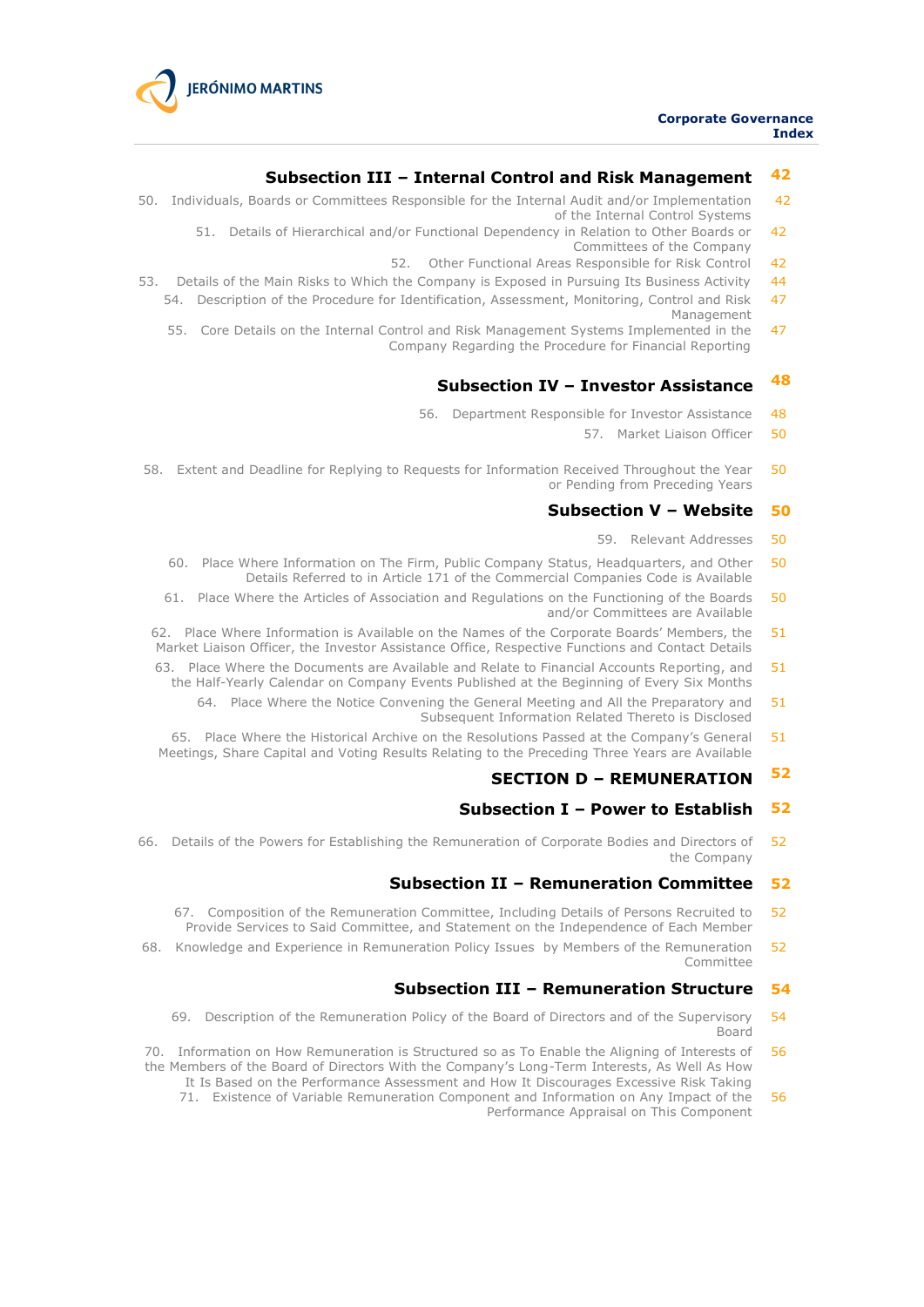#### **Corporate Governance Index**



72. Deferred Payment of the Remuneration's Variable Component, and Specification of Relevant Deferral Period 56

73. Criteria Whereon the Allocation of Variable Remuneration on Shares is Based and Also on Maintaining Company Shares That The Executive Directors Have Had Access To, On the Possible Share Contracts (hedging) or Risk Transfer Contracts, Corresponding Limit, and Its Relation to the Total Annual Remuneration Value 56

- 74. Criteria Whereon the Allocation of Variable Remuneration on Options is Based and details of the Deferral Period 57
- 75. Key Factors and Grounds for Any Annual Bonus Schemes and Any Additional Non-Financial Benefits 57
- 76. Key Characteristics of the Supplementary Pensions Schemes For Directors and Date When Said Schemes Were approved at the General Meeting, on an Individual Basis 57

#### **Subsection IV – Remuneration Disclosure 58**

- 77. Details on the Amount Relating to the Annual Remuneration Paid as a Whole and Individually to Members of the Company's Board of Directors 58
- 78. Amounts paid, For Any Reason, By Other Companies in a Control or Group Relationship, or are Subject to a Common Control 58
- 79. Remuneration Paid in the Form of Profit-Sharing and/or Bonus Payments and The Reasons For Said Bonuses or Profit Sharing Being Awarded  $59$ 
	- 80. Compensation Paid or Owed to Former Executive Directors Concerning Contract 59
		- Termination During the Financial Year 59
- 81. Details of the Annual Remuneration Paid, as a Whole and Individually, to the Members of the Company's Supervisory Board
	- 82. Details of the Remuneration of the Chairman of the General Meeting to the General Meeting in the Year of Reference 59

#### **Subsection V – Agreements with Remuneration Implications 59**

- 83. Envisaged Contractual Restraints for Compensation Payable for the Unfair Dismissal 59
- 84. Existence and Description of Agreements Between the Company and Members of the Board of Directors and Managers That Envisage Compensation in the Event of Resignation or Unfair Dismissal or Termination of Employment Following a Takeover Bid 59

## **Subsection VI – Share Allocation and/or Stock Option Plan 60**

- 85. Details of the Plan and the Number of Persons Included Therein 60
	- 86. Characteristics of the Plan 60
	- 87. Stock Option Plan for the Company Employees and Staff 60
- 88. Control Mechanisms for a Possible Employee-Shareholder System 60

## **SECTION E – RELATED PARTY TRANSACTIONS 61**

#### **Subsection I – Control Mechanisms and Procedures 61**

- 89. Mechanisms Implemented by the Company For the Purpose of Controlling Transactions With Related Parties 61
	- 90. Details of Transactions That Were Subject To Control in the Year of Reference 61
- 91. Description of Procedures and Criteria Applicable to the Supervisory Body When Same Provides Preliminary Assessment of the Business to be Carried Out Between the Company and Holders of Qualifying Holdings 61

#### **Subsection II – Data on Business Deals 62**

92. Details of the Place Where the Financial Statements Including Information on Business Dealings With Related Parties Are Available, in Accordance With IAS 24 62

#### **PART II – CORPORATE GOVERNANCE ASSESSMENT 63**

**1. Details of the Corporate Governance Code Adopted 63**

#### **2. Analysis of Compliance with the Corporate Governance Code Adopted 63**

2.1. Statement of Compliance 63

#### **3. Other Information 66**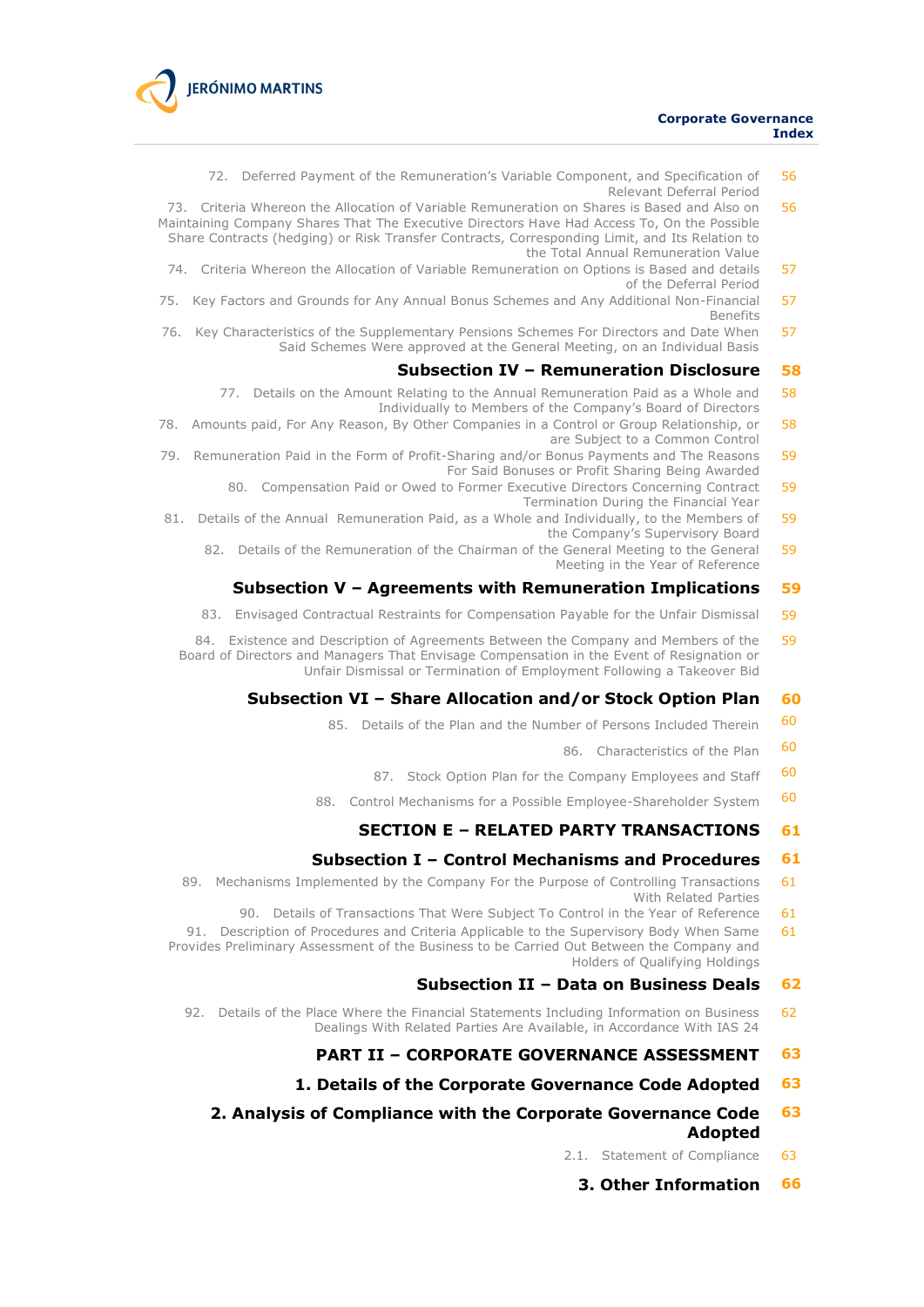

# **PART I – INFORMATION ON SHAREHOLDER STRUCTURE, ORGANISATION AND CORPORATE GOVERNANCE**

# **Section A SHAREHOLDER STRUCTURE**

# **Subsection I Capital Structure**

# **1. Capital Structure**

The Company's share capital is 629,293,220 euros. It is fully subscribed and paid up, and divided into six hundred and twenty-nine million, two hundred and ninety-three thousand, two hundred and twenty shares with a nominal value of one euro each.

All issued shares are ordinary, there are no other categories of shares, and all shares have been admitted to trading on the NYSE Euronext Lisbon stock exchange.

The Company's shareholder structure is the following, with reference to 31 December 2014:



# **2. Restrictions on the Transfer of Shares**

Jerónimo Martins' shares are freely transferable and there are no restrictions concerning their tradability.

## **3. Own Shares**

The Company holds 859 thousand shares in its own portfolio, which were acquired in 1999 at an average price of 7.06 euros per share (price adjusted by the restatement of capital). These shares represent 0.14% of the Company's share capital, which would correspond to equal percentage of voting rights.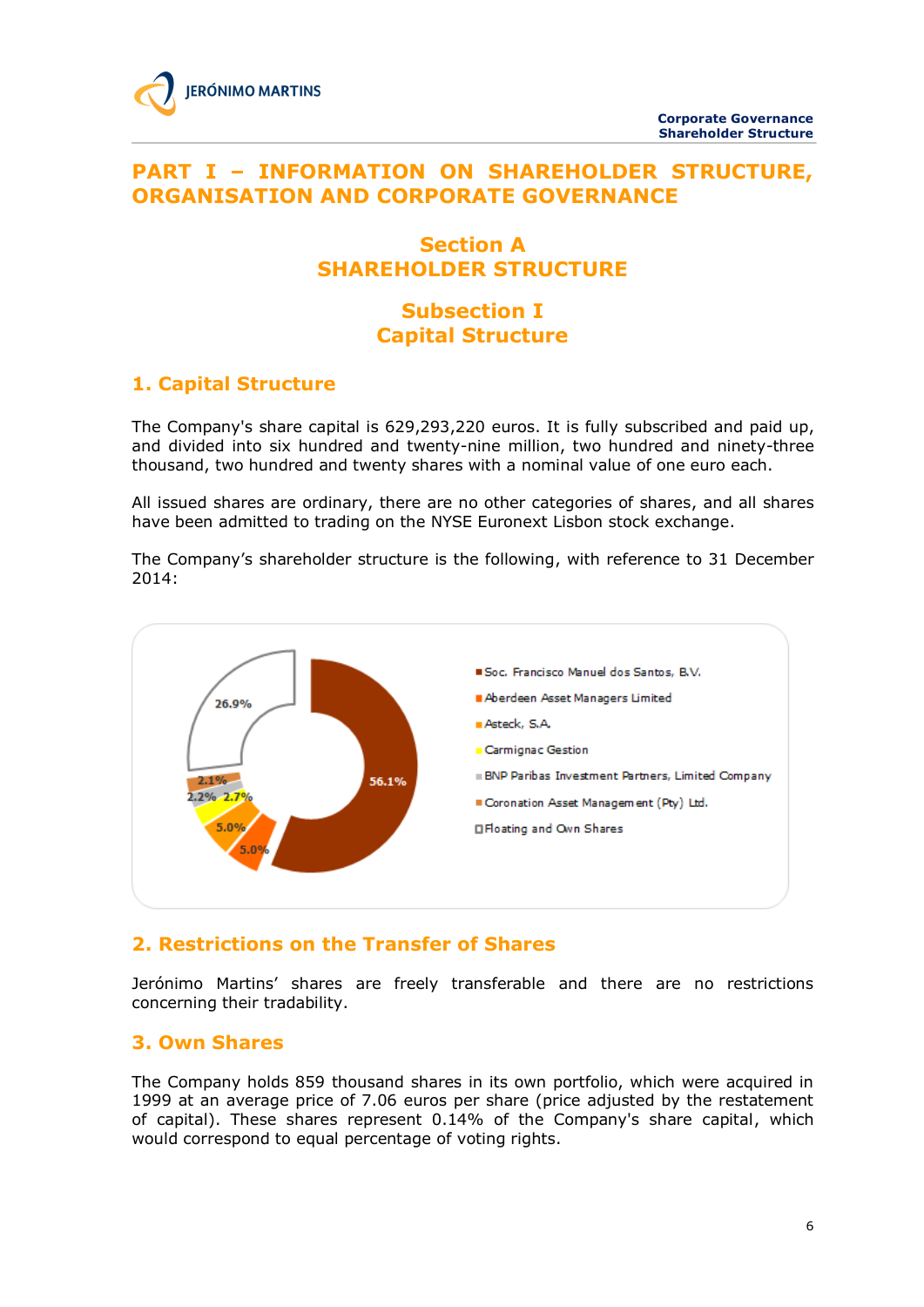# **4. Significant Agreements to which the Company is a Party and that Take Effect, Are Altered, or Cease in Case of Change in Control of the Company After a Takeover Bid**

There are no significant agreements to which the Company is a Party and that come into effect, are amended or terminated in case of a change in the control of the Company after a takeover bid.

# **5. Defensive Measures**

No defensive measures were adopted that require payments or the assumption of costs by the Company in the event of a change of control or a change in the composition of the Board of Directors and that are likely to impair the free transfer of shares and the free assessment by the shareholders of the performance of the Board members, or that provide for a restriction on the number of votes capable of being held or exercised by only one shareholder individually or together with other shareholders.

# **6. Shareholders Agreements Known to the Company**

Pursuant to the communication regarding the qualifying holding received by the Company on 2 January, 2012, the Board of Directors was informed of a shareholders' agreement between Sociedade Francisco Manuel dos Santos, B.V. and Sociedade Francisco Manuel dos Santos, SGPS, S.A. concerning the exercise of voting rights. The Board, however, does not know of any restrictions concerning the transfer of securities or voting rights.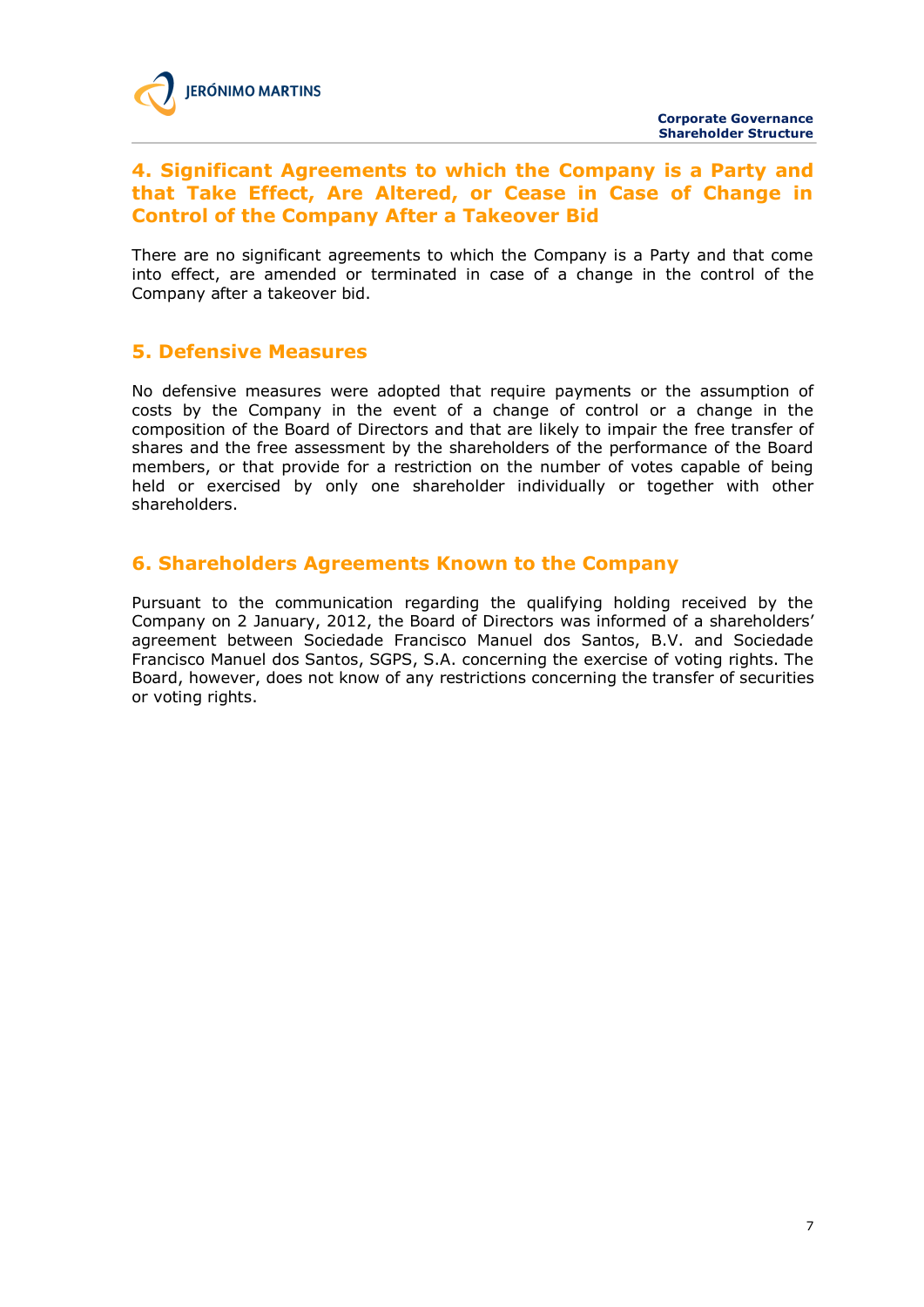# **Subsection II Shareholdings and Bonds Held**

# **7. Shareholders with Qualifying Holdings**

The holders of Qualifying Holdings, calculated in accordance with the terms of paragraph 1 of Article 20 of the Portuguese Securities Code, based on the total number of shares under the terms of section b), paragraph 3 of Article 16 of the Portuguese Securities Code, as at  $31<sup>st</sup>$  December 2014, are identified in the table below.

## **List of Qualifying Holdings as at 31st December 2014**

*(Pursuant to paragraph 4 of Article 448 of the Commercial Companies Code and in sub-paragraph b) of paragraph 1 of Article 8 of the Portuguese Securities Code Regulations no. 5/2008)*

| <b>Shareholder</b>                                                       | <b>No. of Shares</b><br>Held | $\frac{0}{0}$<br>Capital | No. of<br>Voting<br><b>Rights</b> | % of Voting<br><b>Rights</b> |
|--------------------------------------------------------------------------|------------------------------|--------------------------|-----------------------------------|------------------------------|
| Sociedade Francisco Manuel dos Santos, SGPS, S.A.                        |                              |                          |                                   |                              |
| Through Sociedade Francisco Manuel dos Santos, B.V.                      | 353,260,814                  | 56.136%                  | 353,260,814                       | 56.136%                      |
| Aberdeen Asset Managers Limited                                          |                              |                          |                                   |                              |
| Directly                                                                 | 31,482,477                   | 5.003%                   | 31,482,477                        | 5.003%                       |
| Heerema Holding Company Inc.                                             |                              |                          |                                   |                              |
| Through Asteck, S.A.                                                     | 31,464,750                   | 5.000%                   | 31,464,750                        | 5.000%                       |
| <b>Carmignac Gestion</b>                                                 |                              |                          |                                   |                              |
| Directly                                                                 | 16,859,313                   | 2.679%                   | 16,859,313                        | 2.679%                       |
| <b>BNP Paribas Investment Partners, Limited Company</b>                  |                              |                          |                                   |                              |
| Through Investment Funds Managed by BNP Paribas                          | 13,536,757                   | 2.151%                   | 12,604,860                        | 2.006%                       |
| <b>Coronation Asset Management (Pty) Ltd</b>                             |                              |                          |                                   |                              |
| Through Investment Funds Managed by Coronation Asset<br>Management (Pty) | 13,447,972                   | 2.137%                   | 13,447,972                        | 2.137%                       |

Source: Last communications made by the shareholders with qualifying holdings to Jerónimo Martins, SGPS, S.A.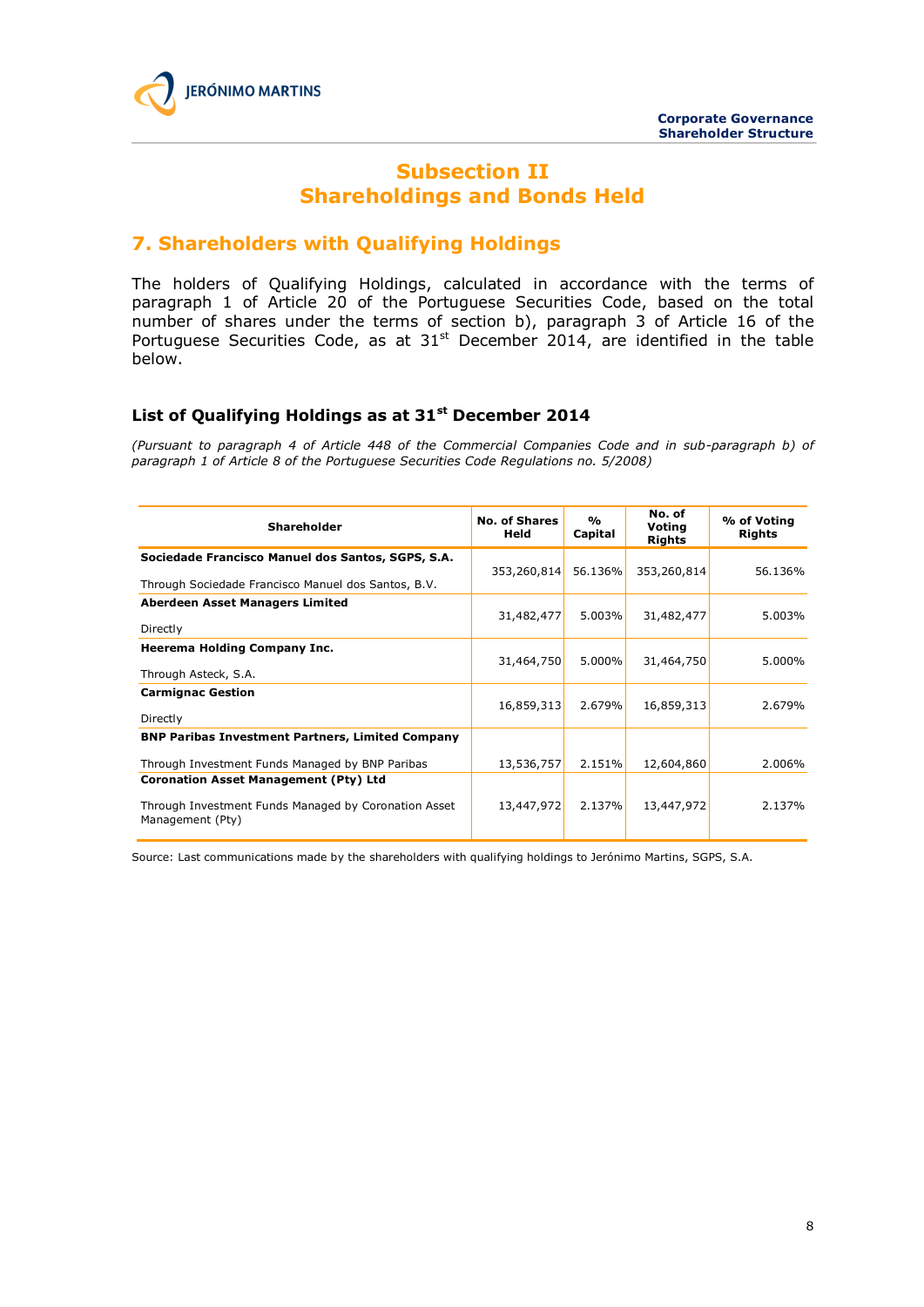# **8. Number of Shares and Bonds Held by Members of the Management and Supervisory Boards**

*(Pursuant to paragraph 5 of Article 447 of the Commercial Companies Code)*

## **The Board of Directors**

| <b>Members of the Board of Directors</b>                                                                                          | Held on<br>31.12.13 |              | <b>Increases</b><br>during the year |              | <b>Decreases</b><br>during the year |              | <b>Held on</b><br>31.12.14 |              |
|-----------------------------------------------------------------------------------------------------------------------------------|---------------------|--------------|-------------------------------------|--------------|-------------------------------------|--------------|----------------------------|--------------|
|                                                                                                                                   | <b>Shares</b>       | <b>Bonds</b> | <b>Shares</b>                       | <b>Bonds</b> | <b>Shares</b>                       | <b>Bonds</b> | <b>Shares</b>              | <b>Bonds</b> |
| Pedro Manuel de Castro Soares dos Santos 1                                                                                        | 235,805             |              | 39,000                              |              |                                     |              | 274,805                    |              |
| Alan Johnson <sup>2</sup>                                                                                                         | 21,400              | -            | 8,675                               |              |                                     |              | 30,075                     |              |
| Andrzej Szlezak                                                                                                                   |                     |              |                                     |              |                                     |              |                            |              |
| António Pedro de Carvalho Viana-Baptista                                                                                          |                     |              |                                     |              |                                     |              |                            |              |
| Francisco Manuel Seixas da Costa                                                                                                  |                     |              |                                     |              |                                     |              |                            |              |
| Hans Eggerstedt                                                                                                                   | 19,700              | ۰            |                                     |              |                                     |              | 19,700                     |              |
| José Manuel da Silveira e Castro Soares dos Santos 3                                                                              |                     | ۰            | 20,509                              |              |                                     |              | 20,509                     |              |
| Belonging to company in which is a Director (sec. d), 353, 260, 814<br>§ 2 of Article 447 Commercial Companies Code) <sup>4</sup> |                     |              |                                     |              |                                     |              | 353.260.814                |              |
| Nicolaas Pronk                                                                                                                    |                     |              |                                     | ۰            |                                     |              |                            |              |
| Belonging to company in which is a Director (sec. d),<br>§ 2 of Article 447 Commercial Companies Code) <sup>5</sup>               | 31.464.750          |              |                                     |              |                                     |              | 31.464.750                 |              |
| Sérgio Tavares Rebelo                                                                                                             |                     |              |                                     |              |                                     |              |                            |              |

**<sup>1</sup>** The 39,000 shares were bought on 30/10/2014, at an average price of 7.46 euros each.

**<sup>2</sup>** The 8,675 shares were bought on 13/03/2014, at a price of 11.50 euros each.

**<sup>3</sup>** The 20,509 shares were bought on 31/07/2014, at an average price of 9.74 euros each.

<sup>4</sup> Sociedade Francisco Manuel dos Santos, B.V.; See Point 20.

<sup>5</sup> Asteck, S.A.; See Point 20.

#### **Statutory Auditor**

As at 31 December, 2014, the Statutory Auditor PricewaterhouseCoopers & Associados, SROC, Lda., did not hold any shares or bonds of Jerónimo Martins, SGPS, S.A. and had not made any transactions with Jerónimo Martins, SGPS, S.A. securities.

## **9. Special Powers of the Board of Directors, especially in Relation to Deliberations on Capital Increases**

Any capital increase is subject to prior deliberation by the General Shareholders' Meeting.

# **10. Significant Business Relationships between the Holders of Qualifying Holdings and the Company**

Pursuant to the policy that has been followed by the Company in this area, no business was carried out by the Company with the owners of Qualifying Holdings or entities in any type of relationship with the owners of such holdings, outside of normal market conditions.

There are no significant business relationships between holders of Qualifying Holdings and the Company.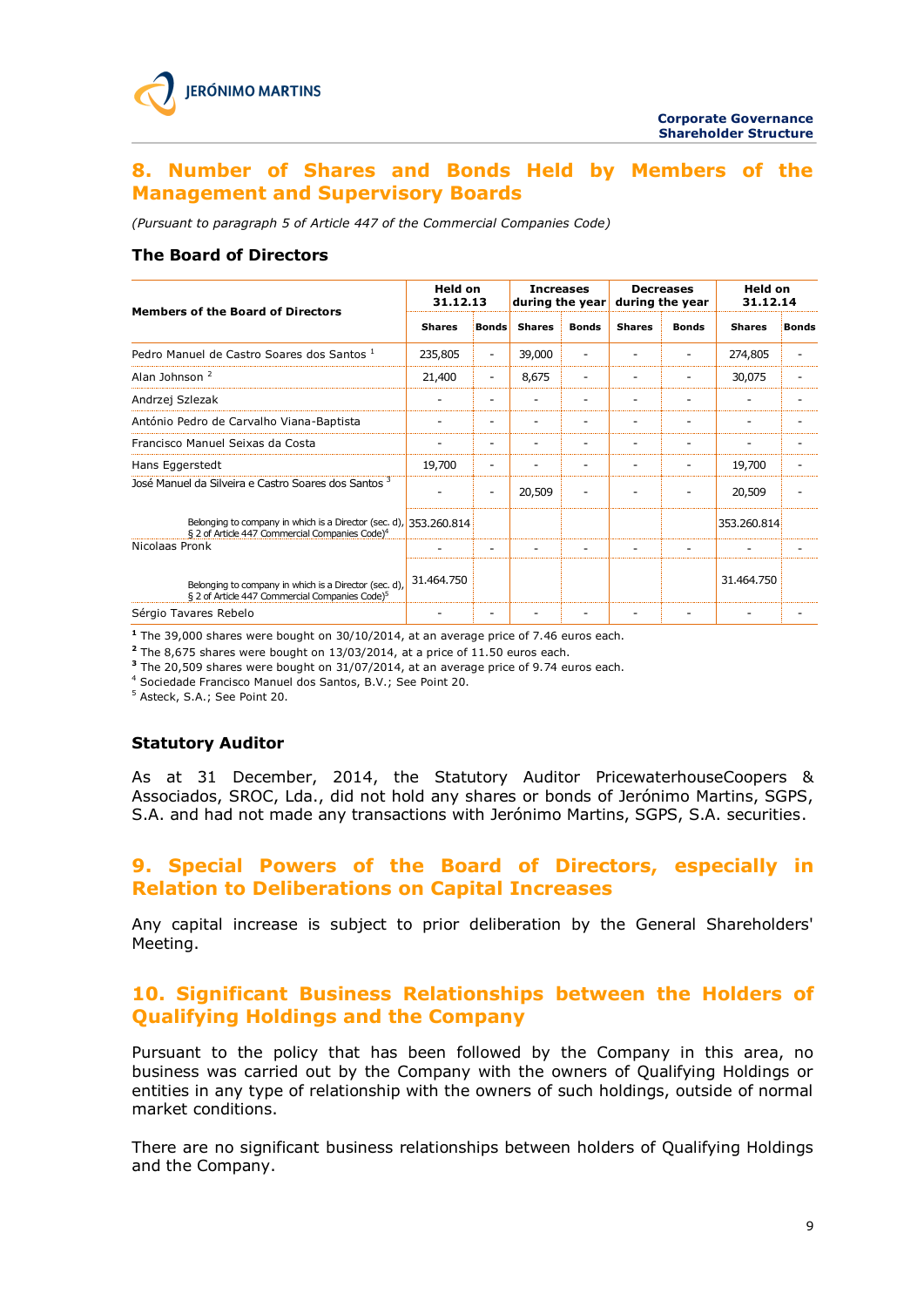

# **Section B CORPORATE BODIES AND COMMITTEES**

# **Subsection I General Meeting**

# **A. Composition of the Presiding Board of the General Meeting**

# **11. Details and Position of the members of the Presiding Board of the General Meeting**

On 10 April 2013 João Vieira de Castro and Tiago Ferreira de Lemos were appointed as Chairman and Secretary of the General Shareholders' Meeting respectively, for the term of office that expires on 31 December 2015. On 17 December 2013 the Company was informed of the resignation of the Chairman of the General Shareholder's Meeting.

Subsequently to said resignation, Abel Bernardino Teixeira Mesquita was elected Chairman of the General Shareholders' Meeting on 10 April 2014, for the remainder of the term in force.

# **B. Exercising the Right to Vote**

## **12. Restrictions on the Right to Vote**

The Company and its Board of Directors particularly value the principles of free transferability of shares and assessment by Shareholders of the performance of members of the Board of Directors.

As such Article Twenty Four of the Articles of Association of the Company establishes the rule that each share has the right to one vote.

Accordingly, the Company has not established mechanisms intended to cause mismatching between the right to receive dividends or the subscription of new securities and the voting right of each ordinary share, inter alia, no special rights for shareholders or restraints on the exercise of voting rights are provided for in the Company's Articles of Association, nor is there any special rule in the Articles of Association regarding systems whereby the financial rights attached to securities are separated from the holding of securities.

Attending the Shareholders' Meeting is not subject to holding a minimum number of shares.

According to Article Twenty-Six of the Articles of Association of the Company, the Shareholders' Meeting may take place upon the first convocation, as long as more than 50% of the Company's capital is present or represented.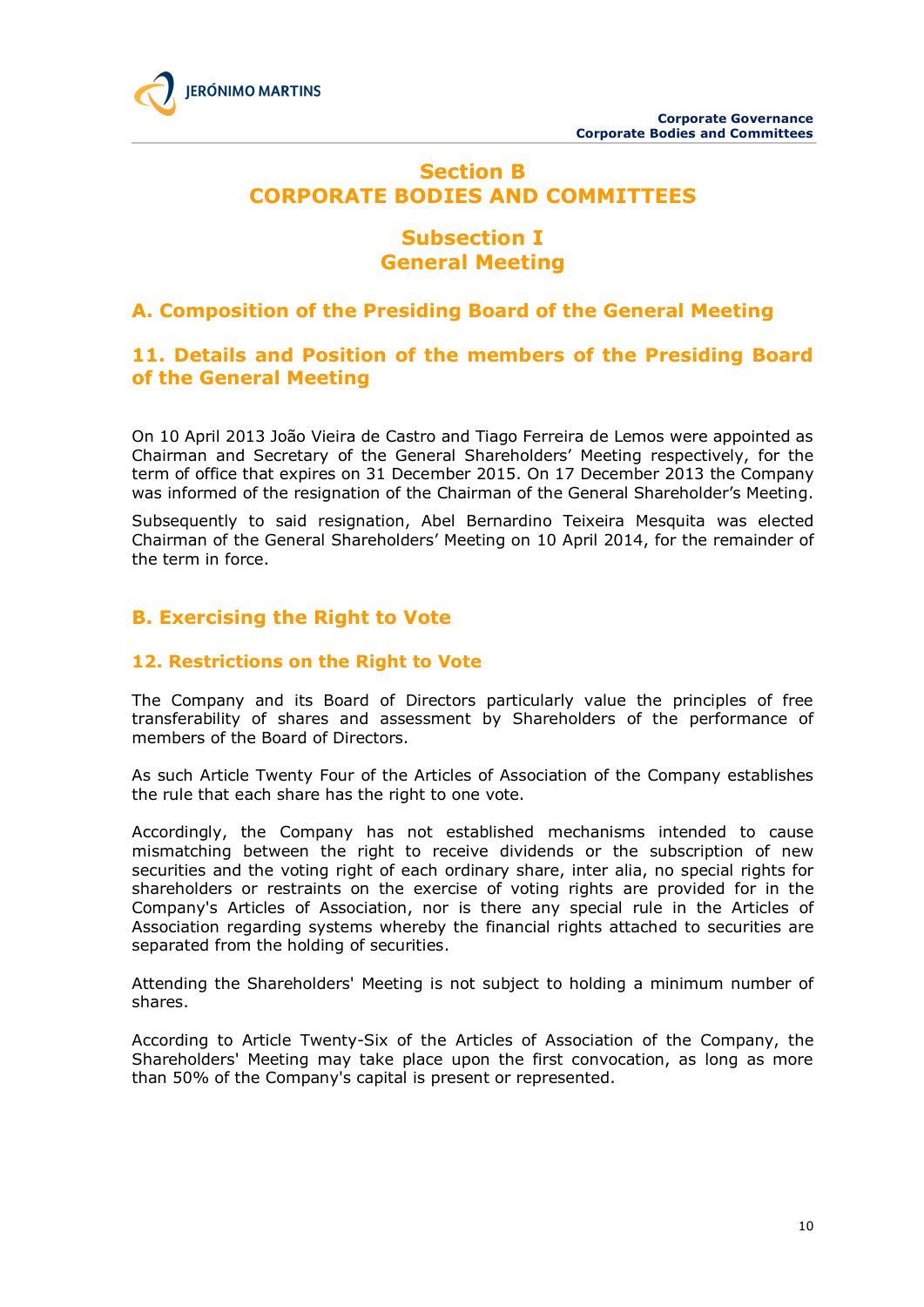## **Participation in the General Shareholders' Meeting**

Under the provisions of the Portuguese Securities Code and Article Twenty-Three of the Articles of Association, the Shareholders that meet the following conditions can participate and vote at the General Meeting:

- i. On the Record Date, corresponding to 00:00 (GMT) of the fifth trading day prior to the General Shareholder's Meeting, they held shares of the Company entitling them to at least one vote;
- ii. By the end of the day prior to the day of the Record Date, they had stated in writing, to the Chairman of the General Shareholder's Meeting and to the respective financial intermediary, their intention to participate in the meeting;
- iii. By the end of the day of the Record Date, the respective financial intermediary has sent to the Chairman of the General Shareholder's Meeting information on the number of shares registered under that Shareholder's name on the Record Date.

## **Postal Vote**

According to paragraph three of Article Twenty-Five of the Articles of Association, postal votes are allowed. Pursuant to the Articles of Association, postal votes count for the formation of a constitutive quorum for the General Shareholders' Meeting, and it is the responsibility of the Chairman of the Board of the Shareholders' Meeting or his substitute to verify their authenticity and full compliance with the procedures, as well as to assure confidentiality when a vote is submitted. In the event that a Shareholder or a Shareholder's representative is present at the General Shareholders' Meeting, the postal vote that was issued is revoked.

Postal votes count as negative votes in relation to deliberative proposals presented subsequent to the date on which those votes were issued.

The Company has provided a form to exercise the right to vote by post on its web page.

As the Company's Articles of Association do not state anything on this matter, the Company has established a deadline of 48 hours prior to the General Shareholders' Meeting for receipt of postal votes, thus complying with and, to a certain extent, exceeding the recommendations of the CMVM on this matter.

## **Vote by Electronic Means**

The Company, also recognising that using new technologies encourages Shareholders to exercise their right to vote, has adopted, since 2006, adequate mechanisms so that they may vote electronically in General Shareholders' Meetings. Thus, Shareholders must state their intent to exercise their right to vote electronically to the Chairman of the Board of the General Shareholders' Meeting, at the Company's Head Office or using the Jerónimo Martins website, at http://www.jeronimomartins.pt/?lang=en. In that expression of interest, shareholders must indicate the address of the financial intermediary with whom the securities are registered, to which a registered letter will be subsequently sent containing the electronic address to be used to vote, and an identification code to use in the electronic mail message by which the shareholder exercises its right to vote.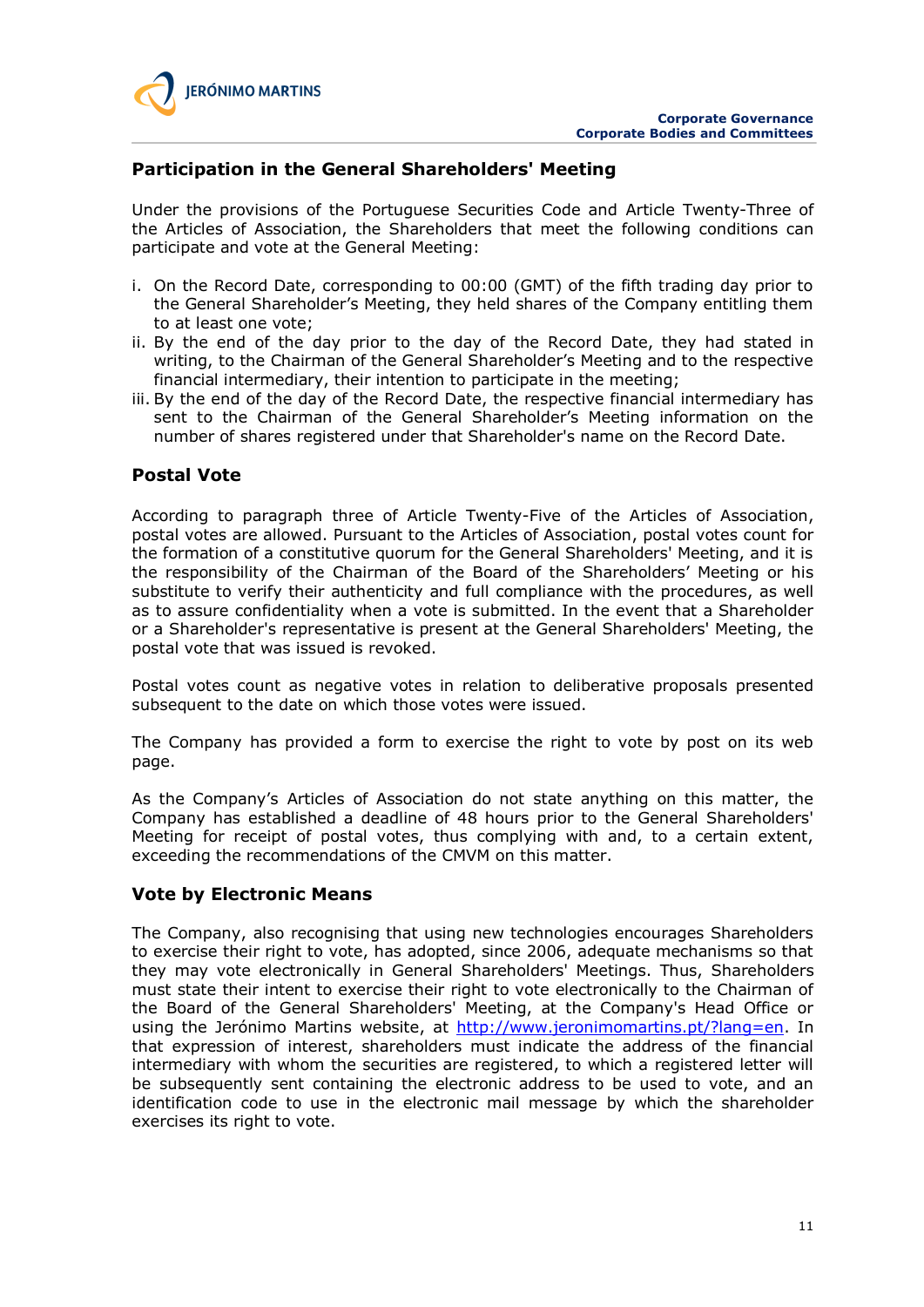**13. Maximum Percentage of Voting Rights That May Be Exercised By a Single Shareholder or By Shareholders That Are In Any Relationship As Set Out In No. 1 of Article 20 of the Portuguese Securities Code**

The Company has not established rules stating that voting rights over a certain number are not counted, when issued by a single shareholder or shareholders related to it.

**14. Shareholders' Resolutions That, Imposed By The Articles Of Association, May Only Be Taken With a Qualified Majority, In Addition To Those Legally Provided**

There is no special rule in the Articles of Association regarding deliberative quorums.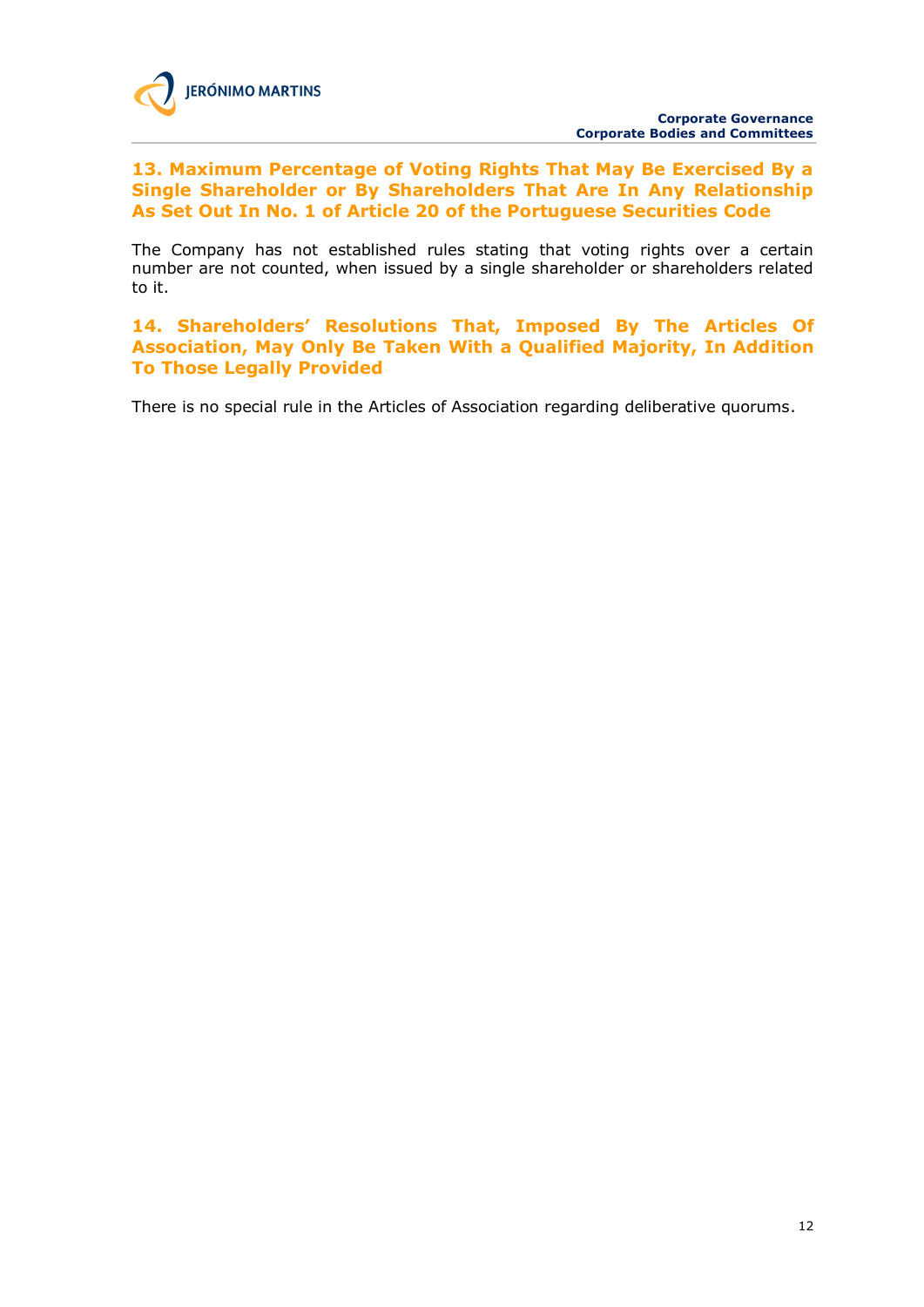

# **Subsection II Management and Supervision**

# **A. Composition**

## **15. Corporate Governance Model Adopted**

The Company has adopted the anglo-saxon governance model which corresponds to the option foreseen in subparagraph b) of Article 278 of the Commercial Companies Code. According to this model the management and supervision of the company are organized through a Board of Directors, which includes the Audit Committee, and a Statutory Auditor.

## **16. Articles of Association Rules on the Procedural Requirements Governing the Appointment and Replacement of Members of the Board of Directors and of the Supervisory Board**

The first Article of the Regulations of the Company's Board of Directors foresees that the composition of this body will be decided in the General Shareholders' Meeting pursuant to the terms indicated in paragraph one of Article Twelve of the Articles of Association, and that it will be presided over by the respective Chairman, chosen by the General Shareholders' Meeting.

Paragraph number three of Article nine of the same Regulations prescribes that in the event of death, resignation or impediment, whether temporary or definitive, of any of its members, the Board of Directors will agree on a substitute. If the appointment does not occur within 60 days of the absence of the Director, the Audit Committee will be responsible for appointing the substitute.

According to Article one of the respective Regulations, and Article Nineteen of the Articles of Association, the Audit Committee is composed of three Members of the Board of Directors, one of whom will be its Chairman. The members of the Audit Committee are appointed simultaneously with the members of the Board of Directors, and the lists of proposed members of the latter body must indicate those that are intended to form the Audit Committee. The members of the Audit Committee cannot perform executive roles in the Company.

There is no specific regulatory provision regarding the appointment and replacement of Members of the Audit Committee, being applicable only what is set forth in law.

## **17. Composition of the Board of Directors**

According to the Articles of Associations, the Board of Directors is comprised of a minimum of seven and a maximum of 11 members, elected by the General Shareholders' Meeting for three year terms. Currently, the Board of Directors has nine members and there are no substitute members: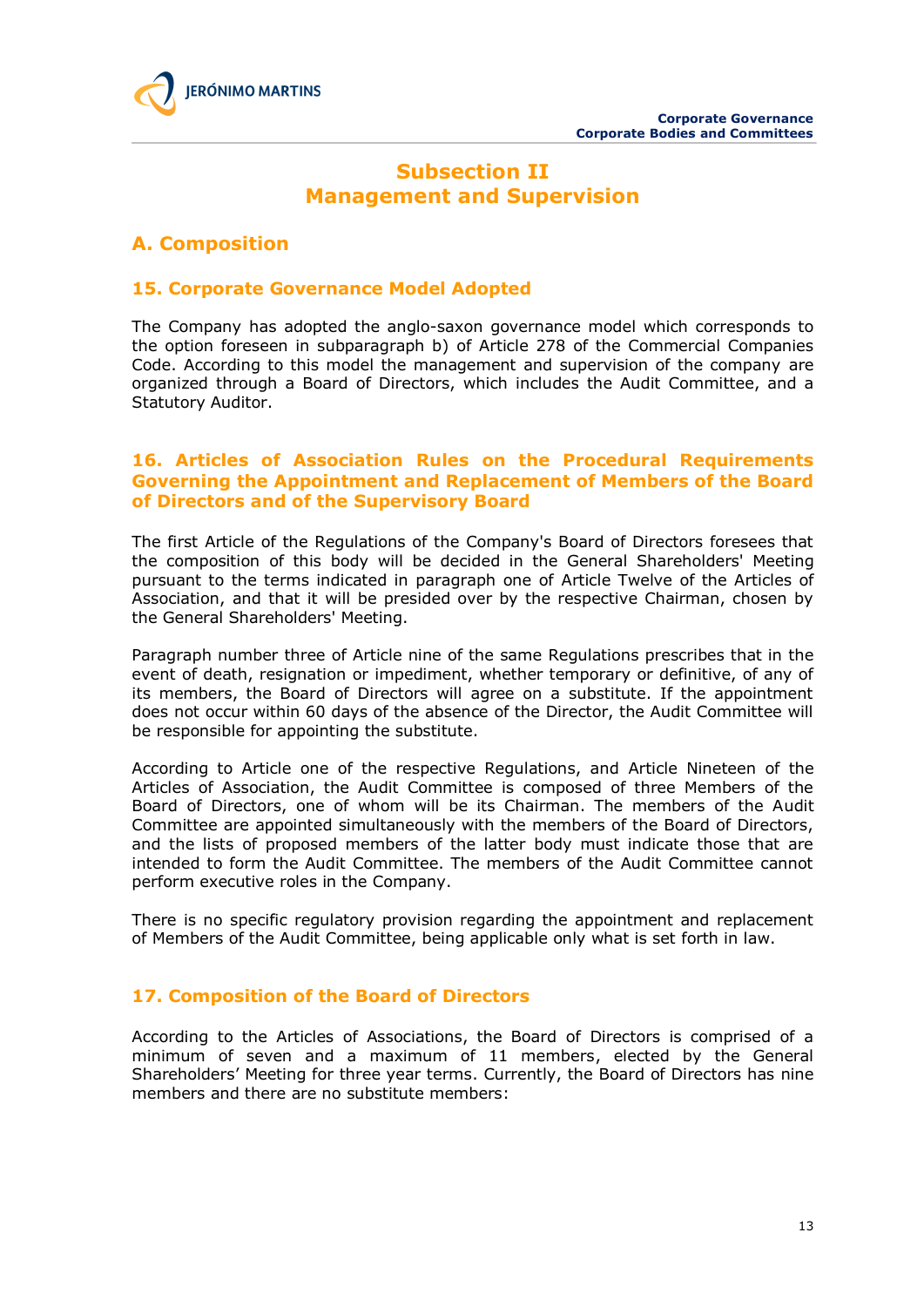

#### **Pedro Manuel de Castro Soares dos Santos**

- Chairman of the Board of Directors since 18 December 2013
- CEO
- **First appointment on 31 March 1995**
- **Expiry of the term of office on 31 December 2015**

#### **Alan Johnson**

- Non-Executive Director (with special tasks until 3 November 2014)
- **First appointment on 30 March 2012**
- **Expiry of the term of office on 31 December 2015**

#### **Andrzej Szlezak**

- Non-Executive Director
- First appointment on 10 April 2013
- **Expiry of the term of office on 31 December 2015**

#### **António Pedro de Carvalho Viana-Baptista**

- Independent Non-Executive Director
- **First appointment on 9 April 2010**
- **Expiry of the term of office on 31 December 2015**

#### **Francisco Seixas da Costa**

- Independent Non-Executive Director
- First appointment on 10 April 2013
- **Expiry of the term of office on 31 December 2015**

#### **Hans Eggerstedt**

- Non-Executive Director
- First appointment on 29 June 2001
- **Expiry of the term of office on 31 December 2015**

#### **José Manuel da Silveira e Castro Soares dos Santos**

- Director with special tasks
- **First appointment on 31 March 1995**
- **Expiry of the term of office on 31 December 2015**

#### **Nicolaas Pronk**

- Non-Executive Director
- First appointment on 30 March 2007
- **Expiry of the term of office on 31 December 2015**

#### **Sérgio Tavares Rebelo**

- Independent Non-Executive Director
- First appointment on 10 April 2013
- **Expiry of the term of office on 31 December 2015**

There were no changes in the composition of the Company's Board of Directors in 2014.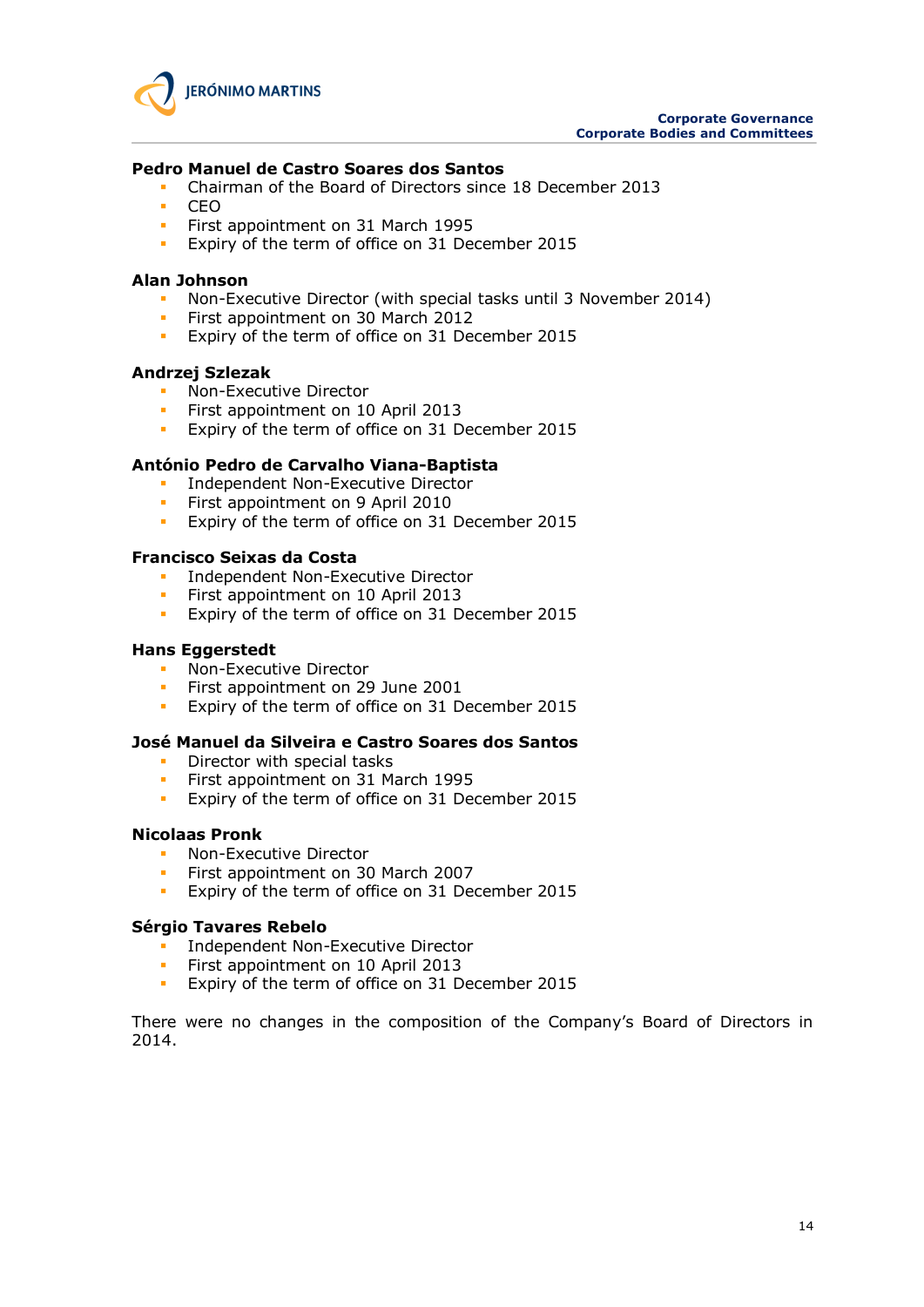## **18. Distinction Between Executive and Non-Executive Directors, And Identification of Independent Directors Among Non-Executive Directors**

The Company seeks a balance in the composition of the Board of Directors through the integration of Non-Executive Directors and Independent Directors alongside Executive Directors, being referred, in point 17, above, the respective discrimination. The criteria used coincides with that of the EU Commission's Recommendation 2005/162/EC, of 15 February 2005, being considered as Executive Director any member who is engaged in the daily management of the company and, *a contrario sensu*, Non-Executive Directors are those who are not engaged in the daily management.

The Board of Directors is therefore composed of Non-Executive Directors, in particular Independent Directors who possess a wide range of technical skills, contact networks and connections with national and international bodies, who therefore enrich and optimise the Company's management in terms of creating value and ensuring adequate protection of the interests of all its shareholders, thereby ensuring effective monitoring, supervision and assessement of the activity of the remaining members of the Board of Directors.

In accordance with the principles by which the Company is run, although all Board Members are accountable to all Shareholders equally, the independence of the Board of Directors in relation to the Shareholders is further reinforced by the existence of Independent Board Members.

Pursuant to the 2013 CMVM's Recommendations on Corporate Governance, hereafter referred to as "2013 CMVM's Recommendations", considering the provision of recommendation II.1.7, which establishes the independence criteria to be used in the evaluation made by the Board of Directors, Francisco Seixas da Costa, António Viana-Baptista, Sérgio Rebelo and Hans Eggerstedt qualify as Independent Directors. The latter three Directors are also members of the Audit Committee and therefore they are further subject to the independence criteria indicated in paragraph 5 of Article 414 of the Commercial Companies Code. According to these criteria Director Hans Eggerstedt cannot be regarded as independent. Each of the members of the Audit Committee also complies with the rules of incompatibility laid down in paragraph 1 of Article 414-A of the Commercial Companies Code, except that provided for in sub-paragraph b).

There being three Independent Directors, in accordance to the criteria above mentioned, out of a total of nine Directors, the Company complies with recommendation II.1.7. (2013 CMVM's Recommendations), also in the part where it establishes that Non-Executive Directors shall include an appropriate number of independent members (*in casu*, one third).

## **19. Professional Qualifications of the Members of the Board of Directors**

Pedro Soares dos Santos joined the Operating Division of Pingo Doce in 1983. In 1985, he joined the Sales and Marketing Department of Iglo/Unilever, and five years later, assumed the post of Assistant Director of Recheio Operations. In 1995, he was named General Manager of the Company. Between 1999 and 2000 he accepted responsibility for operations in Poland and in Brazil. In 2001, he also assumed responsibility for the operations area for Food Distribution in Portugal. He has been a Director of Jerónimo Martins, SGPS, S.A. since 31 March 1995, and has been Chief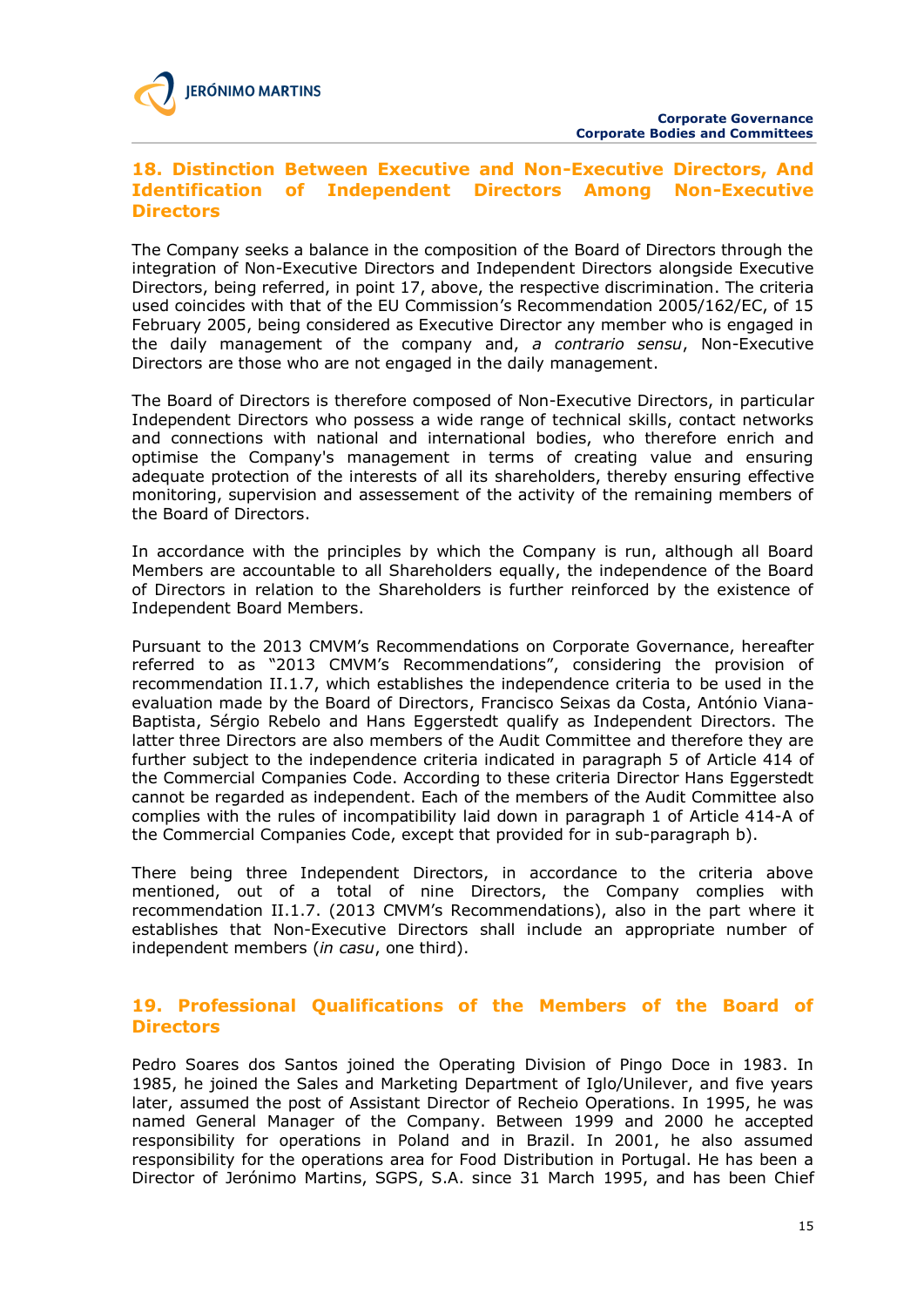

Executive Officer since 9 April 2010 and Chairman of the Board of Directors of the Company since 18 December 2013.

José Soares dos Santos holds a Degree in Biology from Universidade Clássica de Lisboa, joined Svea Lab AB in Sweden, in 1985, before going to work for the URL Colworth Laboratory in March 1987. In 1988, he joined the Human Resources Department of FimaVG – Distribuição de Produtos Alimentares, Lda., and in 1990 he was named Product Manager. Between 1992 and 1995 he worked for Brooke Bond Foods. He was a Director of Jerónimo Martins SGPS, S.A. between 31 March 1995 and 29 June 2001, and was reappointed on 15 April 2004 to the present day.

Alan Johnson is a British national, with a degree in Finance & Accounting obtained in the UK. He joined Unilever in 1976, where he made his professional career, occupying various financial positions in several countries such as United Kingdom, Brazil, Nigeria, France, Belgium, the Netherlands and Italy. Amongst other positions, he was Senior Vice President Strategy & Finance for Europe, Senior Vice President Finance & IT and CFO of Unilever Foods Division worldwide. Until March 2011, he was Chief Audit Executive, based in Rotterdam. He was a member of the Market Oversight Committee of the Chartered Association of Certified Accountants between 2007 and 2013 and has been a member of the Professional Accountants in Business Committee of the International Federation of Accountants based in New York since 2011. In January 2012, he joined the Jerónimo Martins Group as Chief Financial Officer, being Director of Jerónimo Martins, SGPS, S.A. since 30 March 2012.

Hans Eggerstedt is a German national, with a degree in Economics from the University of Hamburg. He joined Unilever in 1964, where he has spent his entire career. Among other positions, he was Director of Retail Operations, Ice Cream and Frozen Foods in Germany, President and CEO of Unilever Turkey, Regional Director for Central and Eastern Europe, Financial Director, and Information and Technology Director of Unilever. He was nominated to the Board of Directors of Unilever N.V. and Unilever PLC in 1985, a position he held until 1999. Between 2003 and 2012 he was a Non-Executive Director of the COLT Telekom Group S.A., from Luxembourg. He has been Non-Executive Director of Jerónimo Martins, SGPS, S.A. since 29 June 2001.

Andrzej Szlezak is a Polish national and has a Master degree in English philology and in law from Adam Mickiewicz University in Poznan, Poland; in 1981, he passed the judicial exam and in 1994, he was admitted to the Chamber of Legal Advisors (Poznan Chapter). In 1979 he started his academic career at said university where he was awarded his doctorate and post-doctorate degrees in Law ("Habilitated Doctor") in 1985 and in 1992, respectively. In 1994, he was awarded a professorship at Adam Mickiewicz University (Law School), which he held until 1996. At present, he is a professor at Warsaw School of Social Sciences and Humanities. In 1991, he joined the law firm of Soltysinski, Kawecki & Szlezak ("SK&S") where he became Partner in 1993 and Senior Partner in 1996. During his practice at SK&S he has provided legal advice in numerous privatization and restructuring transactions in many sectors of polish economy (mostly in M&A, corporate and greenfield projects). Since 1999, he has been an arbitrator of the Arbitration Court at the Polish Chamber of Commerce (KIG) in Warsaw, being at the moment Deputy Chairman of the Arbitration Board of this Court. He has also been appointed an arbitrator in several proceedings (national and international) before the ICC International Court of Arbitration in Paris and in *ad hoc* proceedings conducted according to the UNCITRAL Arbitration Rules. He is also the author of several publications, including foreign-language publications, in the fields of civil, commercial and arbitration law. He has been a Non-Executive Director of the Company since 10 April 2013.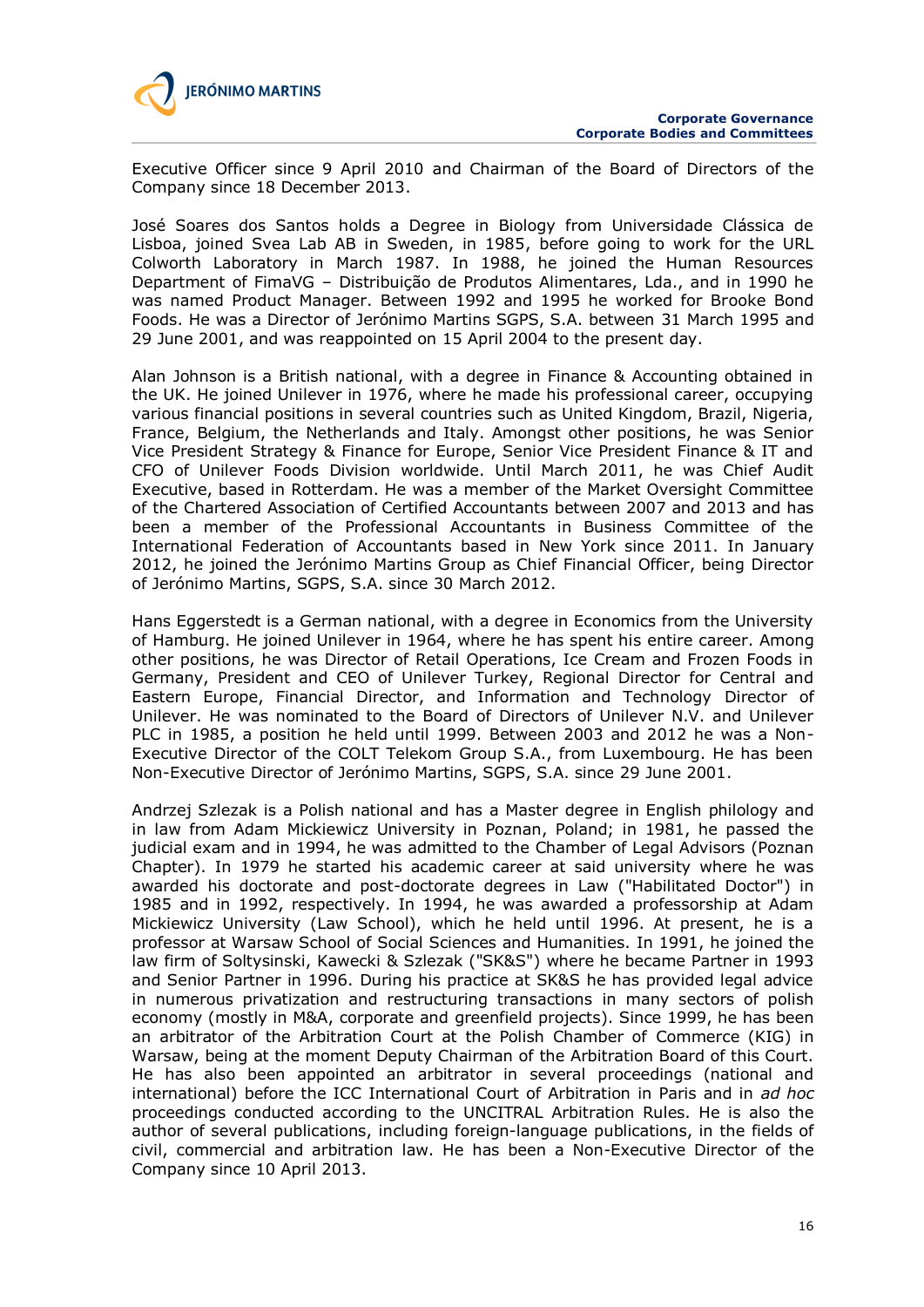

António Viana-Baptista holds a Degree in Economics from Universidade Católica Portuguesa (1980), has a postgraduate diploma in European Economics from Universidade Católica Portuguesa (1981) and an MBA from INSEAD (Fontainebleau, 1983). Between 1985 and 1991 he was Principal Partner of Mckinsey & Co. in the Madrid and Lisbon offices. He held the post of Director in the Banco Português de Investimento between 1991 and 1998. From 1998 to 2002 he was Chairman and CEO of Telefónica International. From 2002 to 2006 he was Chairman and CEO of Telefónica Móviles S.A. From 2006 to 2008 he was Chairman and CEO of Telefónica España. Between 2000 and 2008 he was a Non-Executive Director of the Board of Directors of Portugal Telecom. Since 2011, he is CEO of Crédit Suisse AG for Spain and Portugal. He has been Non-Executive Director of the Company since 9 April 2010.

Francisco Seixas da Costa is a Portuguese national and has a degree in Political and Social Sciences from the Universidade Técnica of Lisbon. He started his diplomatic career in 1975 as a diplomat in the Portuguese Ministry of Foreign Affairs. Between 1995 and 2001, he was Secretary of State for European Affairs, where he had several official functions, amongst others, Portuguese chief negotiator of the EU Amsterdam treaty, from 1995 to 1997, Portuguese coordinator for the negotiation of the EU financial framework, from 1997 to 1999, and President of the Council of Ministers of the EU Internal Market in 2000. From 2001 until 2002 he was Ambassador, Permanent Representative to the United Nations, in New York and, from 2002 until 2004, he was Ambassador, Permanent Representative to the Organization for Security and Cooperation in Europe (OSCE), in Vienna. Between 2004 and 2008 he was Ambassador to Brazil, in Brasília and between 2009 and 2013 he was Ambassador to France and Permanent Representative to UNESCO (since 2012), in Paris. Since 2013 he has been member of the Consultative Council of Fundação Calouste Gulbenkian and member of the Strategic Council of Mota-Engil, SGPS, S.A. He has been a Non-Executive Director of the Company since 10 April 2013.

Nicolaas Pronk is a Dutch national, and has a degree in Finance, Auditing, and Information Technology. Between 1981 and 1989 he worked for KPMG in the Financial Audit area for Dutch and foreign companies. In 1989 he joined the Heerema Group, created the Internal Audit Department, and since then has performed various functions within the Group, having been responsible for various acquisitions and disinvestments and defining Corporate Governance. Since 1999 he has been the Financial Director of the Heerema Group, including responsibility for the areas of Finance, Treasury, Corporate Governance, Insurance and Taxation, reporting to that Group's President. He has been a Non-Executive Director of the Company since 30 March 2007.

Sérgio Tavares Rebelo is a Portuguese national and has a degree in Economy from Universidade Católica Portuguesa. He also has a M.Sc. in Operations Research from Instituto Superior Técnico of Lisbon, as well as a M.A. and a Ph.D. in Economy from University of Rochester. He began his academic career as an instructor at Universidade Católica Portuguesa in 1981. In 1988 he joined Northwestern University as Assistant Professor of Finance and became Associated Professor of Finance in 1991. Between 1992 and 1997 he was Associated Professor of the Department of Economics of the University of Rochester and since 1997 he has been Tokai Bank Distinguished Professor of International Finance, Kellogg School of Management, of Northwestern University. Since 1982, he has published numerous Articles and books on economics and finance. He has been a Member of the Advisory Council to the Global Markets Institute at Goldman Sachs since April 2012. He has been Non-Executive Director of the Company since 10 April 2013.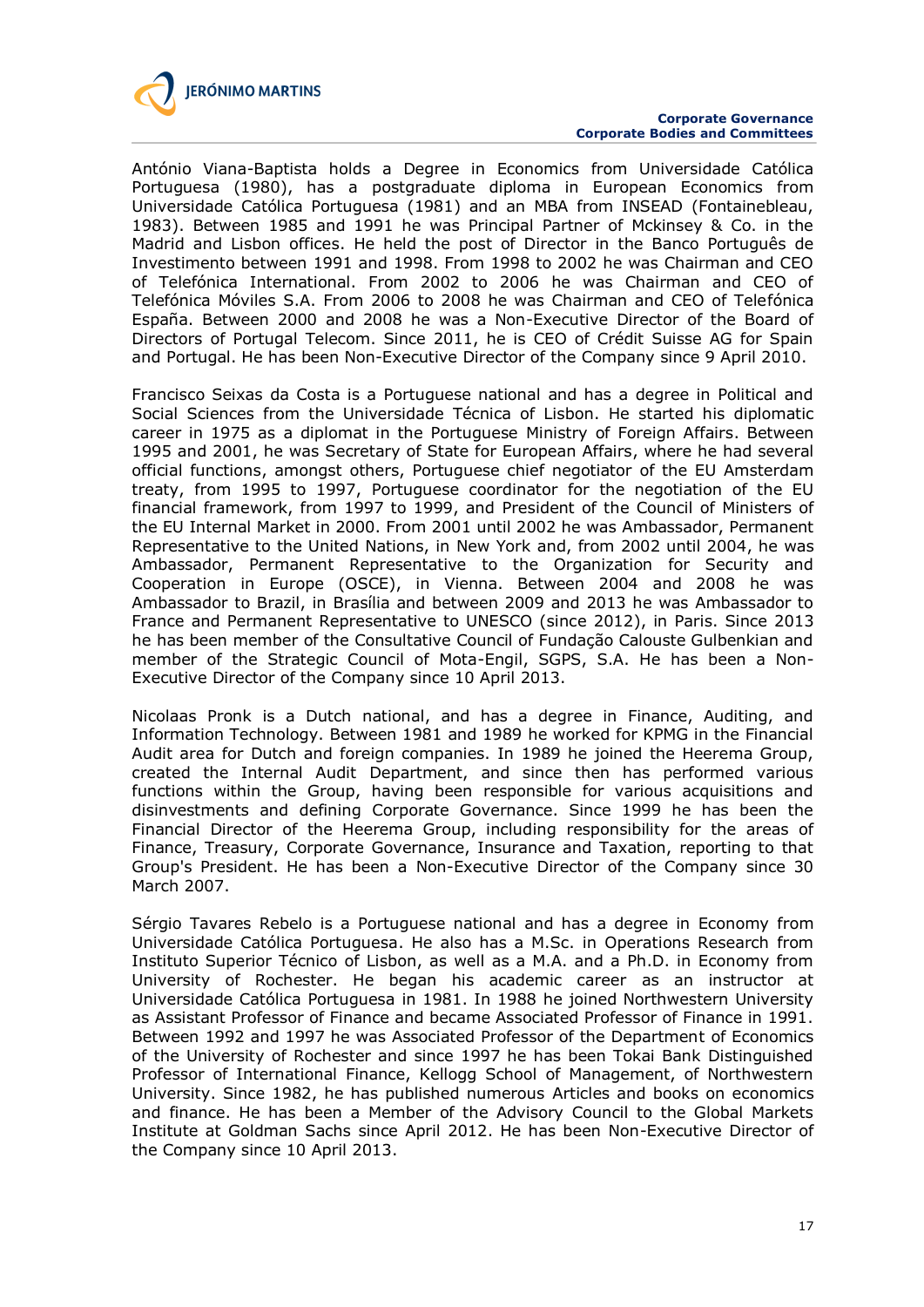## **20. Customary and Significant Relationships of the Members of the Board with Shareholders with Qualifying Holdings**

| Member of the Board of<br><b>Directors</b> | Type of<br>Relationship | <b>Shareholder with Qualifying Holding</b>           |
|--------------------------------------------|-------------------------|------------------------------------------------------|
| José Soares dos Santos                     | Director                | Sociedade Francisco Manuel dos Santos, SGPS,<br>S.A. |
|                                            | Director                | Sociedade Francisco Manuel dos Santos, B.V.          |
| Nicolaas Pronk                             | Director                | Astek, S.A.                                          |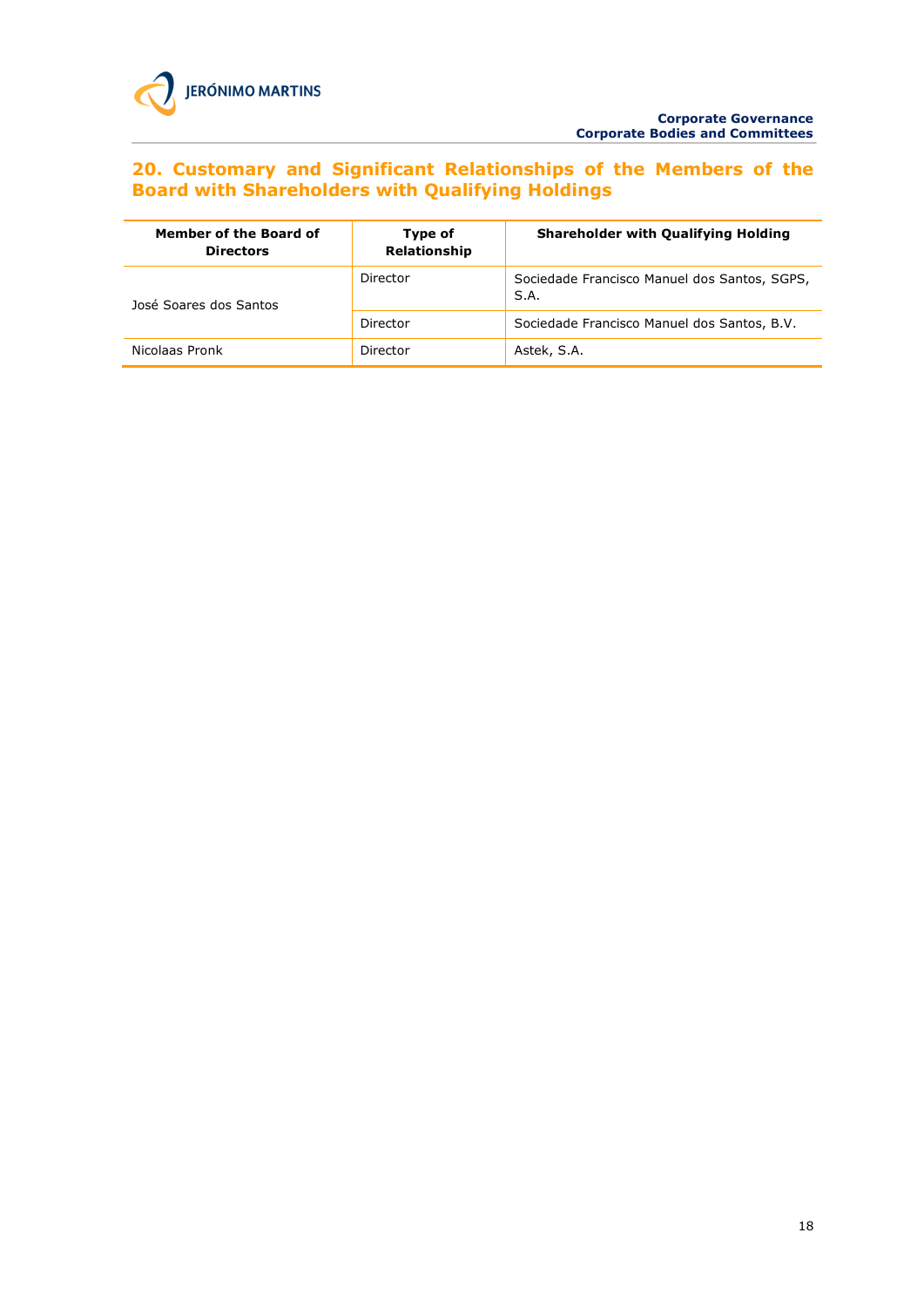

## **21. Organisational Charts, Delegation of Powers and Division of Responsibilities**



## **Chairman of the Board of Directors**

The Chairman of the Board of Directors, according to the Board of Directors' Regulations, in addition to the institutional representation of the Company, has a special responsibility for managing the respective meetings, for monitoring the action taken on the decisions made by this body, for taking part in the meetings of other committees set up by the Board of Directors and for defining the overall strategy of the Company.

#### **Delegation of Powers, Coordination of Non-Executive Directors, and Special Duties**

The Board of Directors, by resolution, delegated various duties regarding the day-today management of the Company in one Chief Executive Officer who, in the terms of such delegation, is entitled: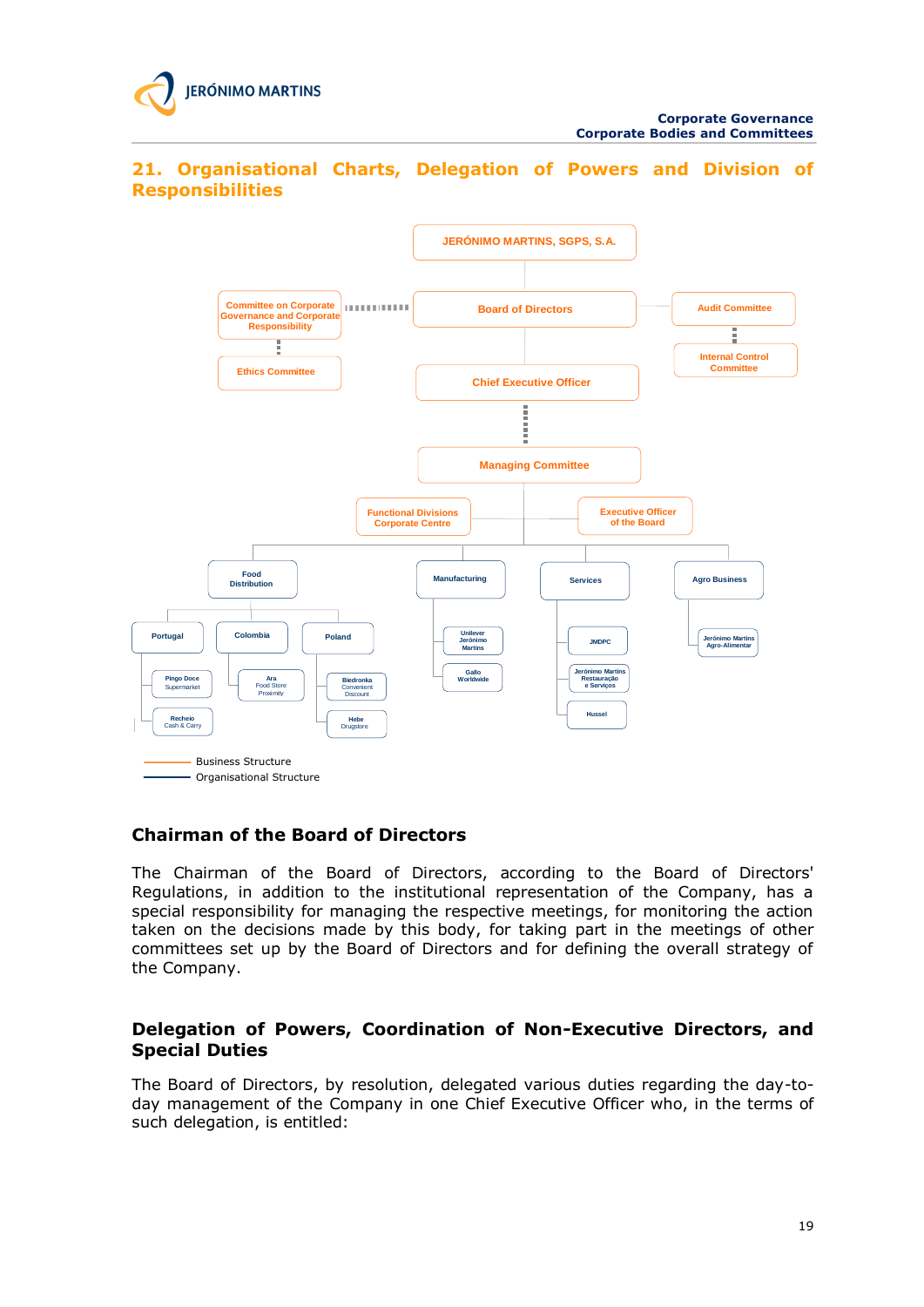

- a. To manage all corporate businesses and perform all operations relating to its corporate objectives, included in the scope of its current role, as holding company;
- b. To represent the company, in court or otherwise, to propose and answer to any lawsuits or engage in any arbitrations, for which purpose it may designate proxies, as well as compromise in, confess or withdraw from any such lawsuits or arbitrations;
- c. To decide on loans or other financial operations to be contracted from the financial market at home or abroad, as well as on the issuance of debt securities within the powers of the Board of Directors and to accept the supervision of the lending entities, all these up to the amount of 50,000,000 (fifty million) euros and in full compliance with that prescribed in the Articles of Association of the Company;
- d. To decide on the provision of technical and financial support, including through the granting of loans by the Company to companies whose stakes or shares the former holds in total or in part;
- e. To decide on the sale/transfer or lease (as lessor) any movable or immovable assets, including shares, units, quotas and bonds, and in general to decide on any divestments up to the amount of 50,000,000 (fifty million) euros or, independently of such threshold, whenever such divestment is set out in the Medium or Long Term Plans, as defined below, approved by the Board of Directors;
- f. To decide on the acquisition or lease (as lessee) of any movable or immovable assets, including shares, units, quotas and bonds, and in general to decide on any investments up to the amount of 50,000,000 (fifty million) euros or, independently of such threshold, whenever such investment is set out in the Medium and Long Term Plans, as defined below, approved by the Board of Directors;
- g. To appoint the individuals to be proposed to the General Shareholders' Meeting from the companies referred to in sub-paragraph d) above, to fill the roles of the respective corporate bodies, indicating those who will fulfil executive functions;
- h. To approve policies and rules transverse to the companies of the group, such as procedure manuals, regulations and service instructions, maxime, those concerning (i) human resources, (ii) operational control, (iii) food safety and quality control, and (iv) reporting and investments;
- i. To approve the expansion plans with respect to the activities of each of the business areas, as well as group companies forming part of the group but not included in the business areas;
- j. To approve the organic structure for the Group's companies;
- k. To decide on the instructions to be given by the Company to the management of its subsidiary companies with respect to those matters referred to herein, pursuant to and in compliance with the applicable laws.

For the purpose of the delegation of powers, it is considered as being foreseen in the Medium and Long Term Plans (which are considered to be the activity and investment plans and financial projections on a three-year term), the acquisitions, sales, investments or divestments whose amount does not exceed more than 10% each heading contained in those Plans.

In 2014, the Managing Committee remained in office as the consultative body which, as referred in point 29, has the primary goal of assisting the Chief Executive Officer in the duties delegated by the Board, in relation to the daily management of the businesses within the corporate purpose of the Company.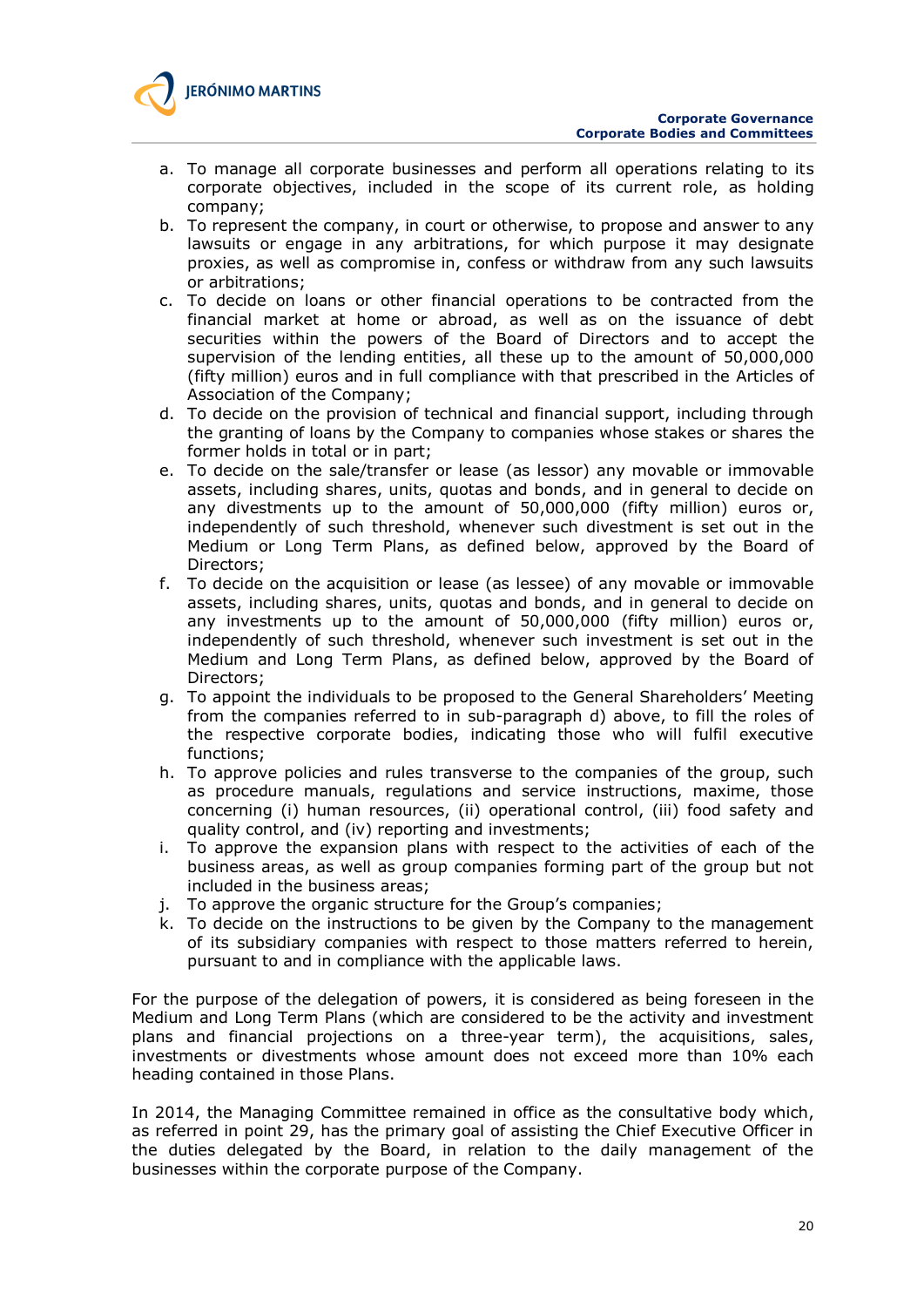

Nevertheless, pursuant to the terms of its Internal Regulation, the Board of Directors retains authority over strategic matters of management of the Group, in particular those regarding the definition of general policies of the Company and the corporate structure of the Group and those that, due to their importance and special nature, may significantly impact on the business activity of the Group.

The matters referred to in Article 407(4) of the Commercial Companies Code are off-limits to the Chief Executive Officer.

Apart from the powers on strategic matters of management of the Group, the Board of Directors has effective control on directing corporate activities by always seeking to be duly informed and by ensuring the supervision of the Company's management, having implemented mechanisms that ensure such supervision.

To this end, at each Board of Directors meeting the Chief Executive Officer reports on the Company activity since the last meeting and provides any further clarification that the Non-Executive Directors may require. All information requested by the Non-Executive Directors in 2014 was provided in full and in a timely manner by the Chief Executive Officer.

Additionally, considering that the Chief Executive Officer is, simultaneously, Chairman of the Board of Directors, it was approved by decision of the said Board, a Mechanism for Coordinating the Activities of Non-Executive Directors, complying with Recommendation II.1.10 of CMVM's Recommendations 2013.

Such Mechanism foresees that the members of the Board of Directors who are not part of an Executive Committee or are not Executive Directors are responsible, pursuant to the terms of Article 407, paragraph 8 of the Commercial Companies Code, for monitoring the activity of the Executive Committee or the Executive Directors, as the case may be, as well as for the damages caused by their acts or omissions when, having knowledge of such acts or the intent to commit them, they do not seek the intervention of the Board of Directors to take the necessary measures.

The monitoring and supervising activity is also carried out by Non Executive Directors through their participation in specialized committees and working groups set up by the Company as well as in the corporate bodies of subsidiary companies.

Still on the terms of such Mechanism, the Executive Directors or the Chairman of the Executive Committee, as applicable, as well as Directors charged with a special duty, pursuant to the terms of Article 407, paragraphs 1 and 2 of the Commercial Companies Code, shall:

(a) whenever necessary disclose to Non-Executive directors all the relevant information regarding the performance of the delegated powers or the special duty conferred upon them;

(b) answer, within a reasonable deadline, to any information request presented by any Non-Executive Director, within their respective functions, and such information shall also be made available to the remainder members of the Board of Directors.

It is foreseen in the said Mechanism that Non-Executive Directors may also meet in *ad hoc* meetings, convened at the request of any two of them by the Company´s Secretary (who shall inform the Chairman of the Board of Directors about the summons), pursuant to the terms foreseen in the Board of Directors Regulations.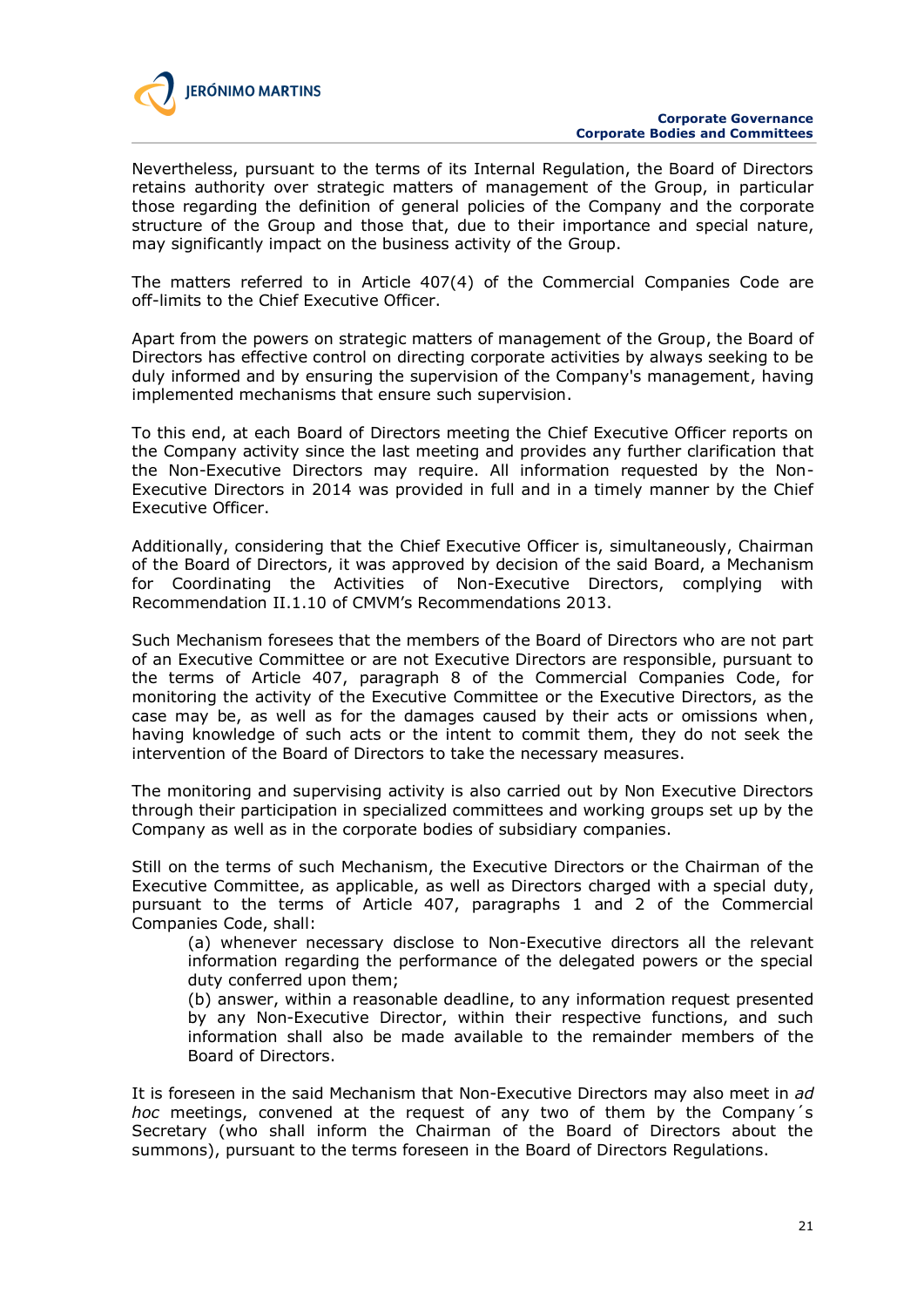

In order to allow for an independent and informed participation of Non-Executive Directors in the meetings of the Board of Directors or in the meetings of the specialized committees and working groups set up by the Company as well as in the corporate bodies of subsidiary companies they integrate, the Mechanism foresees that the Company's Secretary shall make available to them the definitive agenda of the meeting and respective preliminary documentation, pursuant to the terms and within the deadlines foreseen in the Board of Directors Regulation.

The Company's Secretary shall also ensure, according to the Mechanism implemented, the delivery to the Directors, who so request, of a copy of the minutes of the meetings of the Managing Committee as well as a copy of any other minutes of the meetings of corporate bodies or specialized committees within the Board of Directors. Moreover, the Company's Secretary shall, within its duties, provide Directors with all information regarding the resolutions of the Board of Directors or Executive Committee or the decisions of the Executive Directors.

In what concerns the allocation of special duties, regarding Director Alan Johnson, the special duty of financial management of Jerónimo Martins Group and for investor relations within the Board of Directors that had been allocated to him, have ceased on 3 November, 2014.

The responsibility for investor relations within the Board of Directors has been undertaken since that date by the Chairman of the Board and Chief Executive Officer, Pedro Soares dos Santos.

Pursuant to Article 407 (1) of the Commercial Companies Code, the Board of Directors allocated to Director José Manuel da Silveira e Castro Soares dos Santos the special task of monitoring of the activities of the joint venture Unilever Jerónimo Martins, of the activities of Jerónimo Martins – Distribuição de Produtos de Consumo, Lda. and the activities of Jerónimo Martins – Restauração e Serviços, S.A..

## **Organisational Structure and Division of Responsibilities**

Jerónimo Martins SGPS, S.A. is the Holding Company of the Group, and as such is responsible for the main guidelines for the various business areas, as well as for ensuring consistency between the established objectives and available resources. The Holding Company's services include a set of Functional Divisions which provide support for Corporate Centre and services to the Operating Areas of the Group's Companies, in the different geographical areas in which they operate.

In operational terms, Jerónimo Martins is organised into four business segments: i. Food Distribution, ii. Manufacturing, iii. Marketing Services, Representations and Restaurant Services, and iv. Agro-Business. The first area is organised into Geographical Areas and Operating Areas.

## **Holding Company Functional Divisions**

The Holding Company is responsible for: i. Defining and implementing the development strategy of the Group's portfolio; ii. Strategic planning and control of the various businesses and consistency with the global objectives; iii. Defining and controlling financial policies; and iv. Defining human resources policy, with direct responsibility for implementing the Management Development Policy.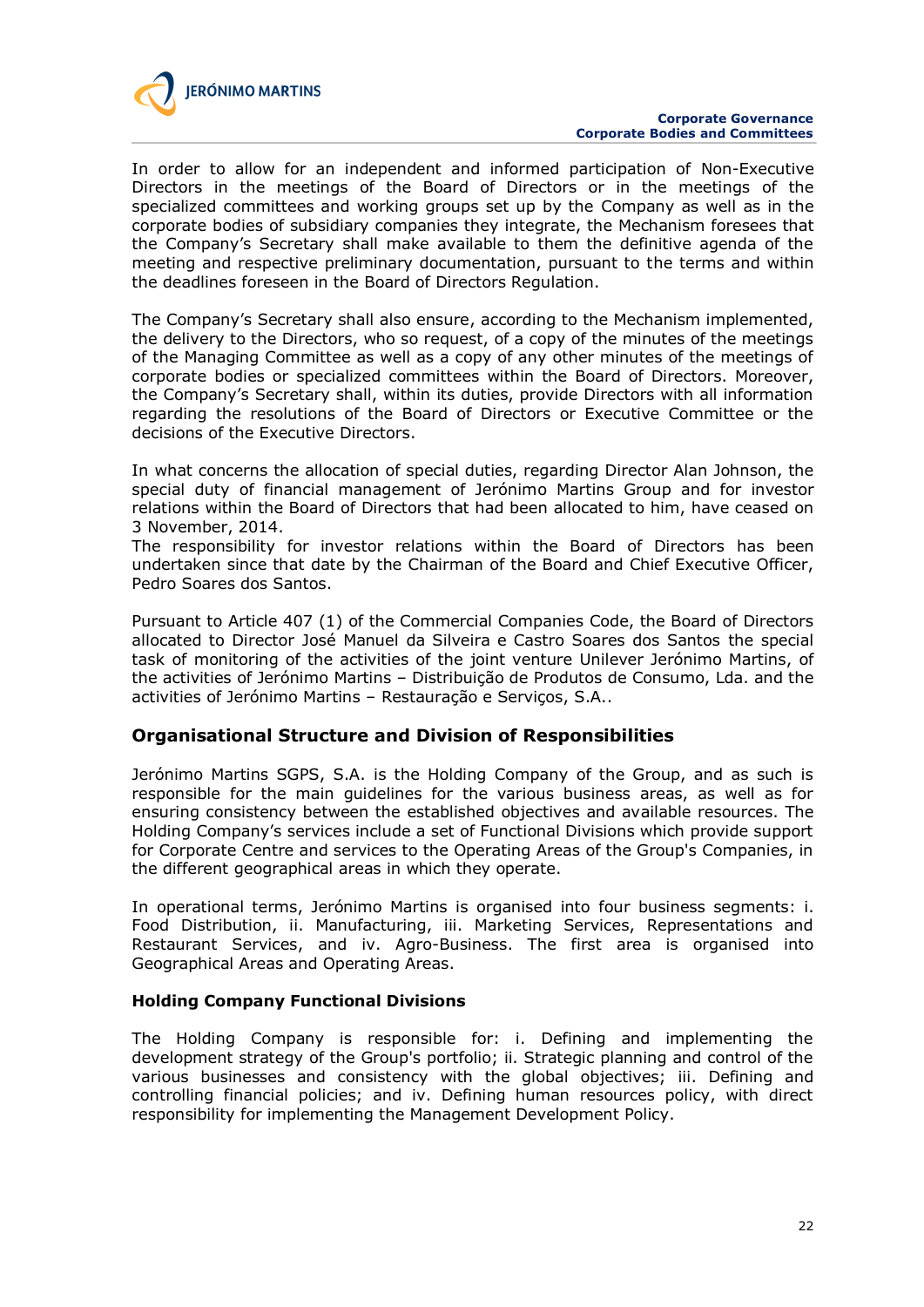

The Holding Company's Functional Divisions are organised as follows:



**Environment and Food Safety** – Responsible for defining the strategy, policies and procedures to be implemented within the areas under its responsibility across all the countries where the Jerónimo Martins Group is present.

Concerning the environment, Jerónimo Martins has defined the principle of establishing strategies, processes, projects and goals, as part of the value chain, in order to minimise the impacts caused by its operations, especially those linked to the consumption of energy and water, the proper use of materials, correct waste management and protecting biodiversity. The main actions implemented in 2014 and the results obtained can be found in the Chapter V of the Annual Report and Accounts.

In terms of Food Safety, a crucial activity at Jerónimo Martins, the Management has defined plans and objectives, aiming to bring the concept of Food Safety to the customer's home, thereby contributing towards maintaining the quality and freshness of the products until the time of their consumption. Several Articles about the correct manipulation and product handling have been published in magazines and other materials made available by the different companies of the Group.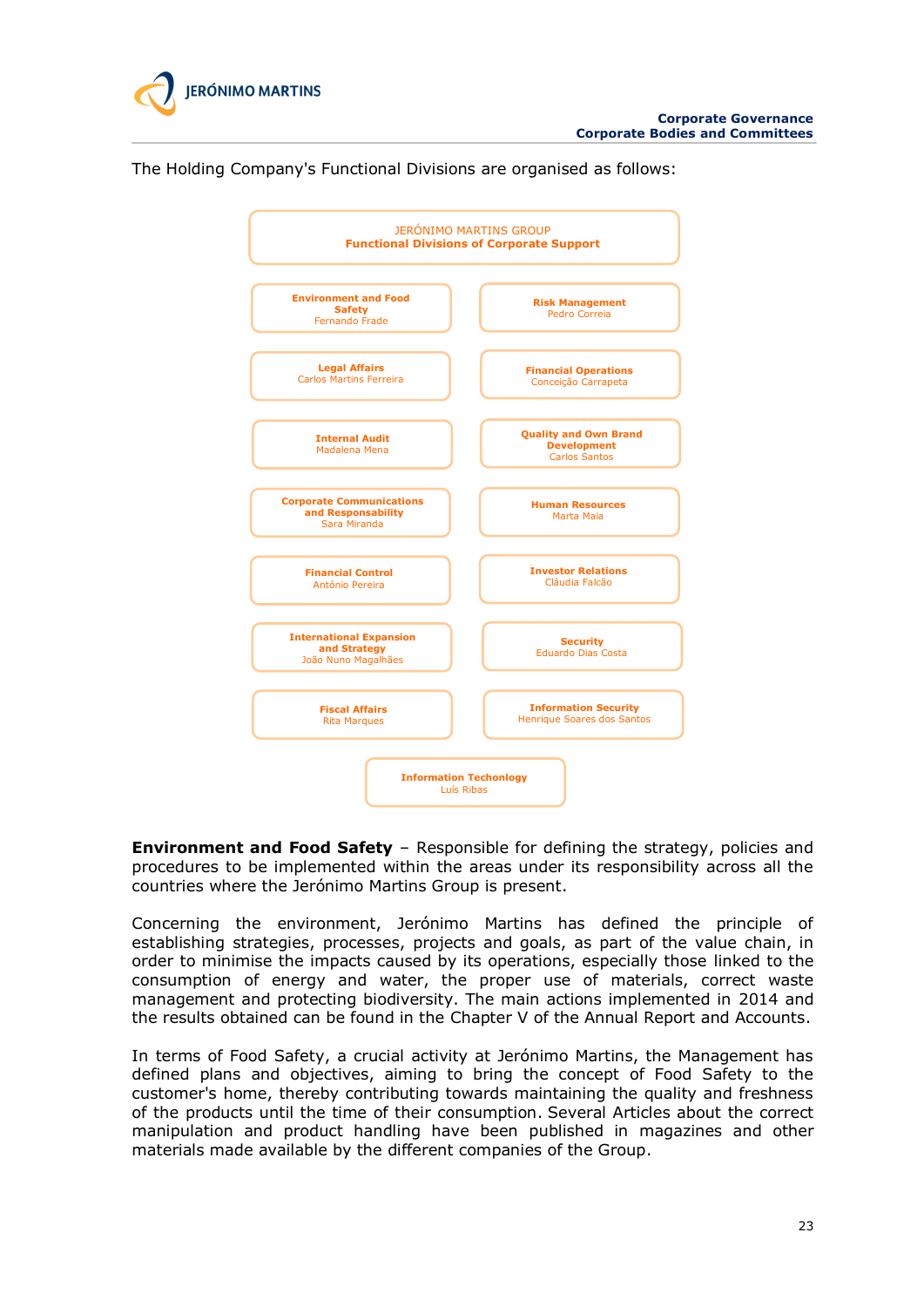

**Legal Affairs** – Ensures ongoing legal assistance to the Company, preparing contracts, opinions and studies, assisting the Board of Directors in decision making, implementing risk planning policies and giving support to other functional divisions. It also ensures the necessary coordination between the legal departments of subsidiaries in the different jurisdictions in which they operate.

In 2014, this Division continued to focus on monitoring the evolution of the corporate rules and recommendations in the Group's various reorganization operations and on supporting the Board of Directors and other functional divisions in the project of internationalisation of the Group, among other matters.

It also had an important role regarding the prevention of legal disputes, through legal counselling and internal training.

**Internal Audit** - Assesses the quality and effectiveness of the internal control and risk management systems (both operational and non-operational) that are set by the Board of Directors, ensuring their compliance with the Group's Procedures Manual, as well as with procedures laid out in the Operations Manual of each business unit, as well as ensuring compliance with the legislation and regulations applicable to the respective operations.

This Division reports hierarchically to the Chairman of the Board of Directors and functionally to the Audit Committee. The activities carried out by this Functional Division are referred in point 50.

**Corporate Communications and Responsibility** – It is responsible for the strategic management of the Jerónimo Martins brand, by enhancing relations with the various non-financial stakeholders and promoting and strengthening the integration of environmental, social and ethical issues in the value chain, preserving and developing the Group's capital reputation.

In 2014, this Department organized the conference "Sustainability: Under Pressure" that aimed to sensitise the senior management of the Group and some of its strategic suppliers to environmental and social issues along the value chain. Mechanisms that allow to face the growing demand of information on Environmental, Social and Governance issues by analysts and investors with Sustainability concerns were developed.

Aimed at the internal stakeholders, both the Group's Corporate Communication Policy and the "Social Media Guidelines" were disclosed to all employees.

**Financial Control –** Responsible for providing financial information to support decision-making by the Company's corporate Bodies. It encompasses the areas of consolidation, accounting, financial planning and control.

The Consolidation and Accounting area prepares consolidated financial information in order to comply with statutory and legal obligations and supports the Board of Directors by implementing and monitoring the policies and the accounting principles adopted by the Group.

It also supervises the financial reporting of the different Group companies to ensure that it conforms to these standards, supporting the Companies in the accounting assessment of non-recurrent transactions, as well as restructuring and expansion operations.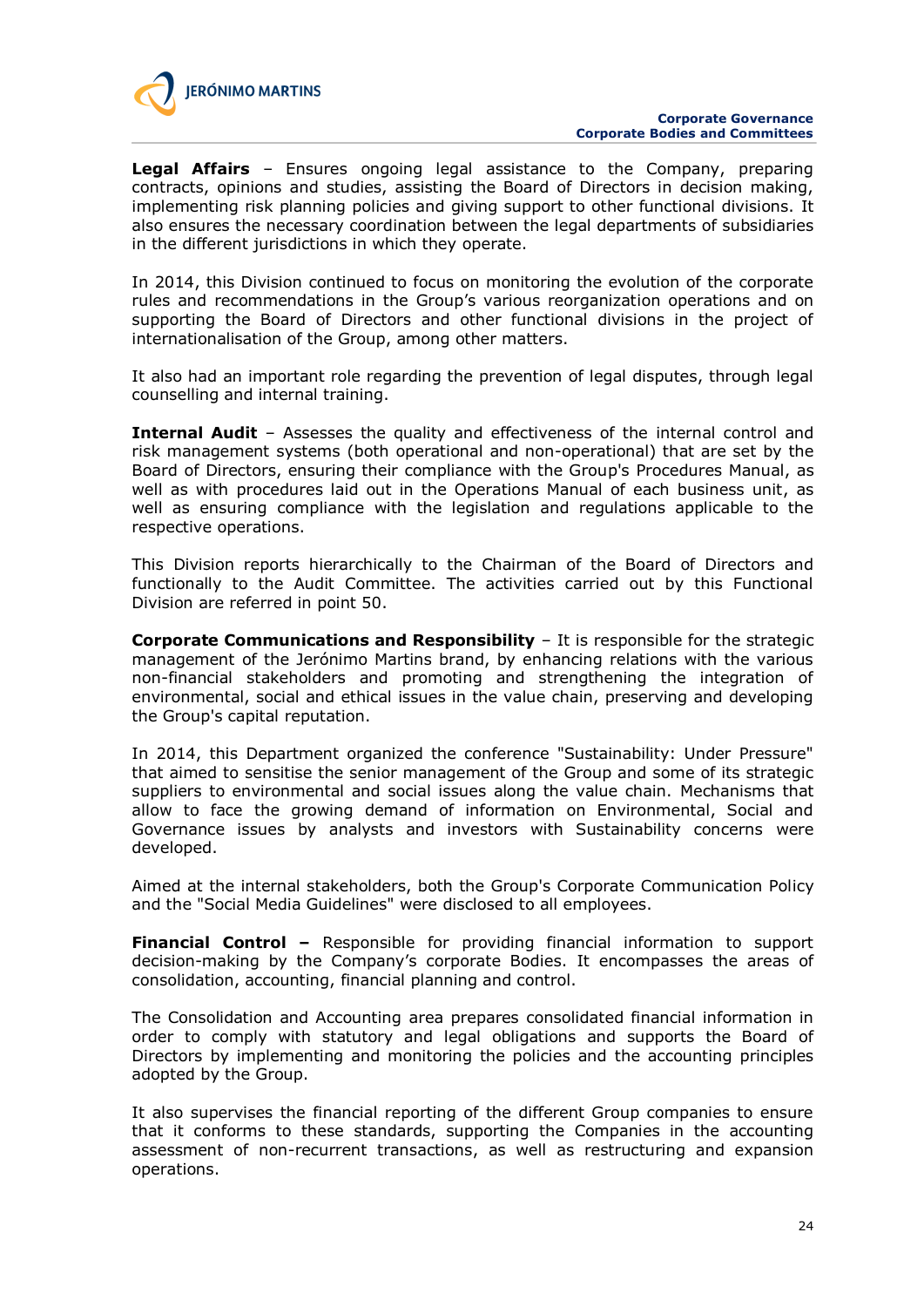

The area of Planning and Control coordinates and supports the process for creating the Jerónimo Martins Strategic Plans, which are used as a basis for strategic decisionmaking by the Corporate Governance bodies.

It has a control function, monitoring the performance of the different business units of the Group and investigating any deviations from the plans. It thus provides the Managing Committee of Jerónimo Martins with relevant information and proposals to guarantee corrective measures that allow the defined strategic objectives to be achieved.

It also makes a financial assessment of all investment projects that are relevant for the Group, providing support to the Managing Committee for its approval and subsequent follow-up.

In 2014 it focused its activity on the monitoring of the performance of the business units in particular in the evaluation and interpretation of the impact of deflationary macroeconomic environment in the performance of the Group's business areas. It has also supported the development of new projects of the Group, as well as strengthened the monitoring of the new businesses.

**International Expansion and Strategy –** Responsible for prospecting and analysing opportunities to develop the Group's business portfolio and for leading and participating in projects of a strategic nature.

With regard to the development of the business portfolio, it holds the responsibility to search for, analyse and evaluate opportunities for the Group to expand and increase its value, focusing its activity on markets and businesses that can support the development of new and relevant business units for the Jerónimo Martins portfolio.

With regard to strategic projects, it holds the responsibility to lead or support both corporate group-wide projects, and strategic projects that are specific to individual Group Companies.

During 2014, it led and supported several strategic projects across the Group's geographies, and continued to develop prospects for expansion in new markets and businesses.

**Fiscal Affairs** – Provides all of the Group's Companies with assistance in tax matters, ensuring compliance with legislation in force and the optimisation of the business units' management activities from a tax perspective. It also manages the Group's tax disputes and its relations with external consultants and lawyers, as well as with Tax Authorities.

In 2014, through the associations that represent the sector, it ensured the defense of the Group's interests, whether collaborating on the clarification and implementation of new legislation, or in the public debate of legislative projects. Also participated in the commissions of the *Forum dos Grandes Contribuintes* (Large Taxpayers Forum), to improve the Portuguese tax system and the relationship between the Tax Authority and taxpayers. The function also developed actions aimed at obtaining tax benefits for the Group.

**Risk Management** – Responsible for implementing the Group's risk management policies and procedures, as well as for providing the necessary support to the Governance bodies in identifying any risks that might compromise the strategy defined by the Group, as well as its business objectives.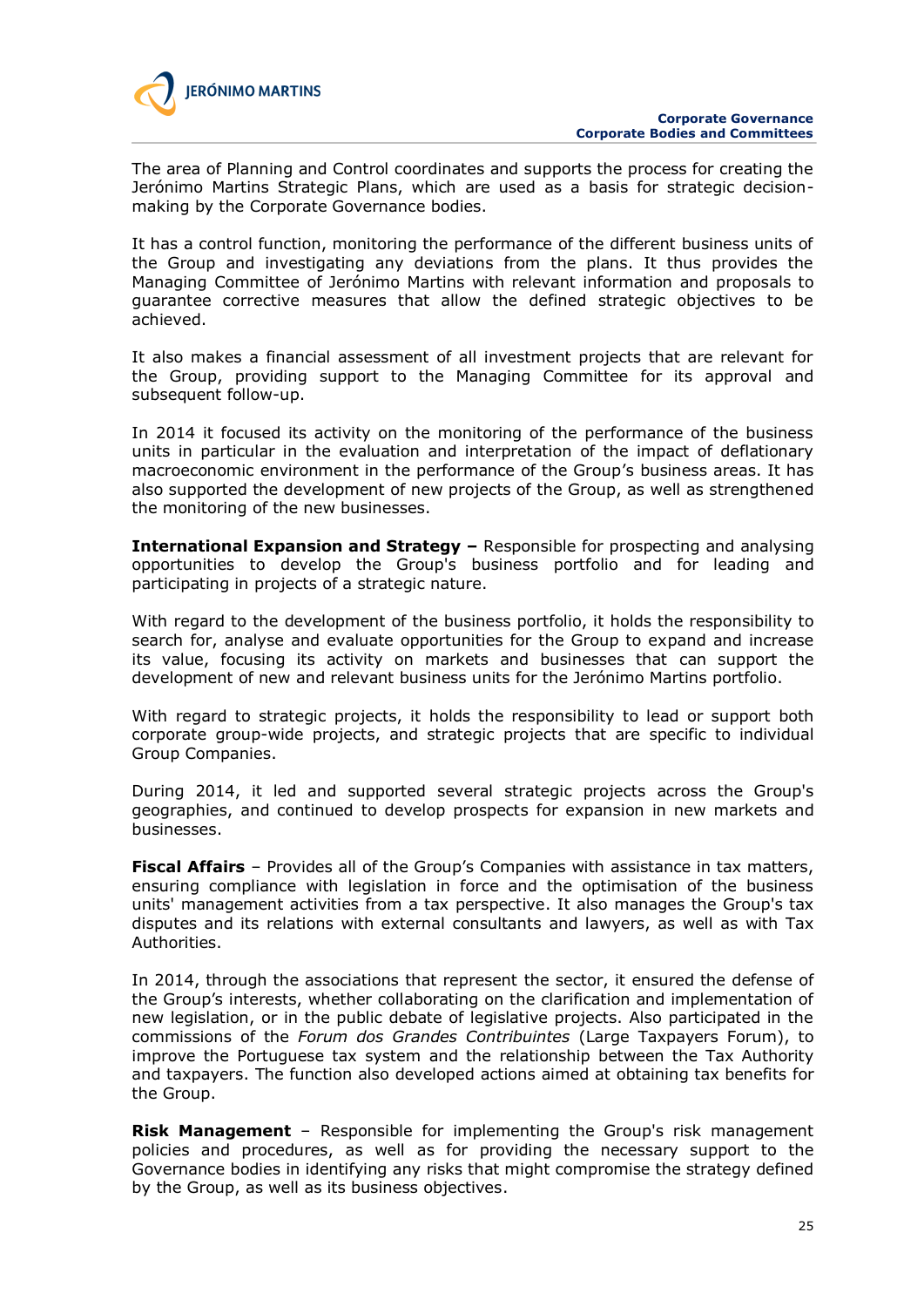

The activities carried out in the area of Risk Management are described in points 52 to 55 of this Report.

**Financial Operations** – This Division includes Financial Risk Management as well as Treasury Management. The activity of the first area is discussed in detail in points 52 to 55.

Treasury Management is responsible for managing relations with the financial institutions that have or intend to have business with Jerónimo Martins, ensuring that these entities fulfil the defined criteria, and also ensuring that the best possible conditions may be obtained at all times. It also executes treasury planning with the aim of negotiating and implementing, for all the Group's Companies, the most suitable financial sources according to its cash flow generation profile. It is also this area's responsibility to elaborate and ensure the execution of the treasury budget that is based on the activity plans of the Group's Companies.

A large part of the treasury activities of Jerónimo Martins is centralized in the Holding Company, which is a structure that provides services to all other Companies of the Group. In compliance with the above-described activities during 2014 new debt was issued to finance the investments in Poland and in Colombia.

**Quality Control and Own Brand Development** – Responsible for defining, planning, implementing and controlling the policies, procedures, methodologies and rules in the various countries where Jerónimo Martins operates, ensuring the use of the best and most up-to-date practices in this area.

In 2014 the main activities carried out focused on: i. increasing the control of products and suppliers in Portugal, Poland and in Colombia; ii. continuing with the improvement process for own brands by reformulating existing products; iii. using the IT tool, QMS Projects, in Portugal to support the development of new products; iv. implementing IT tool, QMS Suppliers, in Poland and in Colombia; v. maintaining the Quality and Food Safety certifications; vi. Systematizing of the implemented changes on the new products development procedure in Poland.

**Human Resources** – Founded on the Culture and Values and Principles of Jerónimo Martins, this Corporate area is responsible for defining and implementing the strategy and global policies of Human Resources with regard to the main pillars of Human Resource Management - Recruitment, Training, Development, Compensation and Benefits – promoting its compliance, safeguarding the uniqueness of the different geographical areas in which the Group operates and the individual nature of the different companies.

The activities that this Functional Division carried out in 2014 can be found in detail in Chapter V, Section 8 - Being a Benchmark Employer - of the Annual Report.

**Investor Relations** – This Division is responsible for the communication with investors – whether current shareholders or not, institutional and private, national and foreign - as well as with the analysts who formulate opinions and recommendations regarding Jerónimo Martins' share price. It is also the responsibility of this Division to co-ordinate all matters related to the CMVM.

The activities carried out by this Functional Division can be found in detail in points 56 and 58.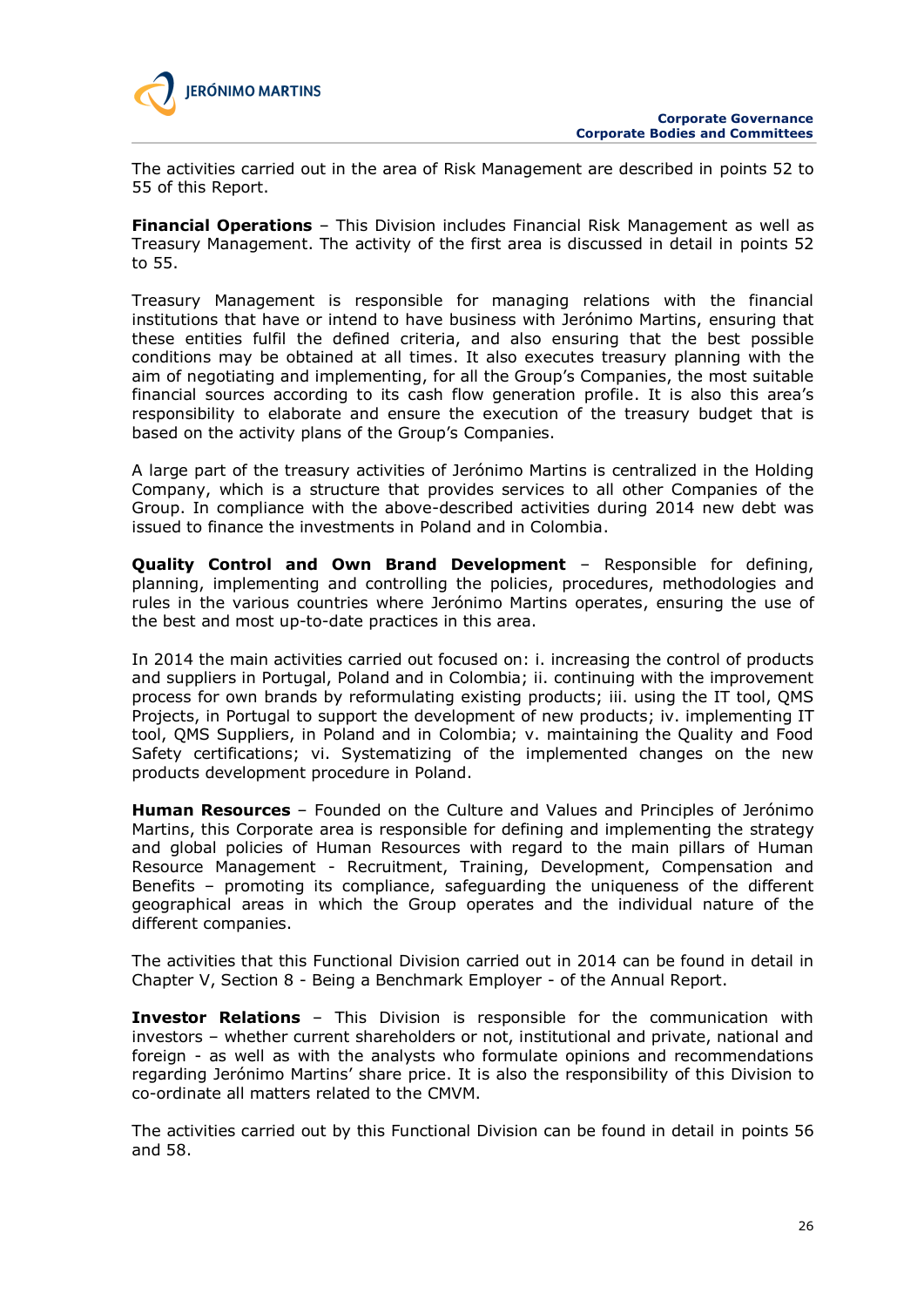

**Security** – This area defines and controls procedures in terms of protecting the security of the Group's people and assets, intervening whenever there are thefts and robberies, fraud and other illegal and/or violent activities perpetrated in the facilities or against employees of the Group.

**Information Security –** Responsible for implementing and maintaining an information security management system which ensures the confidentiality, integrity and availability of information on all Group Companies, as well as assuring recovery of systems in the event of any disruption to the operations.

Information Security Officers (ISO) in each country, who report functionally to this Corporate Directorate, ensure local compliance with applicable Information Security Policies and Standards and provide assistance to the respective business and support areas.

In 2014, Information Security implemented a system to increase the network protection level and assessed the impact of transposing the European Directive on Protection of Personal Data. The Governance model with Information Technology was developed to consolidate a proactive and preventive posture in Information Security. The work on the assessment and remediation of risks in system access profiles continues.

**Information Technology** – Area responsible for defining and implementing the Global Information Technology strategy for the Group, for promoting technologybased innovation and for aligning IT systems, policies and processes.

IT also has the responsibility to create the conditions for the businesses to achieve their goals, by providing IT services that enable to implement and support the solutions required by the processes of the organization, from infrastructure to applications.

Of the work carried out in 2014, the following should be highlighted: i) the definition of the IT Strategy to support the development of new Business Units; ii) the development of a Global Infrastructure Model to address the new context of the Group; iii) the deployment of replicable solutions for the new business models of the Group; iv) adaptation of the Group's systems to support new developments in the models of the Business Units and to achieve higher levels of productivity.

In addition, major progress towards convergence of applications, infrastructure and IT processes was achieved, with the adoption of common tools to deliver the IT service across the different geographies.

#### **Operational Areas**

The organisational structure of Jerónimo Martins is aimed mainly at ensuring specialisation in the Group's various businesses by creating Geographical Areas and Operational Areas, thus guaranteeing the required proximity to the different markets.

The Food Distribution business is divided into Geographical Areas - Portugal, Poland and Colombia - and then further divided within those countries into Operational Areas. In Portugal there are two Operational Areas: Pingo Doce (Supermarkets and Hypermarkets) and Recheio (Cash & Carry), which encompasses the Foodservice division through Caterplus. In Poland there are also two Operational Areas: Biedronka (food stores) and Hebe (drugstores) that includes Apteka Na Zdrowie (pharmacies). In Colombia one area: Ara (food stores).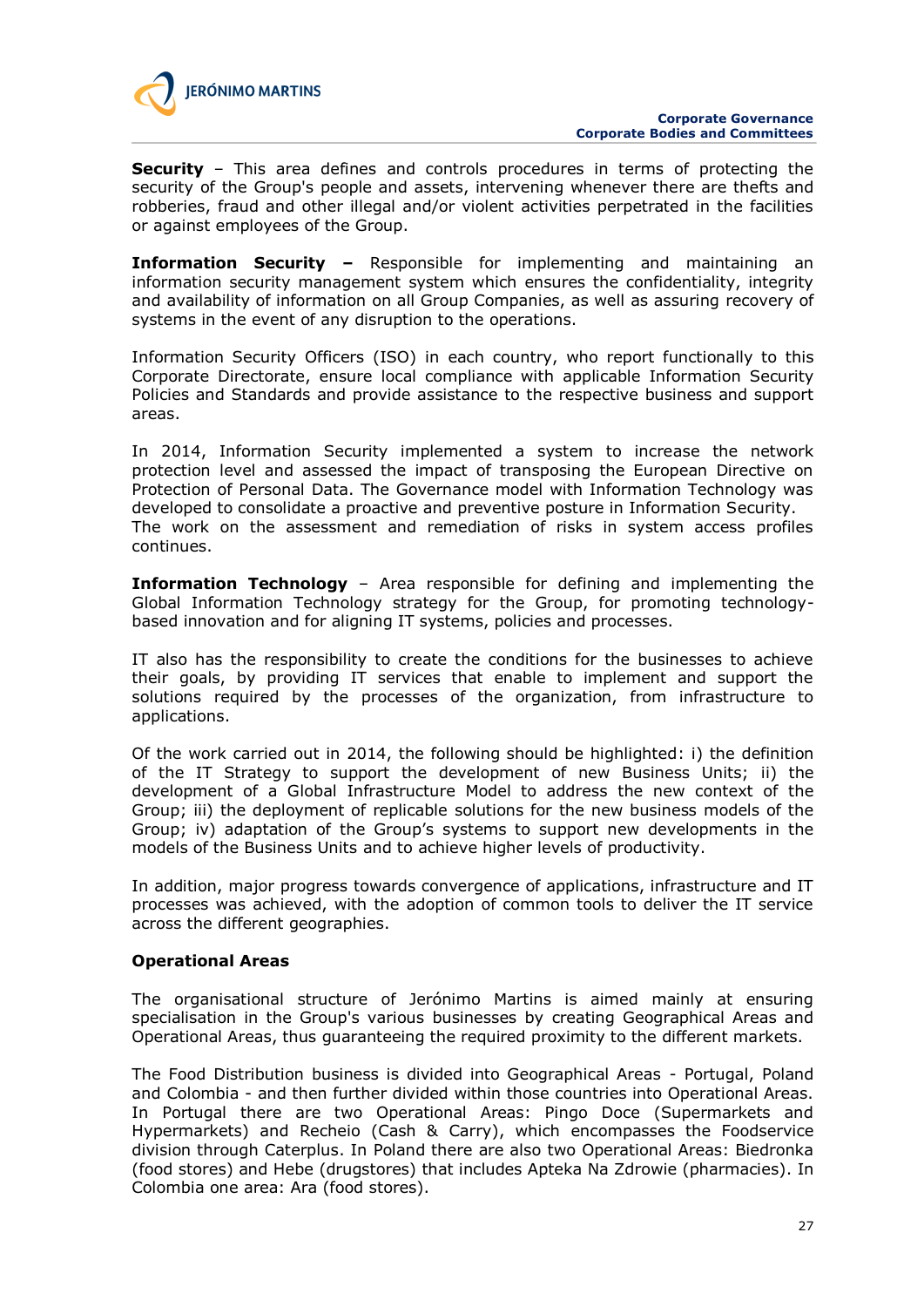

In the Manufacturing segment, Jerónimo Martins operates in partnership with Unilever, through the company Unilever Jerónimo Martins, Lda., which conducts the businesses of the Food, Personal Care and Home Care products and Ice Creams, and through the company Gallo Worldwide, Lda., which produces and sells olive oil and cooking oils.

Within the Group's portfolio there is also a business segment devoted to Marketing Services, Representations and Restaurant Services, which includes: i. Jerónimo Martins Distribuição de Produtos de Consumo, which represents major international brands of food products and premium cosmetic brands in Portugal; ii. Hussel, a retail chain specialised in chocolates and confectionary; and iii. Jerónimo Martins Restauração e Serviços, which owns the chain of Jeronymo coffee shops, Olá ice cream stores and the Jeronymo Food with Friends restaurant.

In 2014 the Group took the first steps in developing a new Agro-Business area, focusing mainly in protecting the supply chain of its Food Distribution operations.

## **B. Functioning**

## **22. Availability and Place Where Rules on the Functioning of the Board of Directors May be Viewed**

The Regulation of the Board of Directors is available on the Company's website, through the link mentioned in point 61 ("Relevant Addresses").

## **23. Number of Meetings Held and Attendance**

The Board of Directors, whose duties are described in Article Thirteen of the Company's Articles of Association, meets at least four times a year, and any of its members may be represented at the Board meetings by another member, by means of a letter addressed to the Chairman.

During 2014, the Board of Directors met five times. The respective minutes were prepared for all meetings.

The Directors who have not personally attended Board Meetings have always appointed another Board Member to represent them, as statutorily provided, with the attendance of each Director to the referred meetings during the exercise of respective duties as follows:

| Pedro Soares dos Santos   | 100% |
|---------------------------|------|
| Alan Johnson              | 100% |
| Andrzej Szlezak           | 100% |
| António Viana-Baptista *  | 80%  |
| Francisco Seixas da Costa | 100% |
| Hans Eggerstedt           | 100% |
| José Soares dos Santos    | 100% |
| Nicolaas Pronk *          | 80%  |
| Sérgio Rebelo *           | 80%  |

\* In every meeting not attended, the Director in question issued a representation letter, according to the Company's by-laws.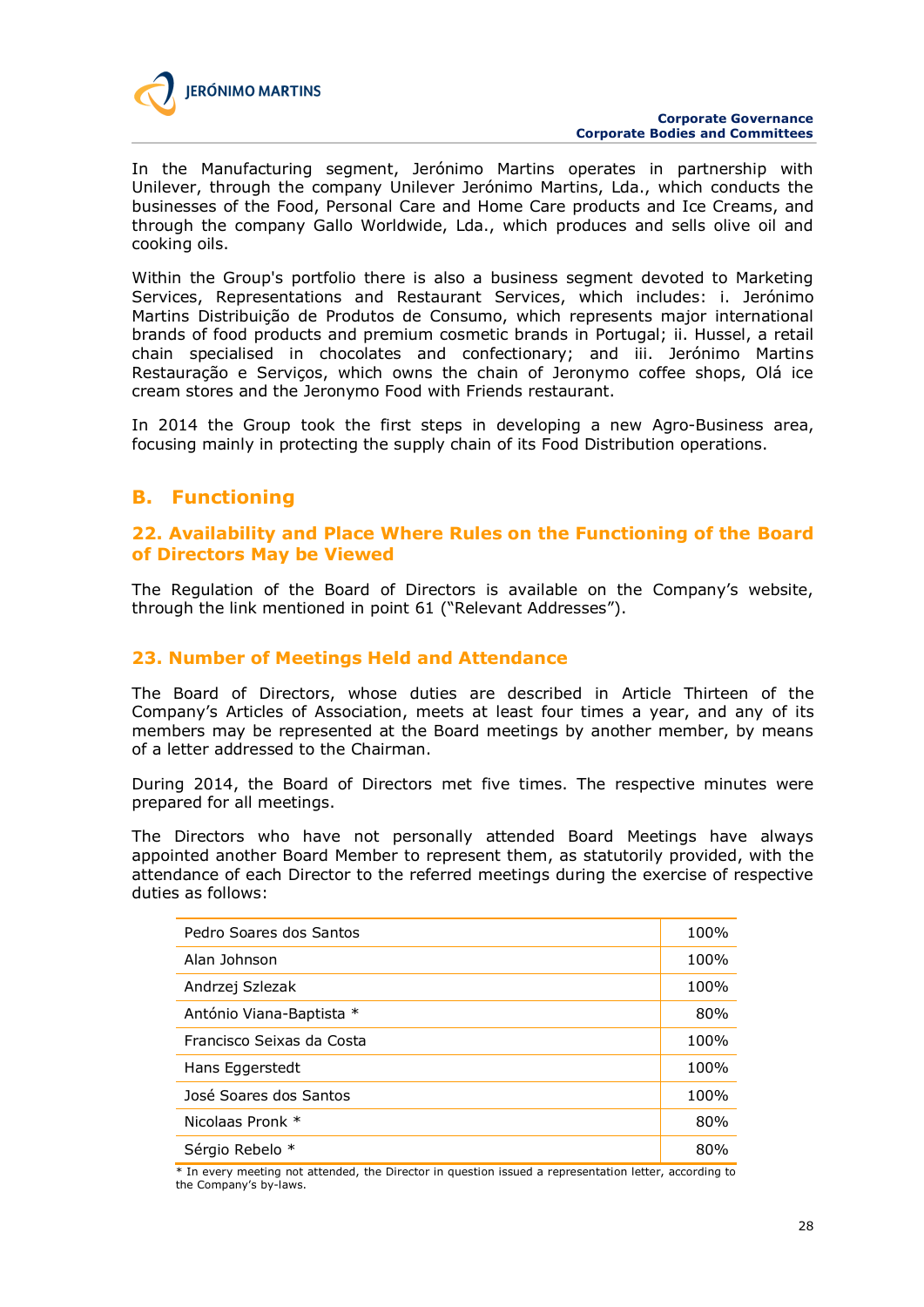## **24. Performance Appraisal of Executive Directors**

The assessment of performance of Executive Directors is made by the Remuneration Committee, elected by the General Shareholders' Meeting (see points 66 *et seq.*).

The Remuneration Committee is in charge of, in the scope of the Remuneration Policy set, assessing the individual and collective performance of Executive Directors, evaluate their influence and impact in Jerónimo Martins' businesses and assessing their alignment with the medium and long-term interests of the Company.

As referred below (see point 27) currently there are no committees composed exclusively by Directors. Notwithstanding such fact, the performance of Executive Directors who are part of mixed Committees (i.e. also composed of non-Directors) is evaluated by the Remuneration Committee, in the terms referred above.

## **25. Predefined Criteria For Assessing Executive Director's Performance**

The predefined criteria for assessing Executive Directors' performance arise from that established in the remuneration policy, described in point 69.

## **26. Positions that the Members of the Board of Directors Hold in Other Companies, and Respective Availability**

The members of the Board of Directors hold positions in other companies, namely:

#### **Pedro Soares dos Santos**

Director of Jerónimo Martins Serviços, S.A.\* Director of Jeronimo Martins Polska, S.A.\* Director of Jeronimo Martins Drogerie i Farmacia Sp. z o.o.\* Director of Jeronimo Martins Colombia, SAS\* Director of Recheio, SGPS, S.A.\* Director of Funchalgest – Sociedade Gestora de Participações Sociais, S.A.\* Director of JMR – Gestão de Empresas de Retalho, SGPS, S.A.\* Director of Jerónimo Martins – Agro-Alimentar, S.A.\* Director of Quinta da Parreira – Exploração Agrícola, S.A. Manager of Jerónimo Martins – Distribuição de Produtos de Consumo, Lda.\* Manager of Servicompra, SGPS, Lda.\* President of the Supervisory Board of Warta – Retail & Services Investments B.V.\* Member of the Supervisory Board of Bliska Sp z o.o. until 3 December 2014\*

#### **José Soares dos Santos**

Director of Jerónimo Martins Serviços, S.A.\* Director of Fima – Produtos Alimentares, S.A.\*\* Director of Victor Guedes Indústria e Comércio, S.A.\*\* Director of Olá – Produção de Gelados e Outros Produtos Alimentares, S.A. \*\* Director of Jerónimo Martins – Restauração e Serviços, S.A.\* Director of Sociedade Imobiliária da Matinha, S.A. Director of Sociedade Francisco Manuel dos Santos, SGPS, S.A. Director of Sociedade Francisco Manuel dos Santos, B.V. Director of SFMS – Imobiliária, S.A. Director of Fundação Francisco Manuel dos Santos Member of the Supervisory Board of Warta – Retail & Services Investments B.V.\*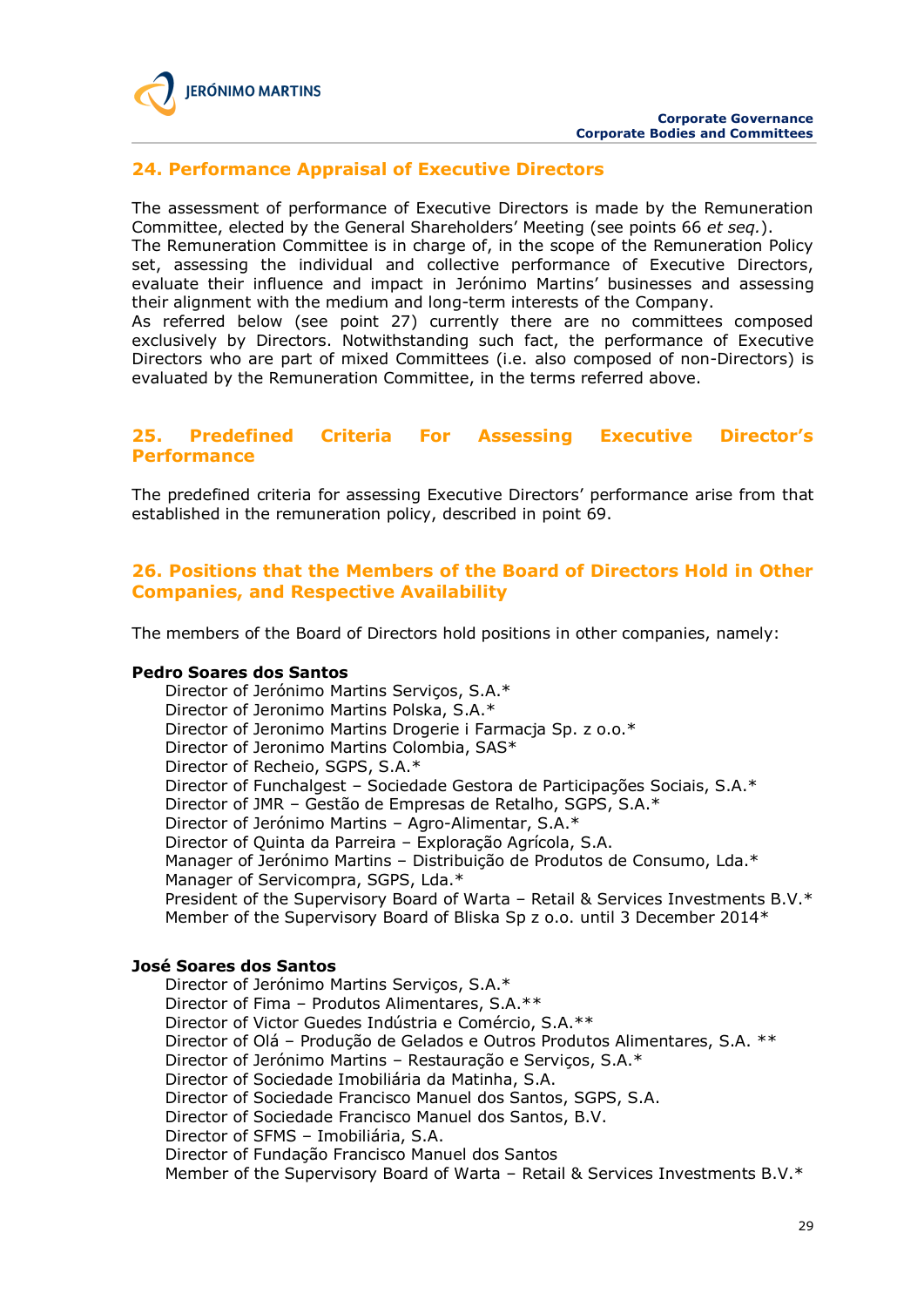

Member of the Supervisory Board of Bliska Sp z o.o. until 3 December 2014\* Manager of Unilever Jerónimo Martins, Lda.\* Manager of Gallo Worldwide, Lda.\*

Manager of Jerónimo Martins – Distribuição de Produtos de Consumo, Lda.\* Manager of Transportadora Central do Infante, Lda.\*\*

#### **Alan Johnson**

Director of Jerónimo Martins Serviços, S.A.\* until 19 September 2014 Director of JMR – Gestão de Empresas de Retalho, SGPS, S.A.\* until 19 September 2014

#### **Hans Eggerstedt**

Member of the Board of Directors of Arica B.V.

Member of the Advisory Board of the Amsterdam Institute of Finance (The Netherlands)

Member of the Supervisory Board of Warta – Retail & Services Investments B.V.\*

#### **Andrzej Szlezak**

Chairman of the Supervisory Board of Agora, S.A..

Member of the Supervisory Board of Warta – Retail & Services Investments B.V.\*

#### **António Viana-Baptista**

CEO of Crédit Suisse AG for Spain and Portugal Member of the Board of Directors of Semapa, SGPS, S.A. Member of the Board of Directors of Arica B.V. Member of the Board of Directors of Jasper Wireless Inc.

#### **Francisco Seixas da Costa**

Member of the Consultive Board of Faculdade de Economia da Universidade de Coimbra

Member of the Consultive Board of Faculdade de Ciências Sociais e Humanas da Universidade Nova de Lisboa

Member of the Consultive Board of Fundação Calouste Gulbenkian

Member of the Strategic Committee of Mota-Engil, S.A.

Member of the Board of Directors (Non-Executive) of Mota-Engil Africa, N.V.

Member of the Supervisory Board of Warta – Retail & Services Investments B.V.\*

#### **Nicolaas Pronk**

Member of the Board of Directors of Antillian Holding Company N.V.

Member of the Board of Directors of Aquamondo Insurance N.V.

Member of the Board of Directors of Asteck S.A.

Member of the Board of Directors of Celloteck Finance Luxembourg S.à.r.l.

Member of the Board of Directors of Celloteck Holding (Luxembourg) S.A.

Member of the Board of Directors of Epcote S.A.

Member of the Board of Directors of Heavy Transport Group, Inc.

Member of the Board of Directors of Heavy Transport Holding Denmark ApS

Member of the Board of Directors of Heerema Engineering & Project Services, Inc. Member of the Board of Directors of Heerema Engineering and Project Services

(Luxembourg) S.à.r.l.

Member of the Board of Directors of Heerema Engineering Holding (Luxembourg) S.A.

Member of the Board of Directors of Heerema Fabrication Finance (Luxembourg) S.A.

Member of the Board of Directors of Heerema Fabrication Holding S.E.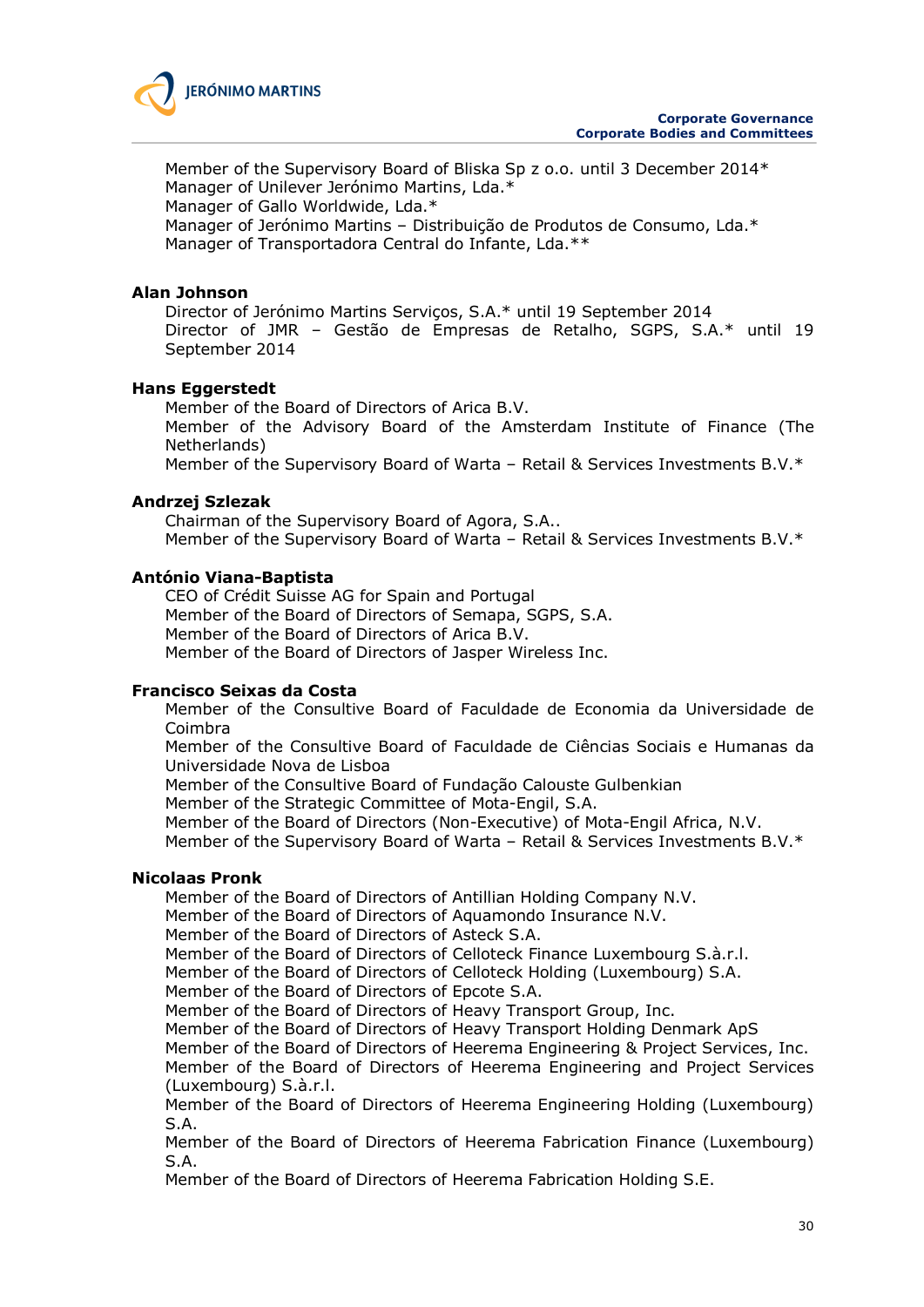

Member of the Board of Directors of Heerema Group Services S.A. Member of the Board of Directors of Heerema Holding Services (Antilles) N.V. Member of the Board of Directors of Heerema International Group Services Holding S.A.

Member of the Board of Directors of Heerema International Group Services S.A. Member of the Board of Directors of Heerema Marine Contractors Finance (Luxembourg) S.A.

Member of the Board of Directors of Heerema Marine Contractors Holding, S.E.

Member of the Board of Directors of Heerema Transport Finance (Luxembourg) S.à.r.l.

Member of the Board of Directors of Heerema Transport Finance II (Luxembourg) S.A.

#### **Sérgio Tavares Rebelo**

Member of the Advisory Council to the Global Markets Institute at Goldman Sachs

The positions held by the members of the Board in other companies did not affect their availability to take part in the Company's affairs, as demonstrated in the attendance report mentioned in point 23..

# **C. Committees within the Board of Directors and Chief Executive Officer**

## **27. Details of the Committees created within the Board of Directors**

Currently there are no committees in the Company composed exclusively by Directors, without prejudice to the Audit Committee to which is made reference to in points 30 to 33.

However, some committees were created in the Company, composed by Directors and by other individuals who are not Directors, analysed in point 29.

## **28. Details of the Chief Executive Officer**

The Board of Directors appointed a Chief Executive Officer, responsible for implementing the strategic decisions taken by the Board, in accordance with the delegated powers, and a Managing Committee, responsible for assisting the Chief Executive Officer in the duties delegated to that officer by the Board of Directors.

The role of Chief Executive Officer is performed by Pedro Soares dos Santos.

# **29. Description of the Powers of Each of The Committees Established and Summary of Activities Undertaken**

## **Managing Committee**

The Managing Committee of the Company, which has the same term of office as that of the Board of Directors that appointed it, is composed of the Chief Executive Officer, Pedro Soares dos Santos, who is the chair, Javier van Engelen (the Group's Chief Financial Officer), Pedro Pereira da Silva, Marta Lopes Maia, Nuno Abrantes, Sara Miranda and Carlos Martins Ferreira. In accordance with its regulations, the Managing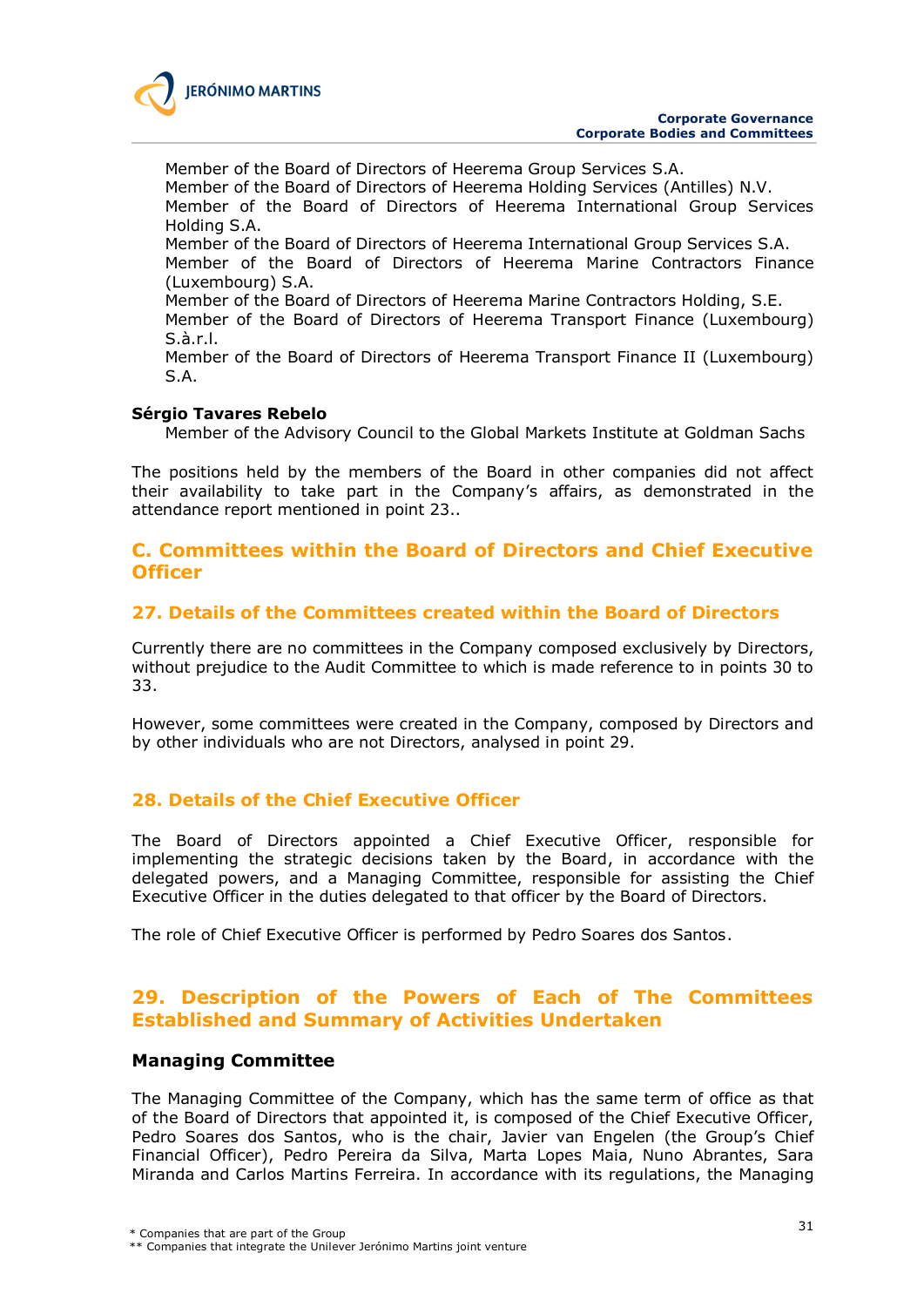

Committee is responsible for advising the CEO, within the respective delegation of powers, in carrying out the following functions:

- Control over the implementation by the Companies in the Group of the strategic guidelines and policies defined by the Board of Directors;
- Financial and accounting control of the Group and of the companies that are a part thereof;
- Senior coordination of the operational activities of the different Companies in the Group, whether integrated or not in business areas;
- Launching of new businesses and monitoring them until they are implemented and integrated in the respective business areas;
- Implementation of the management policy of human resources defined for the top-level management of the entire Group.

In 2014, the Managing Committee met seven times, drawing up minutes of the meetings, which were sent to the Chairman of the Board of Directors and to the Company's Secretary.

## **Committee on Corporate Governance and Corporate Responsibility (CCGCR)**

CCGCR is made up of a minimum of three and a maximum of nine members, who are not required to be Directors, appointed by the Board of Directors. One of the members will be the Chairman.

The Board of Directors decided to appoint the current Chairman of the Board of Directors, Pedro Soares dos Santos, as Chairman of CCGCR, with the other members of the Committee being Andrzej Szlezak, Francisco Sá Carneiro, Francisco Seixas da Costa, Henrique Soares dos Santos, J.J. Gomes Canotilho, José Soares dos Santos, Ludo van der Heyden and Sara Miranda.

In carrying out its mission, the CCGCR met once in 2014, and collaborates with the Board of Directors, assessing and submitting to it proposals for strategic orientation in the area of Corporate Responsibility, as well as monitoring and supervising on a permanent basis matters concerning: i. corporate governance, social responsibility, the environment and ethics; ii. the business sustainability of the Group; iii. internal codes of ethics and of conduct; and iv. systems of assessment and resolution of conflicts of interest, especially regarding relations between the Company and its shareholders or other stakeholders.

Especially on what concerns company governance, CCGCR has the duty to keep up, review and assess the appropriateness of the Company's model of governance and its consistency with the recommendations, patterns, and national and international best practices on company governance, addressing the Board of Directors the recommendations, and proposing any changes, deemed adequate.

## **Ethics Committee**

The Ethics Committee of Jerónimo Martins is composed of three to five members appointed by the Board of Directors, based on a proposal from the Committee on Corporate Governance and Corporate Responsibility. Currently it is composed by Susana Correia de Campos, Agata Wojcik-Ryszawa and Helena Morais. The mission of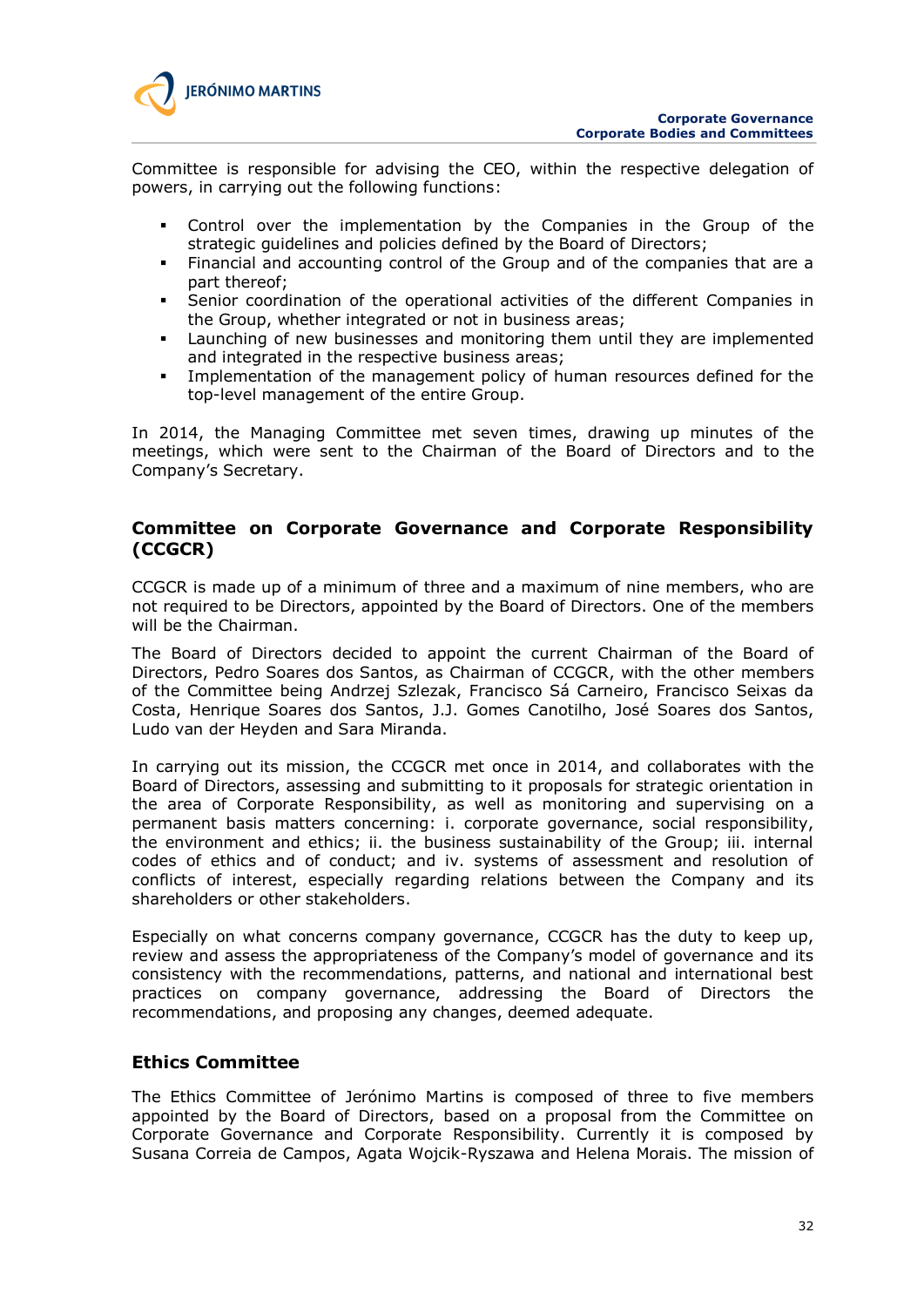

the Ethics Committee is to provide independent supervision of the disclosure of and compliance with the Group's Code of Conduct in all the Companies of the Group.

The duties of the Ethics Committee include: i. establishing the channels of communication with the addressees of the Jerónimo Martins Group Code of Conduct and gathering such information as may be addressed to it in this connection; ii. ensuring the existence of an adequate system of internal control of compliance with the Jerónimo Martins Group Code of Conduct and with the appraisal of the recommendations stemming from such control; iii. appraising such issues as may be submitted to it by the Board of Directors, by the Audit Committee or by the CCGCR within the scope of compliance with Code of Conduct and with analysing in abstract those that may be raised by any employee, customer or business partner (stakeholders); iv. proposing to the CCGCR the adoption of such measures as it may deem fit in this connection, including a review of internal procedures and alterations to the Jerónimo Martins Group Code of Conduct; and , v. drawing up an annual report on its activities to be presented to the Committee on Corporate Governance and Corporate Responsibility.

The Ethics Committee reports functionally to the CCGCR, which has responsibilities in the fields of corporate governance, social responsibility, environment and ethics, including those related to the internal codes of ethics and of conduct, having met once in 2014.

## **Internal Control Committee**

The Internal Control Committee (ICC), appointed by the Board of Directors and reporting to the Audit Committee, is specifically responsible for evaluating the quality and reliability of the internal control system and the process of preparing financial statements, as well as for evaluating the quality of the monitoring process in force in Jerónimo Martins' Companies, with a view to ensuring compliance with the laws and regulations to which they are subject. In performing this latter task, the ICC must obtain regular information on the legal and fiscal contingencies that affect the Companies of the Group.

The ICC meets monthly, as a general rule, and is composed since 3 November 2014 of a Chairman (Alan Johnson) and four members (David Duarte, José Gomes Miguel, Madalena Mena and Henrique Santos). None of the members is an Executive Director of the Company.

In 2014, the ICC continued its activities of supervision and evaluation of risks and critical processes, analysing the reports prepared by the Internal Audit Department. As a representative of the External Audit team is invited to attend these meetings, the Committee is also informed of the conclusions of the external audit work that takes place during the year.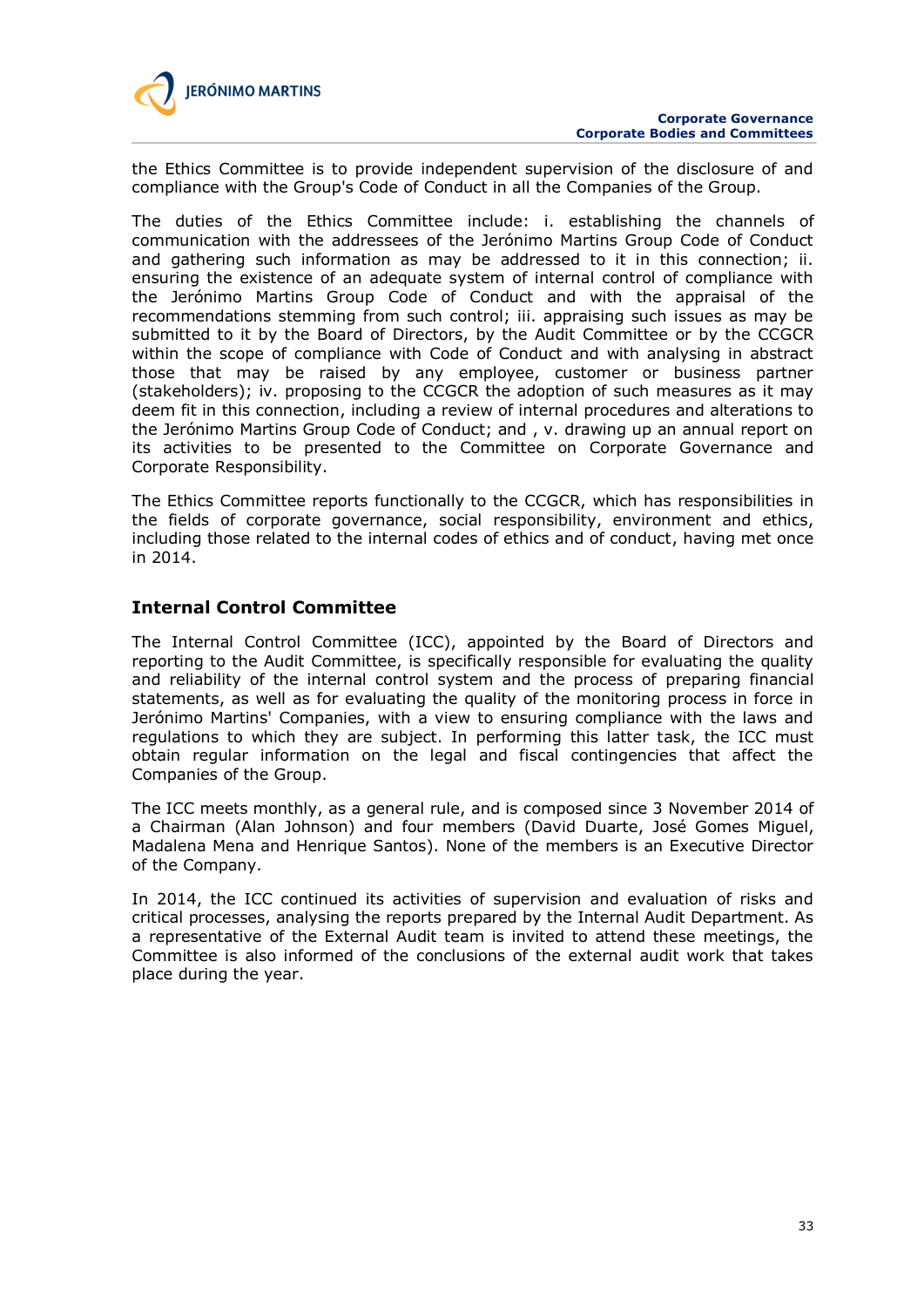

# **Subsection III Supervision**

# **A. Composition**

## **30. Details of the Supervisory Board**

The supervisory board of the Company is the Audit Committee, consequence of the anglo-saxon governance model adopted.

In addition to the responsibilities conferred by law, the Audit Committee, in performing its activities, is responsible in particular for the following:

- Monitoring the preparation and disclosure of financial information;
- Monitoring the effectiveness of internal control systems, internal auditing and risk management. For this purpose, they may work with the ICC, which shall report to them regularly on their work, pointing out situations that should be analysed by the Audit Committee;
- **Evaluating the external audit on a regular basis;**
- Approving activity plans in the area of risk management and following up on their execution, proceeding with the assessment of the recommendations resulting from the audit actions and the revisions of the procedures undertaken;
- Looking after the existence of an adequate internal risk management system for the companies of which the Jerónimo Martins is holder of shares or quotas, ensuring full compliance with its objectives;
- Approving internal audit activity programmes, which respective Department functionally reports to it, as well as of the external audit;
- Selecting, as proposed by the Managing Committee, the service provider for the external audit;
- Monitoring the legal accounts audit services;
- Assessing and monitoring the independence of the Statutory Auditor, especially when it performs additional services for the Company;
- Issuing prior opinion on transactions of significant importance between the Company and its shareholders with qualifying holdings – or entities with them related under the terms of Article 20.º, no. 1 of the Portuguese Securities Code –, establishing the procedures and criteria necessary to define the level of significant importance.

The Audit Committee, for the adequate performance of its duties, requests and appraises all the management information deemed necessary. In addition it has unrestricted access to the documentation produced by the auditors of the Company, having the possibility to request any information from them it deems necessary and being the first recipient of the final reports prepared by the external auditors.

During the previous year, the Audit Committee paid particular attention to the financial risk management and to the analysis of the reports and corrective measures proposed by Internal Audit.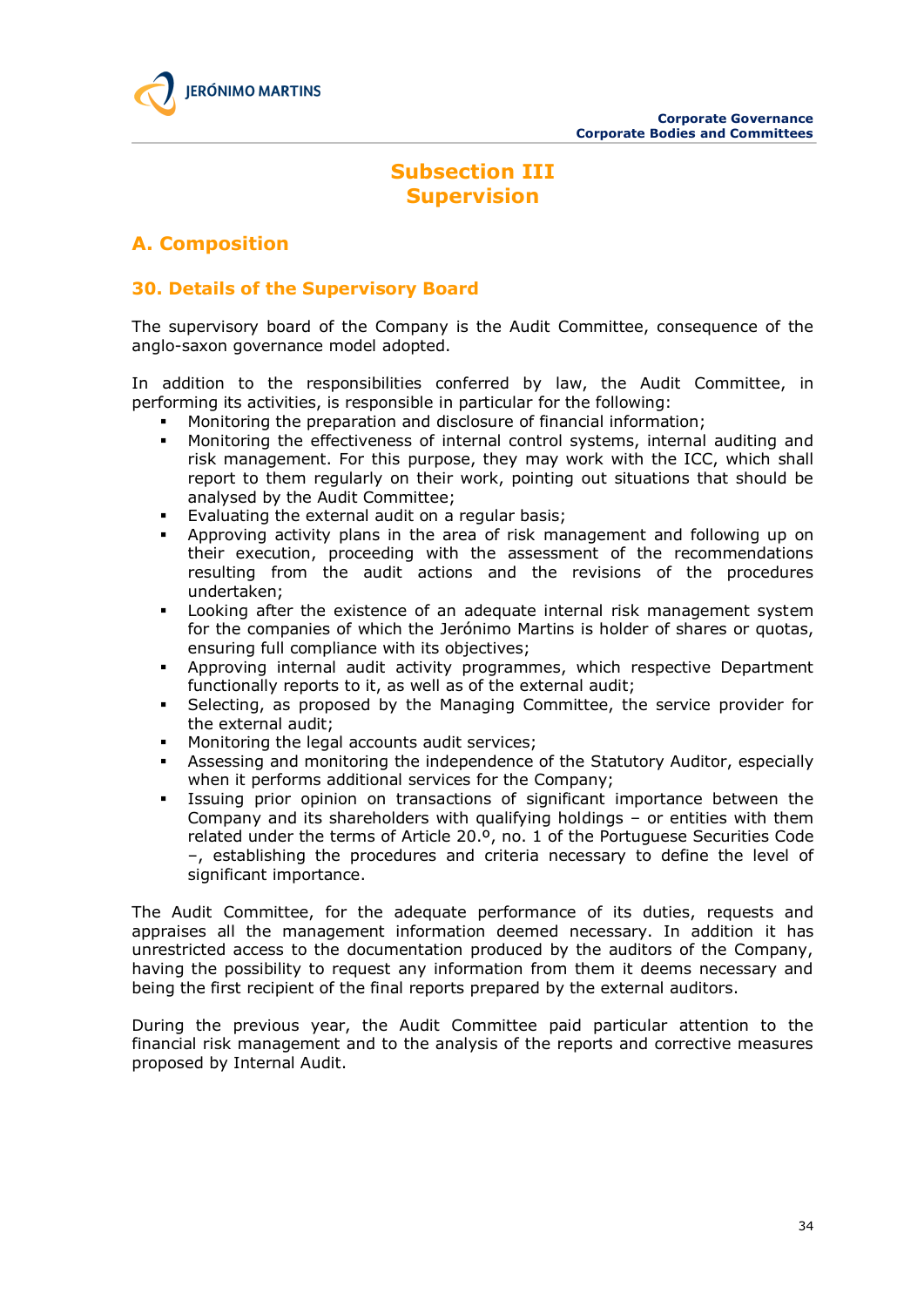

## **31. Composition of the Audit Committee**

According to the Articles of Association, the Audit Committee is comprised of three members of the Board of Directors, elected by the General Shareholder's Meeting to terms of three years. Currently, the Audit Committee has no substitute members.

Currently, the Audit Committee is composed of:

#### **Hans Eggerstedt**

- Chairman of the Audit Committee
- **First appointment on 29 June 2001**
- **Expiry of the term of office on 31 December 2015**

#### **Sérgio Tavares Rebelo**

- First appointment on 10 April 2013
- **Expiry of the term of office on 31 December 2015**

#### **António Pedro de Carvalho Viana-Baptista**

- First appointment on 9 April 2010
- **Expiry of the term of office on 31 December 2015**

#### **32. Details of the Independent Members of the Audit Committee**

Each member of the Audit Committee complies with the rules of incompatibility laid down in paragraph 1 of Article 414-A of the Commercial Companies Code, except that provided for in sub-paragraph b). Except for its Chairman, the other two members further comply with the independence criteria foreseen in Article 414, number 5 of the Commercial Companies Code.

#### **33. Professional Qualifications of the Members of the Audit Committee**

The professional qualifications of the Members of the Audit Committee are those described on point 19 ("Professional Qualifications of the Members of the Board of Directors").

Additionally, reference should be made to the vast experience of the members of the Committee in corporate body positions, as well as their special technical merit in this particular matter, have created particular added value for the Company.

The Chairman of the Audit Committee, Hans Eggerstedt, is internationally recognised as one of the best managers of his generation, having worked, over the course of his long career, in positions of great responsibility in various countries. His solid academic training and professional experience in areas of management and control ensure he has the special skills to chair the Company's supervisory body.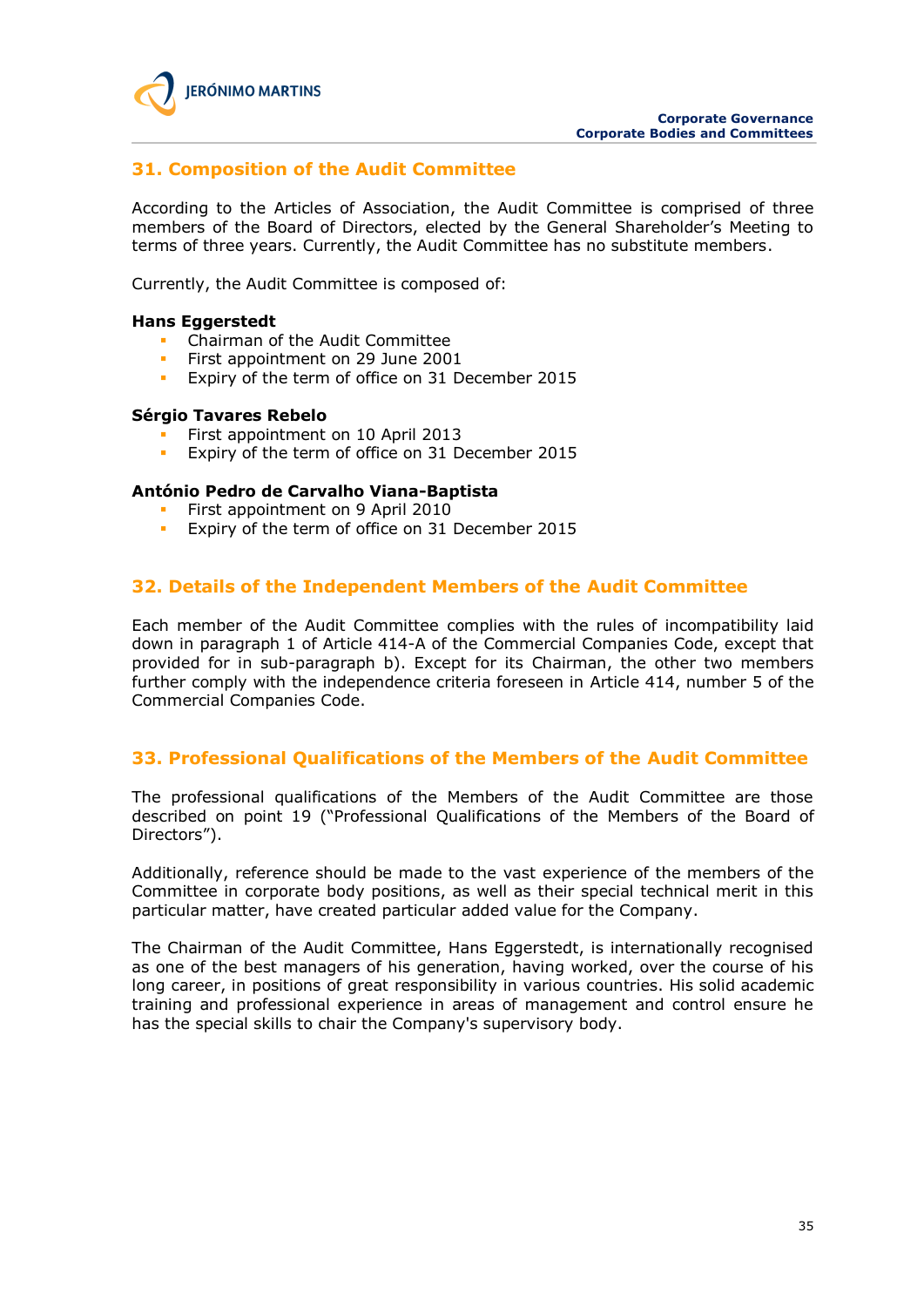# **B. Functioning**

## **34. Availability and Place Where the Rules On The Functioning of the Audit Committee Regulation May be Viewed**

The Regulation of the Audit Committee is available on the Company's website, through the link mentioned in point 61 ("Relevant Addresses").

## **35. Number of Meetings Held, and Attendance of Each Member of The Audit Committee**

The Audit Committe meets, at least, once every three months and is responsible for supervising Company management, carrying out the duties attributed by law and by Article Twenty of the Articles of Association.

During 2014, the Audit Committee met five times and all meetings were duly minuted.

The attendance of each Director at the meetings during the exercise of the respective duties was as follows:

| Hans Eggerstedt        | 100% |
|------------------------|------|
| António Viana-Baptista | 100% |
| Sérgio Rebelo          | 100% |

## **36. Positions that the Members of the Audit Committee Hold in Other Companies, and respective Availability**

Members of the Audit Committee have been always available for the Company's affairs during 2014, having participated in the same when it was necessary or when they considered to be necessary.

The positions held by the members of the Audit Committee in other companies are described in point 26 ("Positions that the Members of the Board of Directors Hold in Other Companies").

# **C. Powers and Duties**

# **37. Description of the Procedures and Criteria Applicable to the Audit Committee for The Purposes of Hiring Additional Services From the External Auditor**

With respect to the provision of non-audit services by the Auditor, in 2011 the Audit Committee established the rules concerning the provision of consultancy services by the External Auditor. These rules determine: i. the possibility of contracting those services, if the auditor's independence is assured; and ii. the obligation to obtain prior approval of the Committee, from the moment the global amount of fees related to these type of services in that year surpasses 10% of the global amount of fees concerning audit services.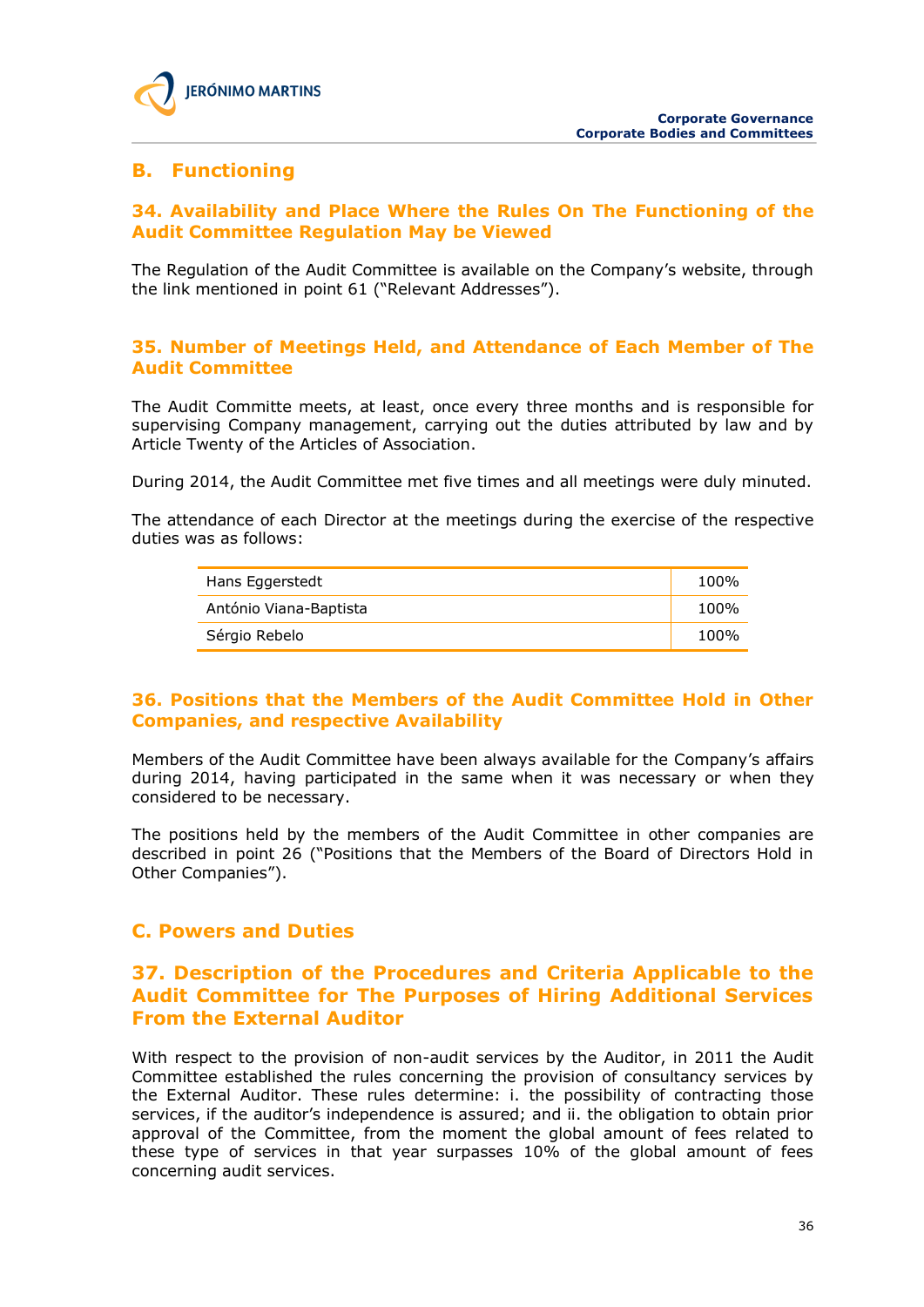

The Audit Committee considered that the provision of non-audit services up to the said amount of 10% is not capable of compromising auditor's independence. Furthermore, the Committee considered this solution as the most appropriate to the Group's geographical multi-location and to the specific needs of its subsidiaries set up in other jurisdictions.

Finally, it should also be noted that, taking into account the Audit Committee's role of evaluating and supervising the Statutory Auditor and External Auditor, when it carries out its annual assessment on the independence of these entities, as well as on the possibility of maintaining or the need to change the external audit service provider, the Audit Committee is compelled to check if there are reasons requiring the justified dismissal of either of these entities. Should they believe that there is just cause for this purpose, it is the Audit Committee's responsibility, in the case of the Statutory Auditor, to propose such dismissal to the General Shareholders' Meeting, within the terms provided for in Article 419 of the Commercial Companies Code and, consequently, as the role of the External Auditor is carried out by the same entity, to propose the termination of the respective auditing service contract to the Company's Board of Directors.

## **38. Other Duties of the Supervisory Body - Audit Committee**

The duties of the Audit Committee are described in point 30.

# **Subsection IV Statutory Auditor**

# **39. Details of the Statutory Auditor and the Partner That Represents the Same**

The Company's Statutory Auditor is PricewaterhouseCoopers & Associados, Sociedade de Revisores Oficiais de Contas, Lda., ROC (Chartered Accountant) No. 183, registered at the CMVM (Portuguese Securities Market Commission) under no. 9077, represented by Abdul Nasser Abdul Sattar, ROC no. 958, until January 9<sup>th</sup>, 2014 and, as from that date, represented by José Pereira Alves, ROC no. 711 or by António Joaquim Brochado Correia, ROC no. 1076.

## **40. Number of Years that the Statutory Auditor Consecutively Carries Out Duties With the Company**

The Company's Statutory Auditor carries out duties with the Company for 26 years.

The Statutory Auditor was nominated for the first time during 2005, although for calculating the said number of years, the period in which other statutory auditors, members of the PricewaterhouseCoopers & Associados, SROC, Lda. network carried out that role at Jerónimo Martins is taken into account.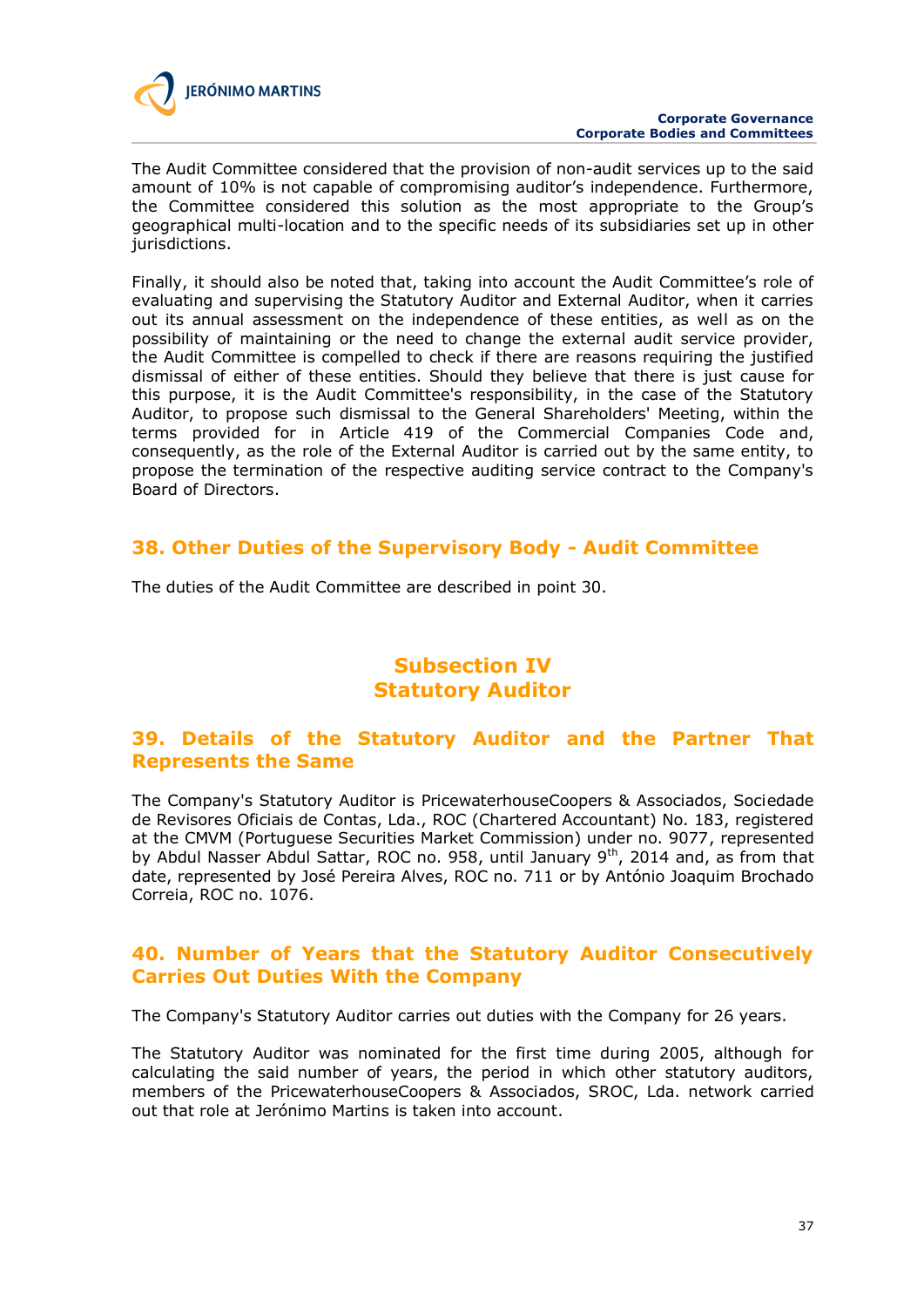

## **41. Description of Other Services that the Statutory Auditor Provides to the Company**

The Statutory Auditor also carries out the role of the Company's External Auditor, as mentioned in point 42.

# **Subsection V External Auditor**

## **42. Details of the External Auditor and the Partner That Represents the Same in Carrying out These Duties**

The External Auditor is PricewaterhouseCoopers & Associados, Sociedade de Revisores Oficiais de Contas, Lda., ROC (Chartered Accountant) No. 183, registered at the CMVM (Portuguese Securities Market Commission) under no. 9077, represented by Abdul Nasser Abdul Sattar, ROC no. 958 until January 9<sup>th</sup>, 2014 and, as from that date, represented by José Pereira Alves, ROC no. 711 or by António Joaquim Brochado Correia, ROC no. 1076.

During 2014 the External Auditor monitored the efficiency and functioning of the internal control mechanisms, taking part in the meetings of the Internal Control Committee, reporting any deficiencies identified in the exercise of its activity, as well as making the necessary recommendations regarding the procedures and mechanisms that were analysed.

The External Auditor was able to verify the implementation of the remuneration policies and systems by reviewing the minutes of the Remuneration Committee's meetings, the remuneration policy in force and other accounting and financial information that is essential for that purpose.

# **43. Number of Years that the External Auditor and Respective Partner that Represents the Same in Carrying out These Duties Consecutively Carries Out Duties With the Company**

PricewaterhouseCoopers & Associados, Sociedade de Revisores Oficiais de Contas, Lda. has been carrying out the role of External Auditor to the Company for 26 vears. taking into account in calculating the said number of years, the period in which other statutory auditors, members of the PricewaterhouseCoopers & Associados, Sociedade de Revisores Oficiais de Contas, Lda. network carried out that role at Jerónimo Martins.

The partner that represented the External Auditor until January  $9<sup>th</sup>$  2014 had been carrying out that role for the Company since 2010, having been replaced in those duties as from that date.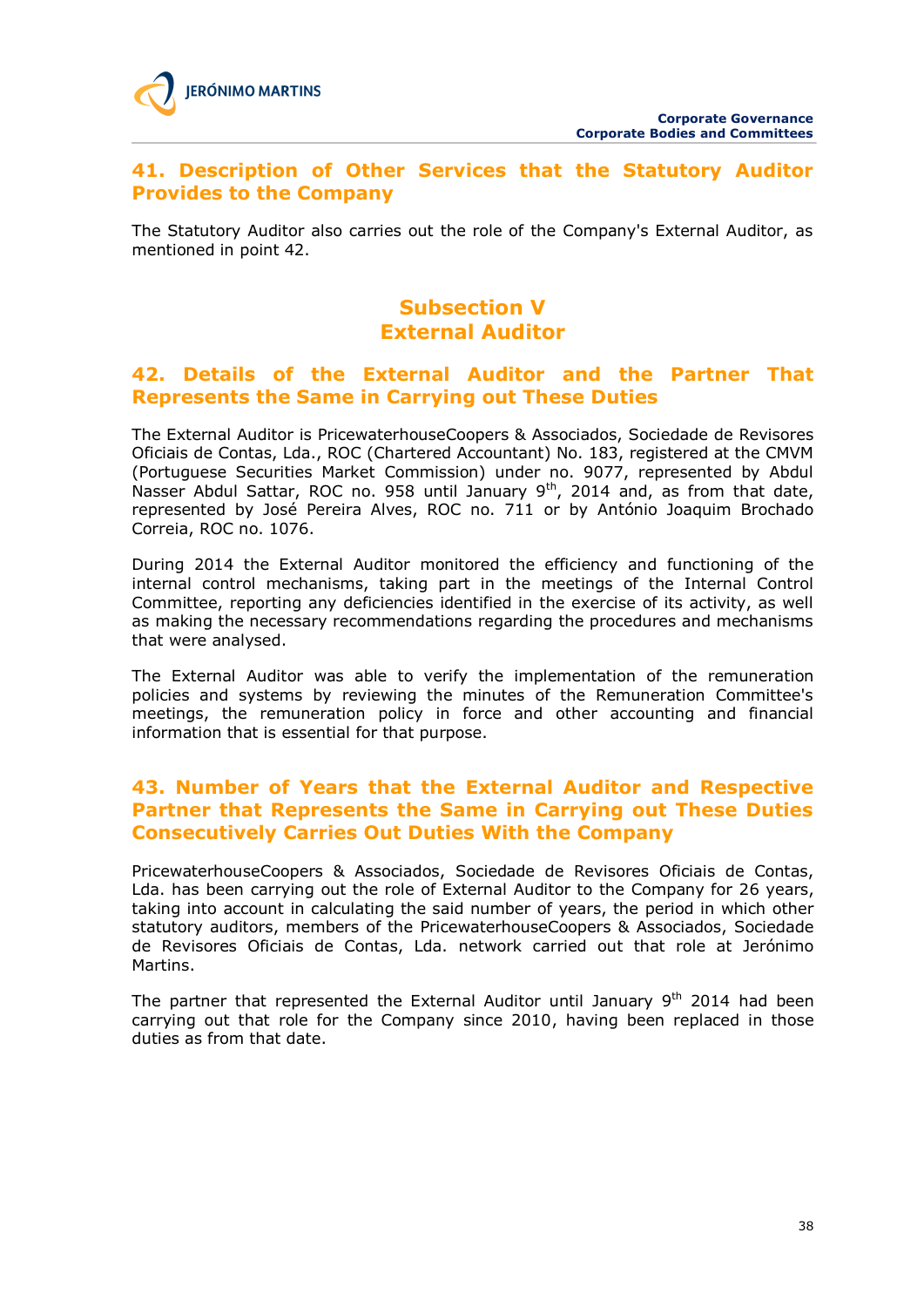# **44. Rotation Policy and Schedule of the External Auditor and the Respective Partner That Represents Said Auditor in Carrying Out Such Duties**

With regard to the rotation of the External Auditor, the Company has not set any external auditor rotation policy based on a pre-defined number of years, taking into account the fact that disadvantages have been identified in carrying out the auditing role when approaching the end of the pre-defined period.

Alternatively, bearing in mind that the Audit Committee is the body responsible for determining the conditions for maintaining, rotating or replacing the External Auditor, this body performs an annual assessment of the External Auditor, checking the independence necessary for it to remain in office and carries out an analysis of the cost/benefit of changing the External Auditor, advising on the respective maintenance or otherwise.

Additionally, the Company complies with what is foreseen in paragraph 2 of Article 54 of the Legal Regime of Portuguese Statutory Auditors which sets seven years as the maximum period for exercising audit functions by the partner responsible for overseeing the statutory audit or for the direct execution of the statutory audit, which is the Company's case, and the analysis made by the Audit Committee has always implied compliance with such legal obligation.

# **45. Details of the Board Responsible for Assessing the External Auditor and Regular Intervals to Carry Out the Assessment**

The Audit Committee is the responsible body for evaluating the performance of the External Auditor, which is performed annually. The Committee discussed and considered the costs and advantages of maintaining the External Auditor, as well as the independence shown in that role, having decided to give a favourable opinion for its maintenance for the year 2014.

# **46. Non-Audit Services carried out by the External Auditor for the Company and/or Companies in a Control Relationship, and Indication of Internal Procedures for Approving the Recruitment of Such Services and Reasons for Said Recruitment**

From the non-audit services requested by Group's Companies to the External Auditor and other entities belonging to the same network, totalling 141,898 euros, reference is made to those concerning access to a tax database, tax consultancy in human resources management issues and assistance in improving Corporate Responsibility reporting, with the implementation of indicators from the Global Reporting Initiative.

All these services were necessary for the regular activity of the Companies of the Group and, after due analysis of the situation, the External Auditor and/or the entities belonging to its network were considered as those which could best perform the said services. Besides being carried out by employees who do not participate in any auditing work for the Group, these services are marginal to the work of the auditors and do not affect, either by their nature or by their amount, the independence of the External Auditor during the performance of its role.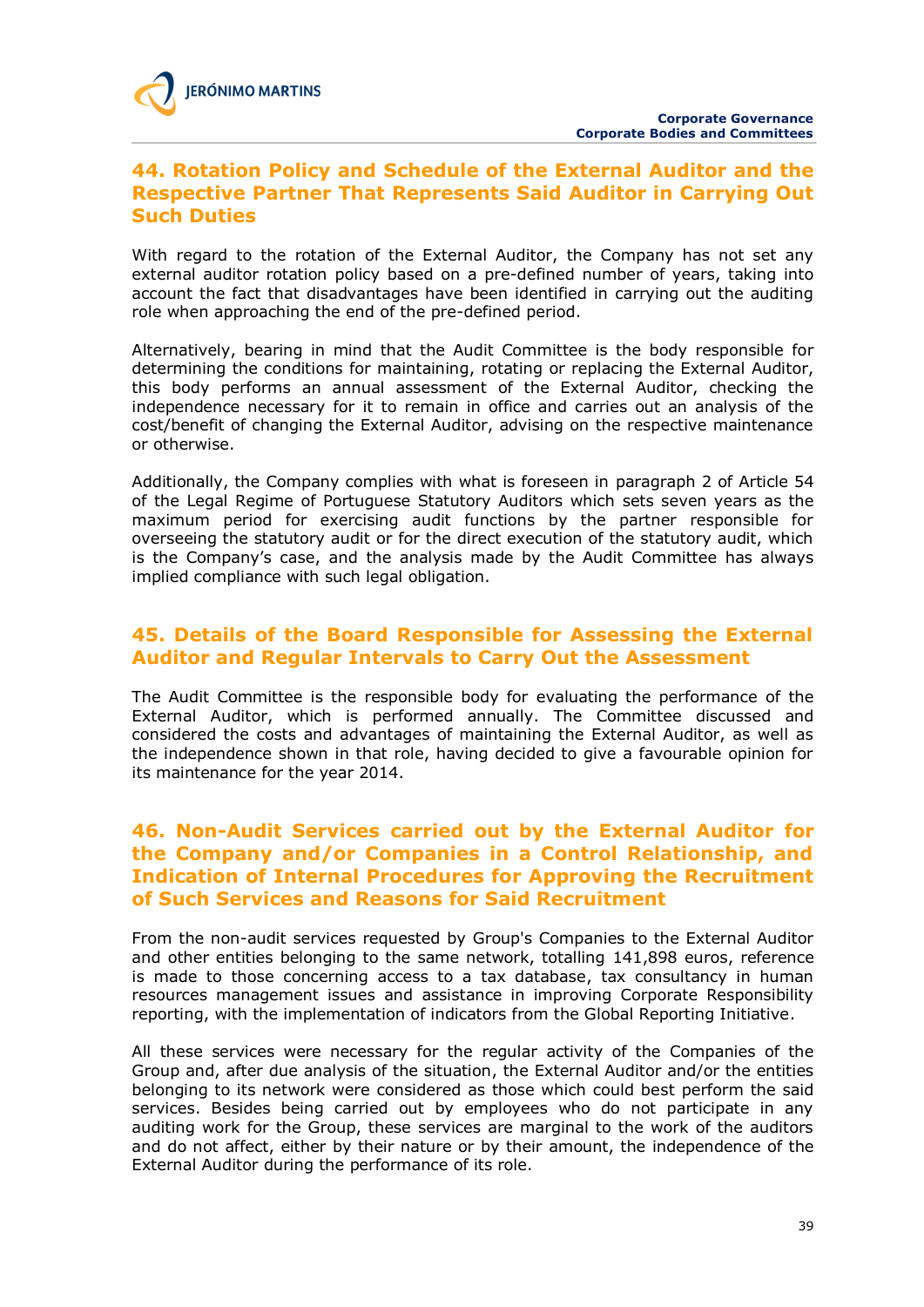

In this respect it should also be noted that in 2011 the Audit Committee regulated the commissioning of non-audit services to the External Auditor, as mentioned in point 37, allowing them to be commissioned as long as the independence of the External Auditor was assured and imposing their prior approval as of the moment the global amount of the respective fees in the year surpassed 10% of the global fees of the audit services.

**47. Details of Annual Remuneration Paid by the Company and/or Legal Entities in a Control or Group Relationship to the Auditor and Other Natural or Legal Persons Pertaining to the Same Network and Percentage Breakdown Relating to the Following Services**

In 2014, the total remuneration paid to the External Auditor and other individuals or companies' belonging to the same network was 951,375 euros.

In percentage terms, the amount referred to is divided as follows:

|                                                                         | Amount  | $\frac{1}{\sqrt{2}}$ |
|-------------------------------------------------------------------------|---------|----------------------|
| On behalf of the Company                                                |         |                      |
| Value of the certification of accounts services $(\epsilon)$            | 95,390  | 10,0%                |
| Value of the compliance and assurance services $(\epsilon)$             |         |                      |
| Value of the tax advisory services $(\epsilon)$                         |         |                      |
| Value of services other than the certification of accounts $(\epsilon)$ | 26,440  | 2,8%                 |
| By entities that are part of the Group                                  |         |                      |
| Value of the certification of accounts services $(\epsilon)$            | 714,087 | 75,1%                |
| Value of the compliance and assurance services $(\epsilon)$             | 9,000   | 0,9%                 |
| Value of the tax advisory services $(\epsilon)$                         | 36,942  | 3,9%                 |
| Value of services other than the certification of accounts $(\epsilon)$ | 69,516  | 7,3%                 |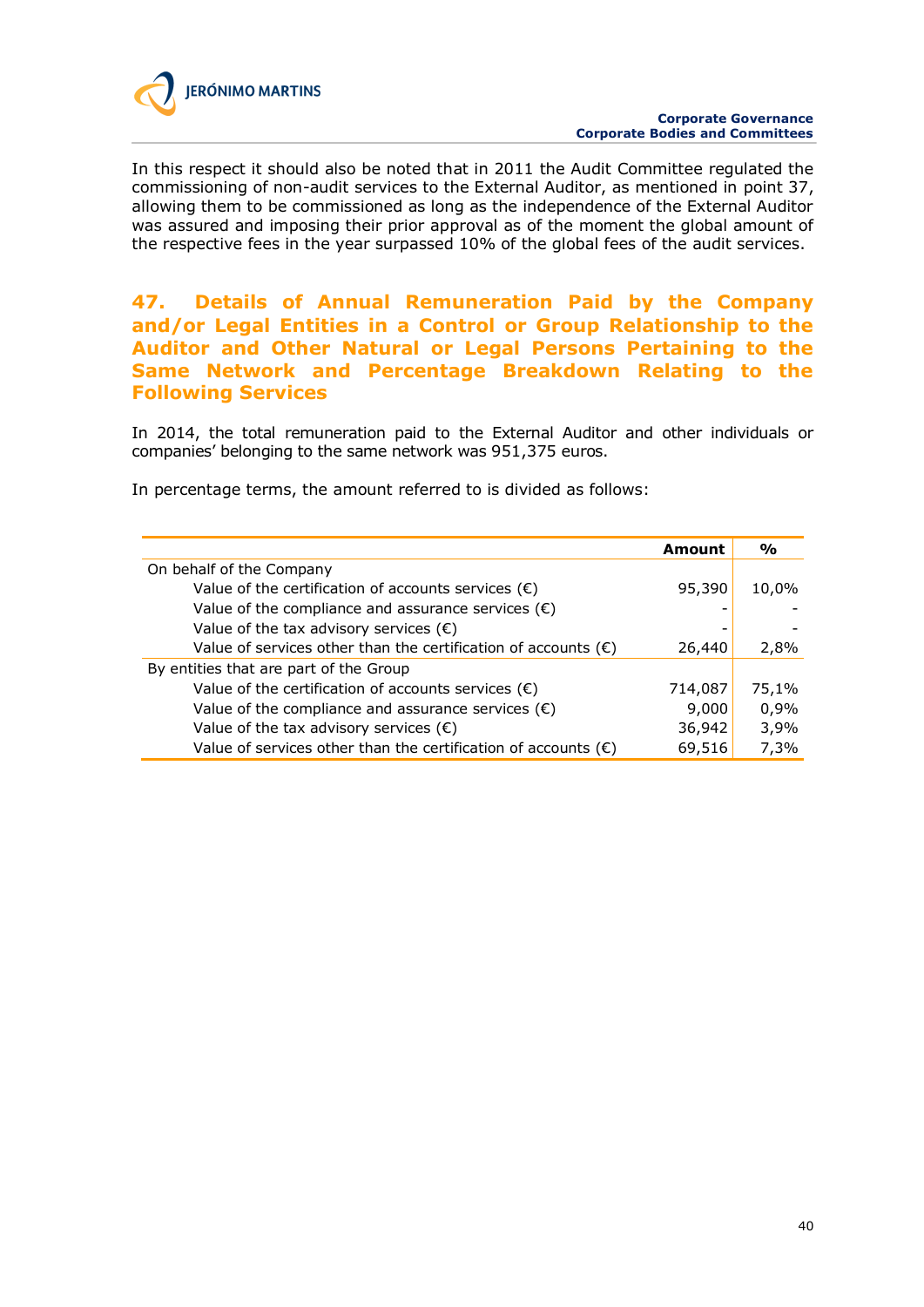# **Section C INTERNAL ORGANISATION**

# **Subsection I Articles of Association**

# **48. Rules Applicable to Amendment of the Company's Articles of Association**

The Articles of Association do not define any rules applicable to the amendment of the Company's Articles of Association, therefore the terms defined by the Law apply to these matters.

# **Subsection II Reporting of Irregularities**

# **49. Reporting Means and Policy on the Reporting of Irregularities in the Company (Whistleblower Procedure)**

Since 2004, the Ethics Committee of Jerónimo Martins has implemented a system of bottom-up communication that ensures that every employee at every level has access to communication channels to contact officers who are recognised within the Company with information on possible irregularities occurring within the Group. They may also make any comments or suggestions, particularly with respect to compliance with the procedural manuals in effect, especially the Code of Conduct.

This measure clarifies guidelines on questions as diverse as compliance with current legislation, respect for the principles of non-discrimination and equal opportunities, environmental concerns, business transparency and the integrity of relations with suppliers, customers and official entities, among other matters.

The Ethics Committee has informed all Jerónimo Martins employees of the available means to, if necessary, communicate with this body. This is possible by means of letter via freepost or internal or external e-mail with a dedicated address. Interested parties may also request from the respective General Manager or Functional Director any clarification of the rules in force and their application, or they may provide them with information regarding any situation that may question them.

Whichever communication channel is used, anonymity is assured for anyone who requires it.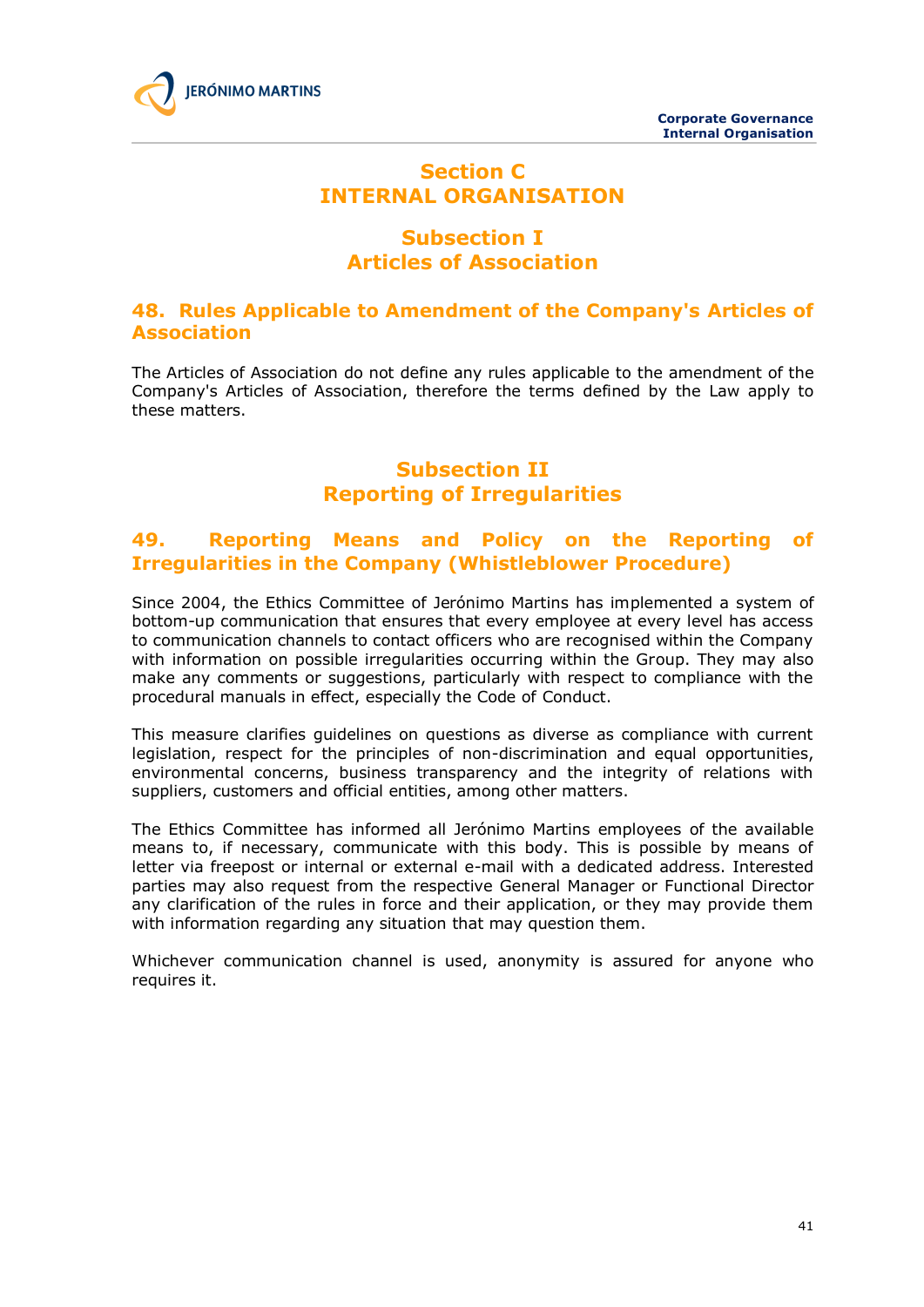

# **Subsection III Internal Control and Risk Management**

# **50. Individuals, Boards or Committees Responsible for the Internal Audit and/or Implementation of the Internal Control Systems**

The Internal Audit Department assesses the quality and effectiveness of the internal control and risk management systems that are set by the Board of Directors.

The Internal Control objectives involve the assurance of the operational efficiency, the financial and operational reporting consistency and the fulfilment of applicable laws and regulations. To assure it, the Internal Audit activity plan takes in consideration the evaluation of the operational risks and the critical processes applicable to each company.

The results of the internal audits performed during each year are made available, on a regular basis to the Internal Control Committee and to the Group's Managing Committee. Each quarter these reports are presented to the Audit Committee. With the same regularity a report is prepared regarding the status of implementation of the recommendations as agreed with the audited areas managers.

During 2014, the processes of stock management, cash collection, management of accounts payable, supplementary income and information systems risks were audited, among others.

# **51. Details of Hierarchical and/or Functional Dependency in Relation to Other Boards or Committees of the Company**

The head of the Internal Audit Department reports hierarchally to the Chairman of the Board and CEO and functionally to the Audit Committee. The head of Internal Audit is also a member of the Internal Control Committee, which in turn reports to the Audit Committee.

See organisational structure in point 21.

# **52. Other Functional Areas Responsible for Risk Control**

## **a) Enterprise Risk Management System**

The Group, and in particular, its Board of Directors, dedicates a great deal of attention to the risks affecting the businesses and their objectives, and is committed to ensure that Risk Management is an effective and fundamental component of the corporate strategy, culture and value-creation process.

The approach to Risk Management is detailed in the Group's Risk Management Policy that sets out the Group's Enterprise Risk Management System, and outlines the roles and responsibilities of the persons responsible for its execution.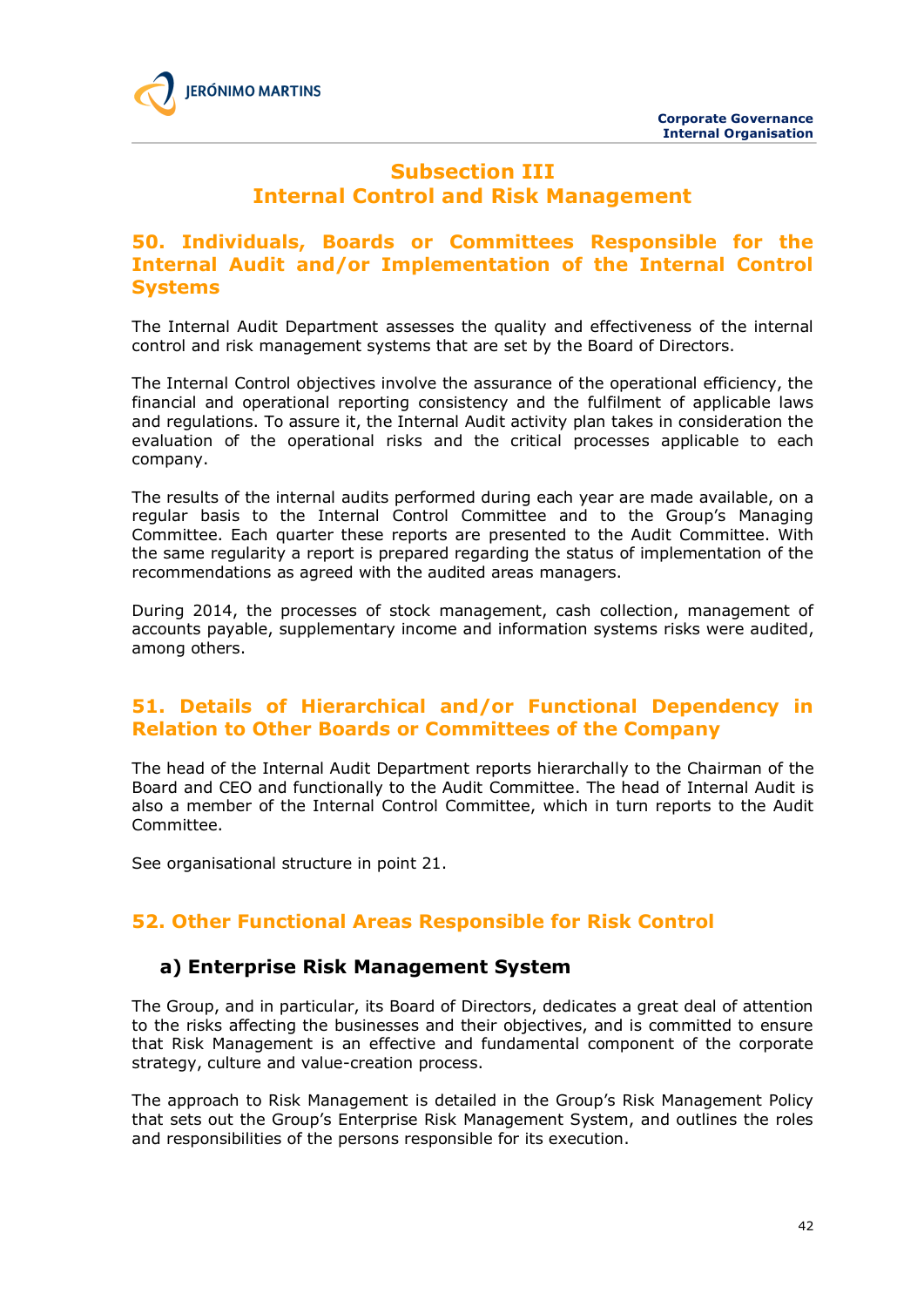

## **a.1) Risk Management Objectives**

The aim of the Group's Enterprise Risk Management System is not to eliminate risk completely from the Group's activities, but rather to ensure that every effort is made to manage risk appropriately, maximizing potential opportunities and minimizing the adverse effects of risk.

The Group's Enterprise Risk Management system has the objectives to structure and consistently organize the way the Group identifies risks, assuring that they are assessed broadly, considering dependencies and correlations within various risks areas. It establishes procedures for reporting that allow for an adequate monitoring of the risk mitigation and control measures risks.

Due to the size and geographical dispersion of Jerónimo Martins' activities, successful Risk Management depends on the participation of all employees, who should assume this as an integral part of their jobs, particularly through the identification and reporting of risks associated within their area of responsibility. Therefore, all activities must be carried out with an understanding of what the risk is, with an awareness of the potential impact of unexpected events on the Company and its reputation.

The Group is committed to ensuring all employees are provided with adequate guidance and training on the principles of Risk Management and on the criteria and processes set by the risk management policy, and to their responsibilities to manage risks effectively.

#### **a.2). Organisation of Risk Management**

The Risk Management Governance Model is defined in order to ensure the effectiveness of Risk Management Framework and is aligned with the Three Lines of Defence Model, which distinguishes among three Groups (or lines) involved in effective Risk Management, namely:

- First Line of Defence (Business Operations: Risk Owners) responsible for the daily Risk Management activities aligned with the business strategy, and also aligned with existing internal procedures and Risk Management Policy;
- Second Line of Defence (Oversight Functions: Group and Country Risk Managers) – responsible for the Risk Management analysis and reporting, as well as for future suggestions or policies development that improve or increase the efficiency of Risk Management processes. This second line also includes functions as Financial Control, Security, Quality & Food Safety, amongst other corporate areas.
- Third Line of Defence (Independent Assurance: Internal Audit and External Audit) – responsible for providing assurance on the effectiveness of governance, Risk Management and internal controls, including the manner in which the first and second lines of defence perform their Risk Management and control objectives.

Risk Management organizational structure considers the following main roles and responsibilities:

The Board of Directors is responsible for establishing the Risk Management Policy and strategy, and for setting goals in terms of risk-taking. It is also the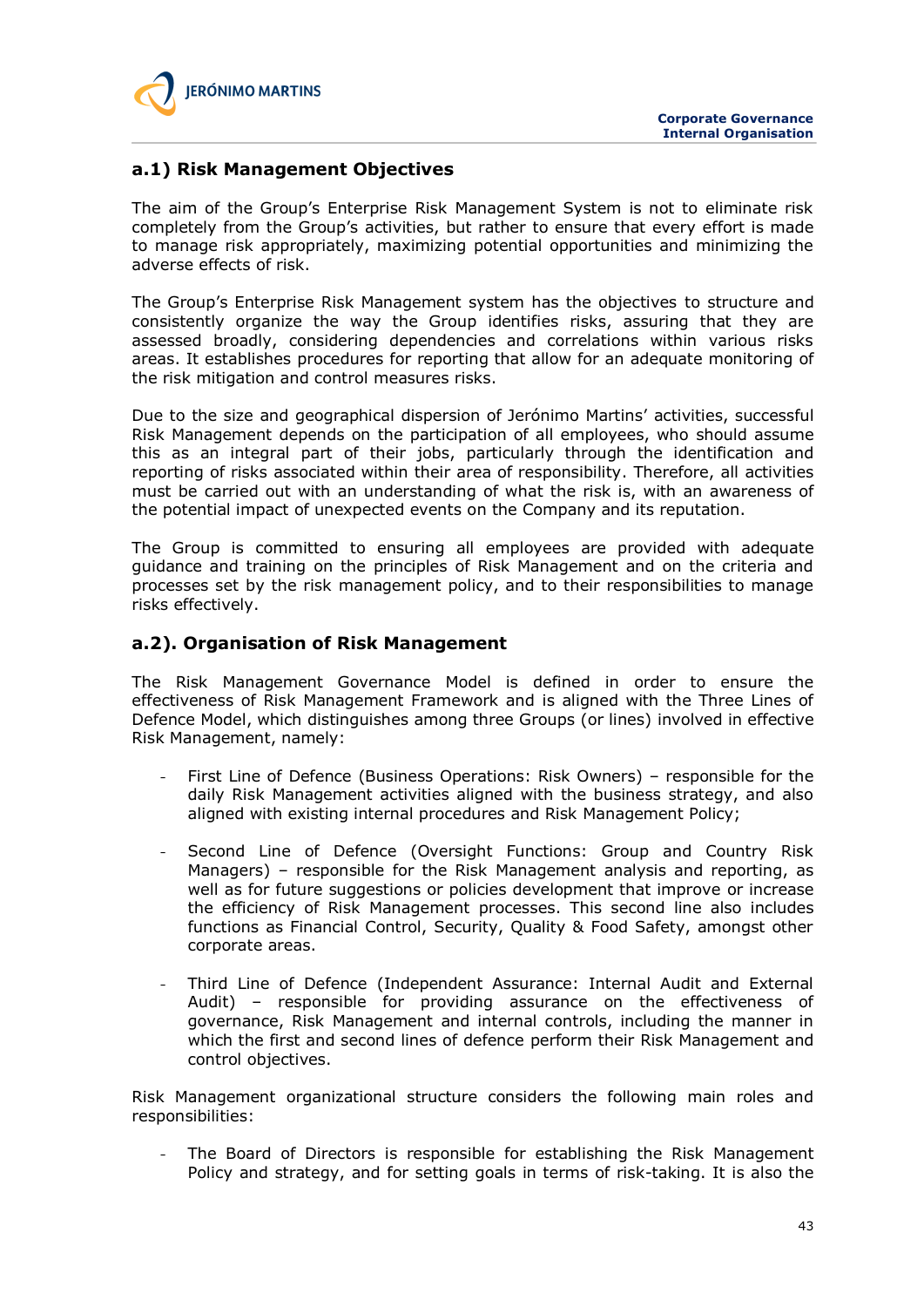

Board's responsibility to provide for the creation of control systems necessary to ensure that the risks effectively incurred are consistent with the goals set;

- The Audit Committee approves the activity plans with regard to Risk Management, monitors their execution and assesses the effectiveness of the internal control, internal auditing and risk management system;
- The CEO, assisted by the Managing Committee, ensures the implementation of the Risk Management policy and strategy as established by the Board of Directors, as well as promotes a risk awareness culture in the organization ensuring that Risk Management is embedded in all processes and activities;
- The Risk Committee assists and advises the Managing Committee, as the CEO's assisting body, in assessing and establishing the mitigating measures for the different types of risk, and ensuring the existence of an effective Risk Management framework;
- The Group Risk Management Division (GRM) is responsible for the implementation of the Risk Management framework, coordination of all Risk Management activities and for supporting the Managing Committee and the Risk Committee in the identification of risk exposures that might compromise the Group's strategic and business goals. GRM is also responsible for the coordination and alignment of the practices adopted by the Companies in the Business Continuity Plans (BCP);
- The Country Risk Managers are responsible for the implementation of Risk Management initiatives within a specific country or region, and to support Risk Owners activities;
- The Risk Owners are all employees in charge of the execution and/or control over a given process or activity, within a business unit or a corporate structure, which are responsible for managing the risks involved in those activities;
- The Internal Audit Department focuses its work on the significant risks, as identified by management and audits the Risk Management processes across the Organization, providing assurance regarding the effectiveness and efficiency on the Management of Risk, and active support in the Risk Management process.

# **53. Details of the Main Risks to Which the Company is Exposed in Pursuing Its Business Activity**

#### **Strategic Risks**

Strategic risk management involves monitoring factors such as social, political and macro-economic trends; the evolution of consumers' preferences; the businesses' life cycle; the dynamics of the markets (financial, employment, natural and energy resources); the competitors' activity; technological innovation; availability of resources; and legal and regulatory changes.

The management team uses this information to understand market needs attempting to identify any opportunities and threats in the industries and sectors in which it operates, namely in terms of potential profitability and growth, but also in terms of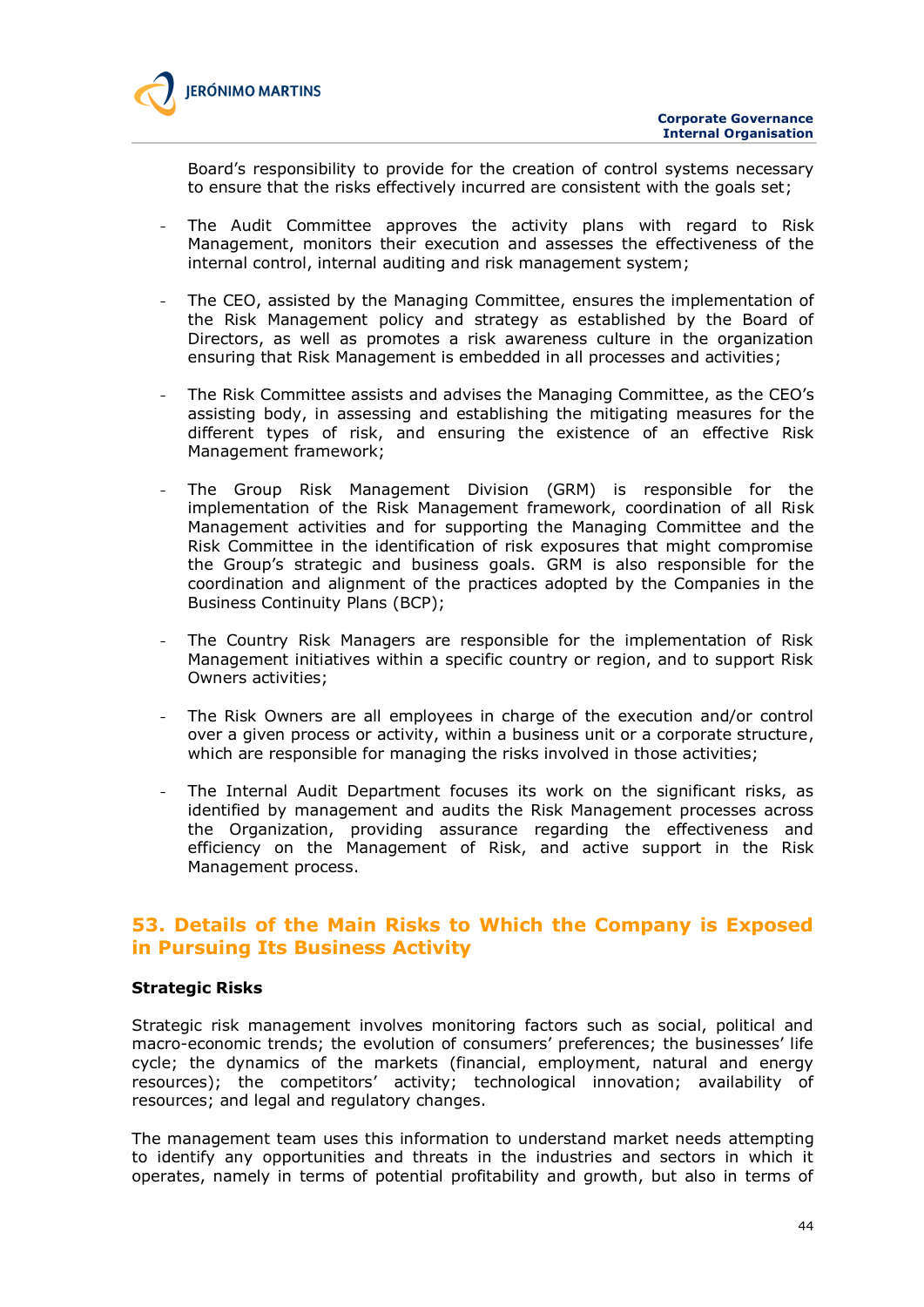

both the strategic alignment and appropriateness of its business model in light of current and future conditions.

#### **Operating Risks**

Derives from the execution of normal business functions, across the value chain, and it focuses on risks arising from the processes through which the Group units operate.

The operational risks cover risks related to category management and sourcing, stock management, cash management, logistics and supply chain and the efficiency in the use of resource and assets as well as its safety and security.

Corruption risks are also considered in the risk assessment for the most relevant operational activities. The adequacy and range of the controls and mitigation measures are likewise reviewed and reconsidered whenever necessary.

#### **Food quality and safety**

The Group seeks to provide healthier products and food solutions, and it seeks to ensure and enforce product safety in strict compliance with food safety standards.

The Quality and Food Safety Departments of the Companies are responsible for the following areas: i. prevention, through selection, assessment, and follow-up audits on suppliers; ii. monitoring, by following the product throughout the whole logistics circuit, to analyse compliance with best practice and certification requirements; and iii. training, by carrying out periodic simulations and awareness initiatives.

The Companies are monitored continuously by quality control technicians, to ensure the implementation of procedures and assess the efficiency of training and the suitability of the facilities and equipment.

#### **Environment Risks**

The efficient management of resources, coupled with environmental preservation, is essential for the sustained growth of the Group's businesses. Jerónimo Martins, due to the nature of its activities and its dimension has environmental impacts on ecosystems.

Aware of this fact, the Group has conducted studies on the effects of its activities on ecosystems and the resources they provide. This is the case of the studies: i. Biodiversity Management in Jerónimo Martins; ii. Sustainable Agriculture; iii. Fish Species Risk Assessment, and iv. Deforestation commodity mapping in Private Label and Perishable products.

The risks of climate change are also addressed by the Group and can be of the following nature:

• Regulatory, which can be a result of increased costs of compliance with new environmental legislation;

• Physical, which may result in shortage of natural resources, such as agricultural products, or disruption of supply chain activities associated with climatic events;

• Reputational, associated with expectations of the Group's stakeholders to reduce carbon emissions.

The probability of occurrence of these situations and their level of impact are analysed by the Group as part of its risk assessment procedures. Considering the risks posed by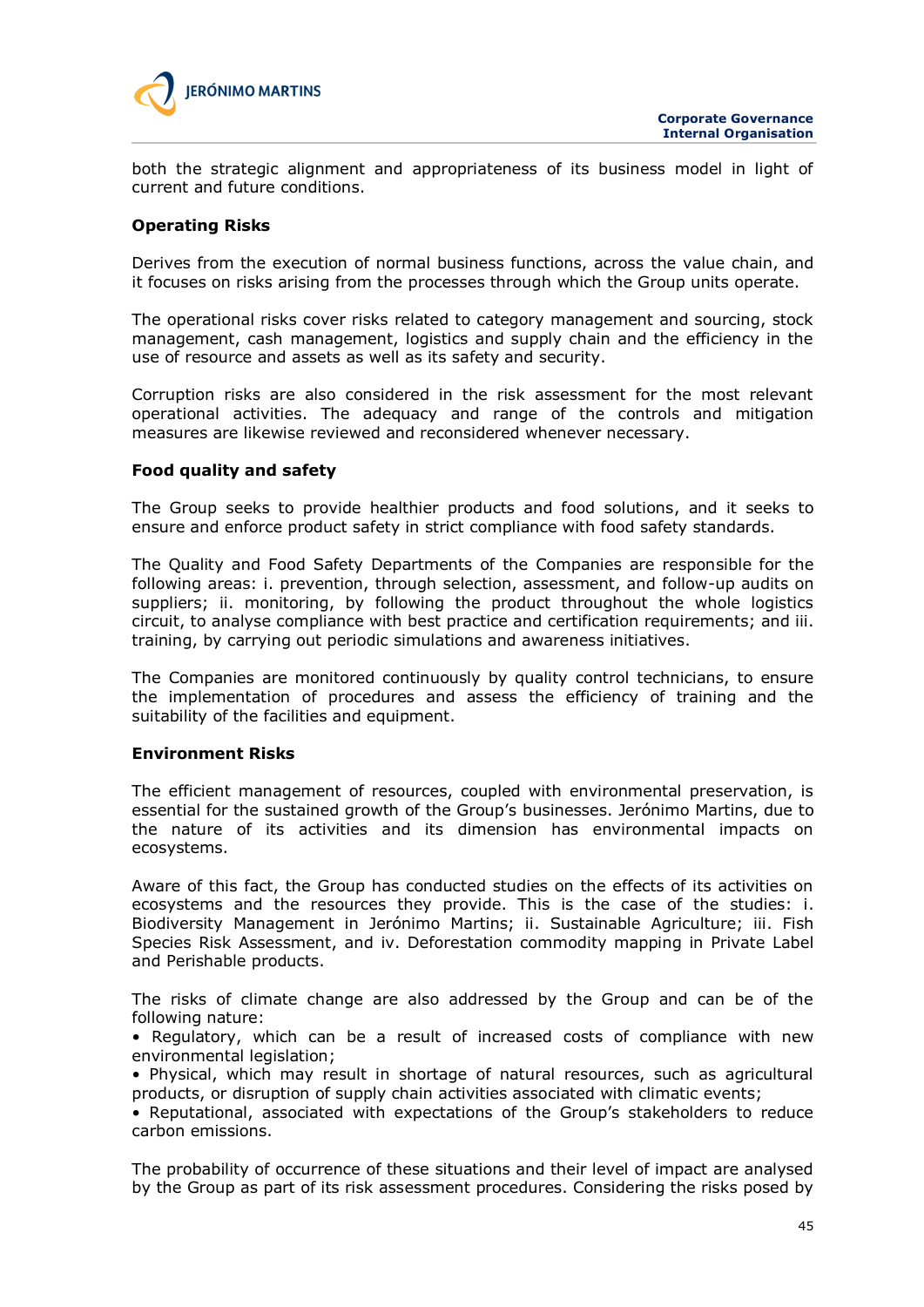

climate change, in particular, the Group discloses its review in the annual response to CDP (Climate Diclosure Program), which is available at https://www.cdp.net.

#### **Physical Security and People Risks**

The Security Department is responsible for ensuring that conditions exist to guarantee the physical security of people and facilities.

Physical security and people risks management involves defining and publicising working standards and instructions, carrying out employee awareness initiatives and training, performing audits on the stores, risk assessment in all establishments, and performing emergency simulations.

#### **Information Systems Risks**

The risks associated to Information Technologies are analysed considering the different components: planning and organization of information technologies, development of information technologies, operations management, information security and continuity. The risk management of Information Security is the responsibility of the Information Security Department and consists of implementing and maintaining an information security management system that ensures confidentiality, integrity and availability of critical business information, and recovery of the systems in the event of interruption to the operations.

#### **Regulation Risks**

Compliance with legislation is provided by the Legal Departments of the Group Companies. With regard to the Holding Company, the Legal Department guarantees the coordination and implementation of strategies aimed at protecting the interests of Jerónimo Martins in legal disputes, and it also manages outside advisers.

In order to ensure the fulfilment of tax obligations, the Group Fiscal Affairs Department advises the Group's Companies, as well as oversees their tax proceedings.

#### **Financial Risks**

#### Risk Factors

Jerónimo Martins is exposed to several financial risks, namely: market risk (which includes exchange rate risk, interest rate risk and price risk), liquidity risk and credit risk.

The management of these risks is focused on the unpredictable nature of the financial markets and aims to minimize its adverse effects on the Company's financial performance.

Certain types of exposure are managed using financial derivative instruments.

The activity in this area is carried out by the Financial Operations Department, under the supervision of the Chief Financial Officer. It is responsible for identifying, assessing and hedging financial risks, by following the guidelines set out in the Financial Risk Management Policy that was approved in 2012 by the Board of Directors.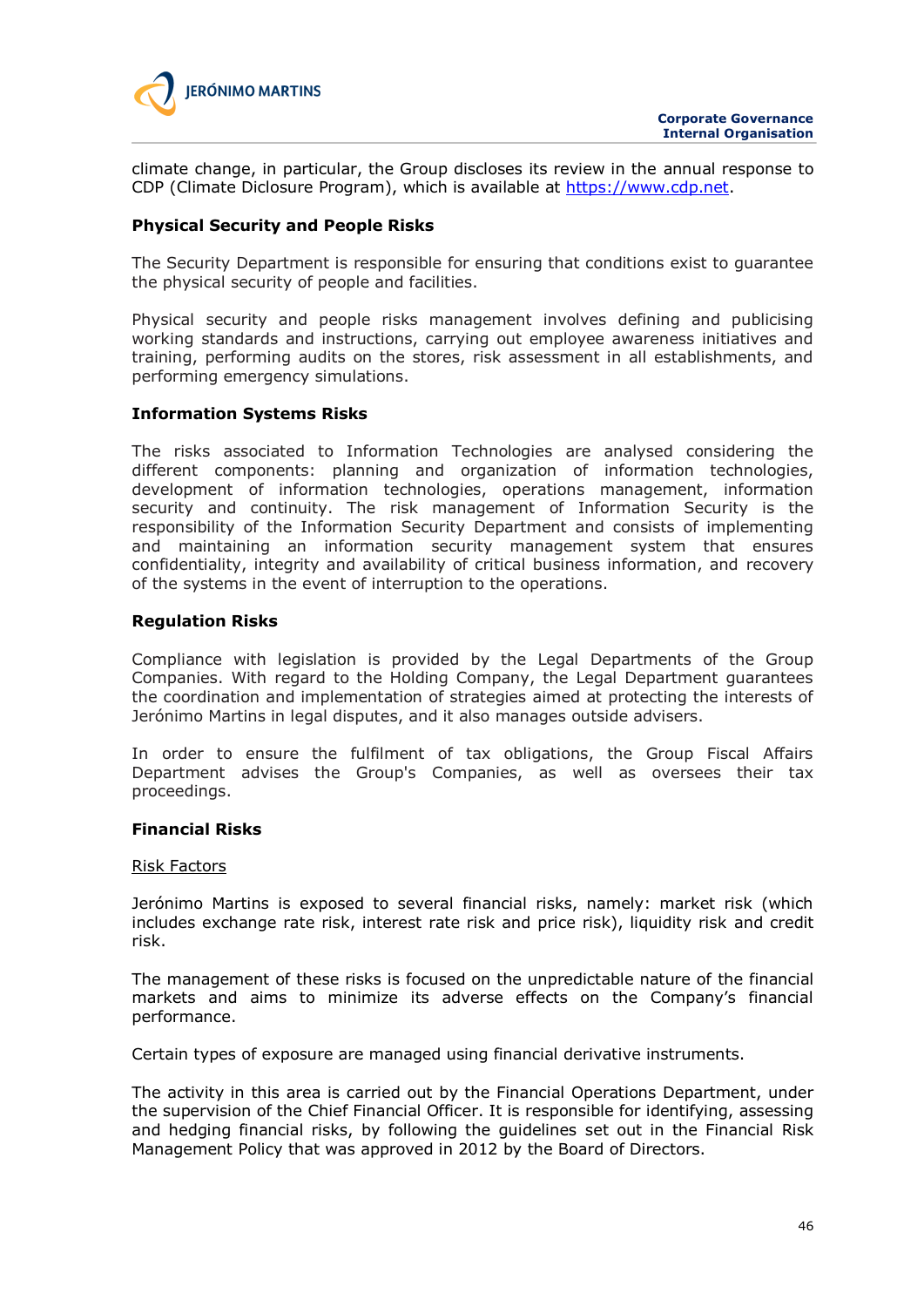

Every quarter, reports on compliance with the Financial Risk Management Policy are presented to and discussed with the Audit Committee.

The information concerning financial risks to which the Group is exposed can be found on note 30 – Financial Risks of Chapter III of the Annual Report and Accounts.

## **54. Description of the Procedure for Identification, Assessment, Monitoring, Control and Risk Management**

The Group's Risk Management framework considers a continuous process of risk assessment, which is an integral part of the normal decision-making and management processes.

The Risk Management process is aligned with the ISO 31000 international standard recommendations, and seeks mainly to distinguish what is irrelevant from what is material requiring an active management which involves the assessment of sources of risk, the probability of occurrence of a certain event, and the consequences of its occurrence within the context of the control environment.

The Group prepares and maintains an overall risk profile that lists all relevant operational and strategic risks, as well as the corresponding implemented mitigation and control mechanisms. The list is updated regularly with information from the ongoing risk assessment processes.

A global review is made under the coordination of the Group Risk Management Corporate Division, as part of the strategic and operational planning processes, so that the information related to the most relevant risks is dully updated and considered during the planning process. This way it triggers the development of the alternatives under analysis as well as the identification of new activities that strengthen the defense of the directed objectives.

# **55. Core Details on the Internal Control and Risk Management Systems Implemented in the Company Regarding the Procedure for Financial Reporting**

The Board of Directors is highly committed in assuring the reliability of financial reporting and the preparation of the Group's financial statements. This by ensuring that the Group has in place adequate policies that provide reasonable assurance that transactions are recorded and reported in accordance with Generally Accepted Accounting Principles (GAAP), and that expenditures are realized only when properly authorized.

The financial reporting risk is mitigated by enforcing segregation of duties and by setting preventive and detective controls, which involves limiting access to IT systems, and a comprehensive performance monitoring system.

Additional controls are provided by the Audit Committee oversight and Internal Control Committee reliability assessments over the preparation and disclosure of financial information, and by the Group's Planning and Control Department monitoring activities over the performance of each business units and in review of the deviations to the approved plans.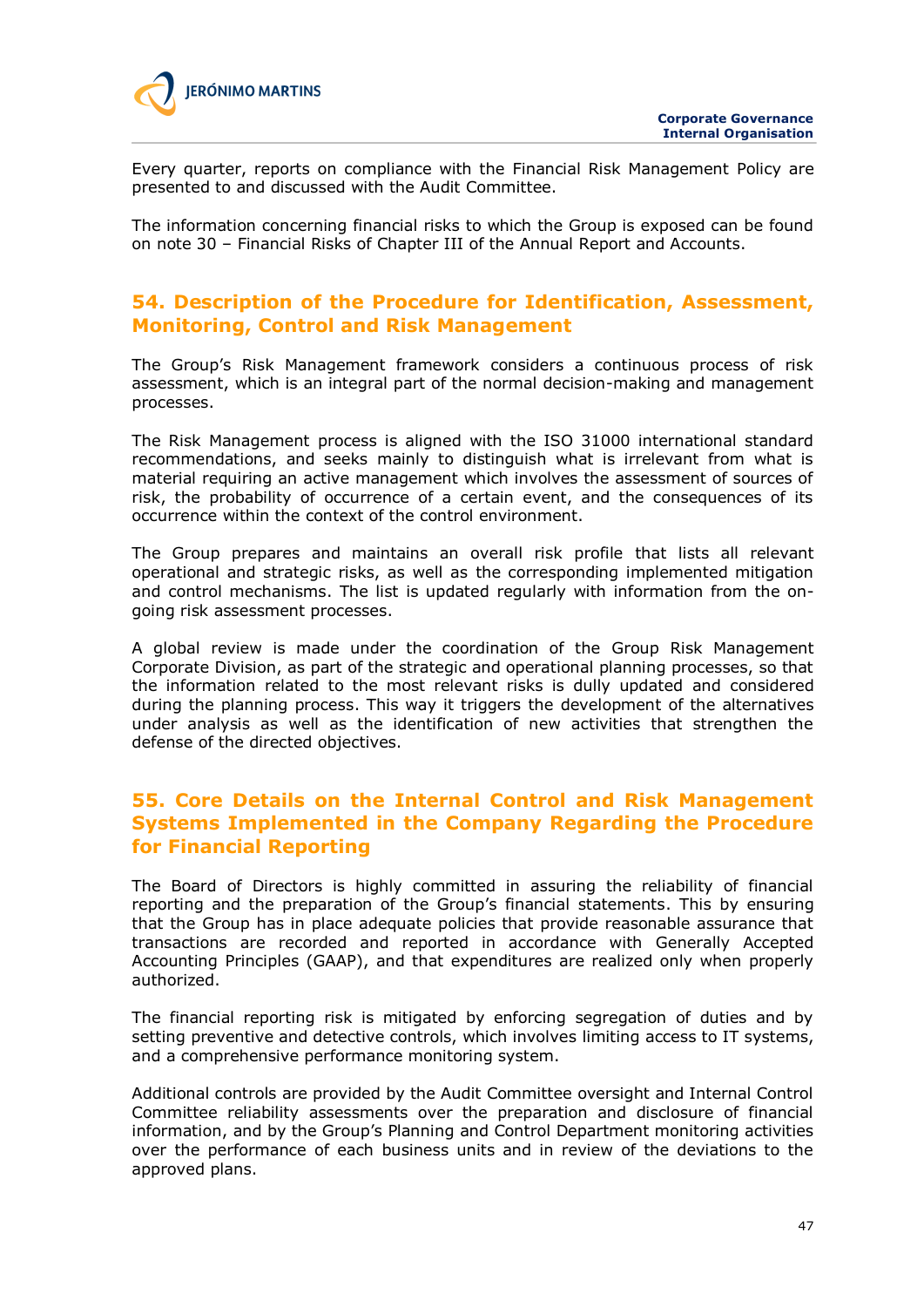

# **Subsection IV Investor Assistance**

# **56. Department Responsible for Investor Assistance**

#### **Composition**

The Investor Relations Office of Jerónimo Martins is comprised as follows: Office Manager: Cláudia Falcão Team: Ana Maria Marcão, Hugo Fernandes and Solange Martins

#### **Main Roles**

The Investor Relations Office of Jerónimo Martins is responsible for communication with all investors - institutional and private, national and foreign - as well as the analysts who formulate opinions and recommendations regarding the Company. The Investor Relations Office is also responsible for matters related to the Comissão do Mercado de Valores Mobiliários (Portuguese Securities and Exchange Commission.

#### **Communication Policy of Jerónimo Martins for the Capital Markets**

Jerónimo Martins' policy for communicating to the capital markets aims to ensure a regular flow of relevant information, which respects the principles of symmetry and simultaneity and creates a faithful image of the Company's business performance and strategy for investors, shareholders, analysts and the general public.

Jerónimo Martins' communication policy regarding the financial market is designed to ensure that material information - history, current performance and outlook for the future - is available to all its stakeholders, in order to provide clear and complete information about the Group.

The financial communication strategy outlined for each year is based on the principles of transparency, rigour and consistency. This ensures that all relevant information is transmitted in a non-discriminatory, clear and complete manner to stakeholders.

#### **Information provided**

Annually, and based on the above-mentioned principles, the Office draws up a Communication Plan for the Financial Market, which is included in the global communication strategy of Jerónimo Martins.

With the objective of transmitting an updated and clear vision of the strategies of the different business areas of Jerónimo Martins to the market, in terms of operational performance and outlook, the Investor Relations Office organises a series of events so that investors can learn about Jerónimo Martins' various businesses, its strategies and prospects for the future, and simultaneously follow the progress of activities during the year, by clarifying any doubts.

Throughout 2014 activities were carried out that allowed the financial markets to dialogue not only with the Investor Relations Office, but also with the Jerónimo Martins management team. The following are highlighted: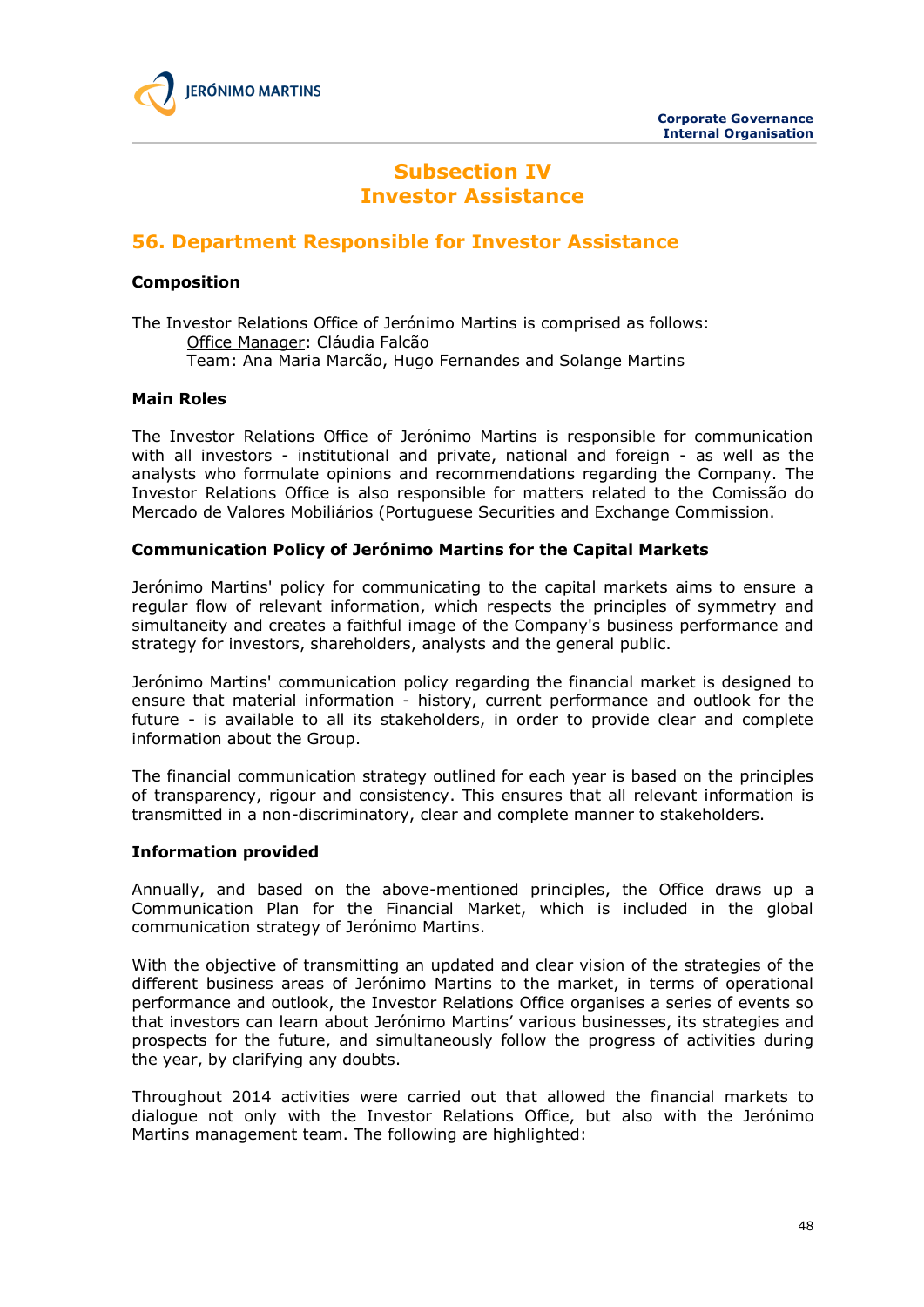

- Meetings with financial analysts and investors;
- Responses to e-mail questions addressed to the Investor Relations Office;
- **Telephone calls;**
- Release of announcements to the market through the CMVM (Portuguese Securities and Exchange Commission) extranet, through the Jerónimo Martins and Euronext Lisbon web sites, and mass mailings sent to all the Company's investors and financial analysts listed in the database created and updated by the Office;
- Presentations to the financial community:presentation of results, roadshows, conferences, Annual General Shareholders' Meeting;
- **Biedronka's Day.**

In order to make information easily accessible to all interested parties, the communications issued regularly by the Office are available in full on the Jerónimo Martins' institutional website at http://www.jeronimomartins.pt/?lang=en.

The site not only provides mandatory information but also general information about the Group and the Companies that form it, in addition to other information considered relevant, namely:

- Announcements to the market about privileged information;
- Annual, six-month and quarterly reports of the Group, including the Annual Report on the activities of the Audit Committee;
- Economic and financial indicators and statistical data, updated every six or twelve months, in accordance with the Company or business area;
- Jerónimo Martins' most recent presentation to the financial community, and historical collection;
- Information about share performance on the stock market;
- The annual calendar of Company events, released at the beginning of every year, including, among others, General Shareholders' Meetings, the disclosure of annual, half-yearly and quarterly results;
- **Information regarding the General Shareholders' Meetings;**
- **Information about Corporate Governance;**
- Code of Conduct of Jerónimo Martins;
- Company Articles of Association;
- Current Internal Regulations;
- Minutes of the General Shareholders' Meetings, extracts of which are available within five days of the meeting's date;
- Historical lists of attendees, agendas, and decisions taken at the General Shareholders' Meetings held over the five previous years.

The website also has all this information, with no exception, in English.

Additionally, the website is a pioneer in its accessibility for people with visual disabilities, using a tool specially designed for this purpose.

The site also has a contact/information request form, which allows rapid interaction with the Company via e-mail, and inclusion in a mailing list.

#### **Contacts**

The Office may be contacted through the Market Relations Representative and the Investor Relations Office Manager, Cláudia Falcão - and via the e-mail address: investor.relations@jeronimo-martins.pt.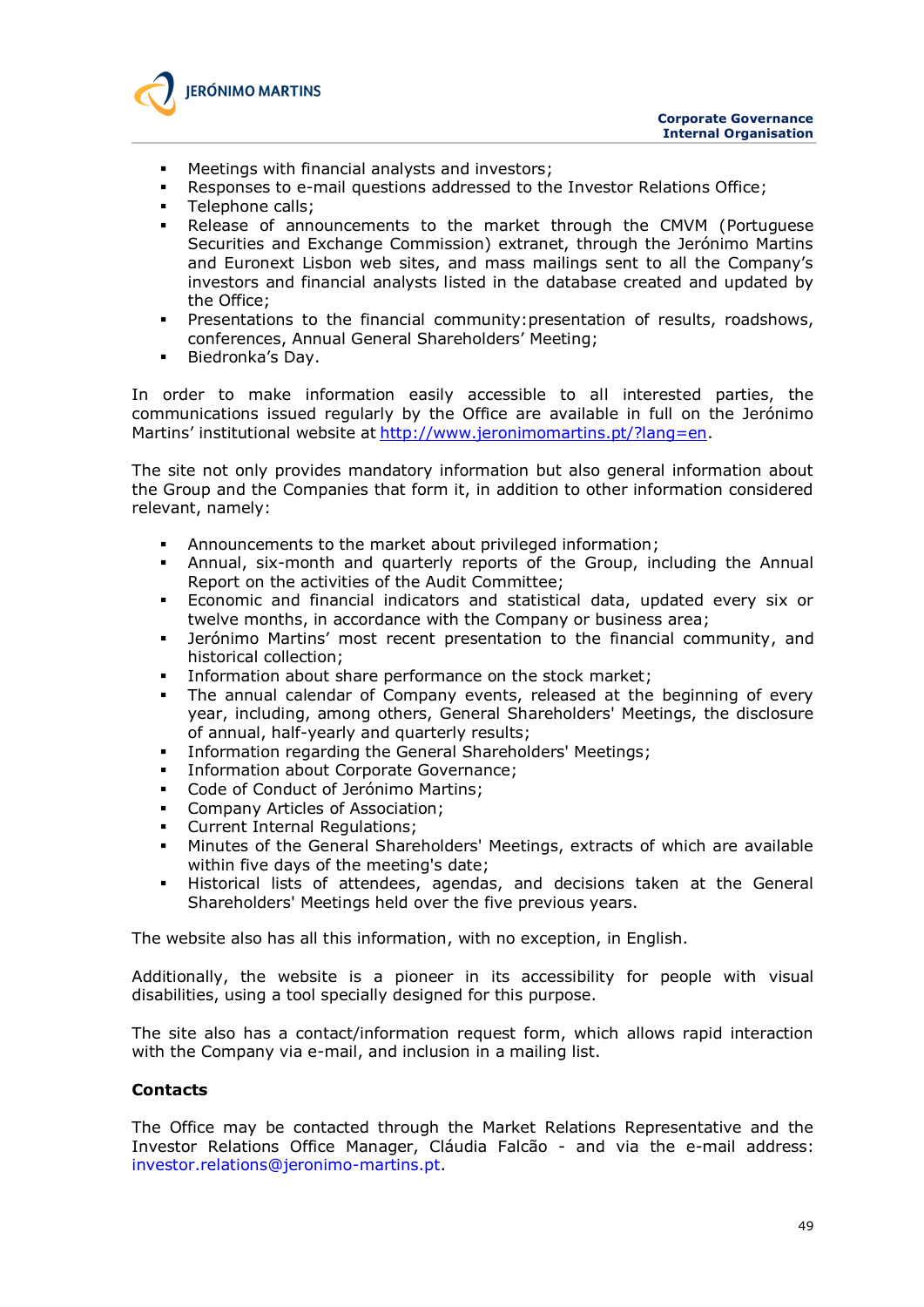

The main contact information for the Investor Relations Office is as follows:

Address: Rua Actor António Silva, n.º 7, 1649-033, Lisboa Telephone: +351 21 752 61 05

# **57. Market Liaison Officer**

The Jerónimo Martins' Market Relations Representative is the Investor Relations Office Manager, Cláudia Falcão.

## **58. Extent and Deadline for Replying to Requests for Information Received Throughout the Year or Pending from Preceding Years**

Within the scope of issues addressed to the Office, sent via email, or through telephone contact, during the course of 2014, the Investor Relations Office recorded 472 requests for information, the majority of which were given an immediate reply to or were responded to within an appropriate time for the type of request. At the end of the year there were no pending requests for information.

# **Subsection V Website**

## **59. Relevant Addresses**

The Company's institutional website is available in Portuguese and English and can be accessed using the following address

http://www.jeronimomartins.pt/?lang=en

# **60. Place Where Information on The Firm, Public Company Status, Headquarters, and Other Details Referred to in Article 171 of the Commercial Companies Code is Available**

Information concerning Article 171 of the Commercial Companies Code is available on the Jerónimo Martins institutional website through the following link:

http://www.jeronimomartins.pt/o-grupo/contactos-corporativos.aspx?lang=en

# **61. Place Where the Articles of Association and Regulations on the Functioning of the Boards and/or Committees are Available**

The Articles of association and regulations on the functioning of the boards and/or committees are available on the Jerónimo Martins institutional website through the following link:

http://www.jeronimomartins.pt/investidor/governo-da-sociedade.aspx?lang=en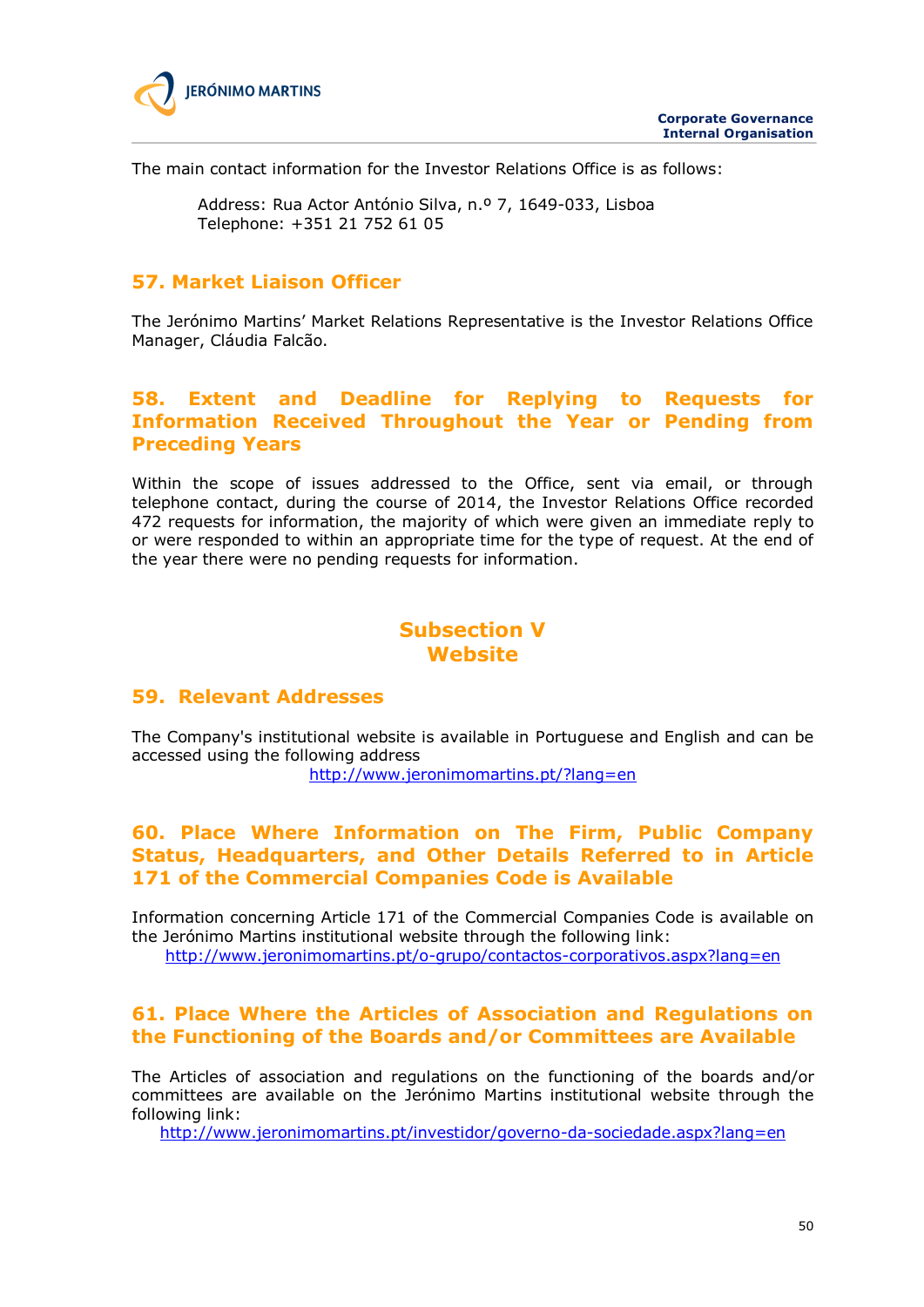# **62. Place Where Information is Available on the Names of the Corporate Boards' Members, the Market Liaison Officer, the Investor Assistance Office, Respective Functions and Contact Details**

The names of the corporate boards' members, the market liaison officer, the investor assistance office, respective functions and contact details are available on the Jerónimo Martins institutional website through the following links:

http://www.jeronimomartins.pt/investidor/governo-da-sociedade.aspx?lang=en http://www.jeronimomartins.pt/investidor.aspx?lang=en

# **63. Place Where the Documents Relating to Financial Accounts Reporting are Available, and the Half-Yearly Calendar on Company Events Published at the Beginning of Every Six Months**

The place where the documents relating to financial accounts reporting are available that, and where the half-yearly calendar on company events published at the beginning of every six months is the Jerónimo Martins institutional website through the following link:

http://www.jeronimomartins.pt/investidor.aspx?lang=en

# **64. Place Where the Notice Convening the General Meeting and All the Preparatory and Subsequent Information Related Thereto is Disclosed**

The place where the notice convening the general meeting and all the preparatory and subsequent information related thereto is disclosed is the Jerónimo Martins institutional website through the following link:

http://www.jeronimomartins.pt/investidor/assembleia-geral.aspx?lang=en

# **65. Place Where the Historical Archive on the Resolutions Passed at the Company's General Meetings, Share Capital and Voting Results Relating to the Preceding Three Years are Available**

The place where the historical archive on the resolutions passed at the Company's General Meetings, share capital and voting results relating to the preceding three years are available is the Jerónimo Martins institutional website through the following link:

http://www.jeronimomartins.pt/investidor/assembleia-geral.aspx?lang=en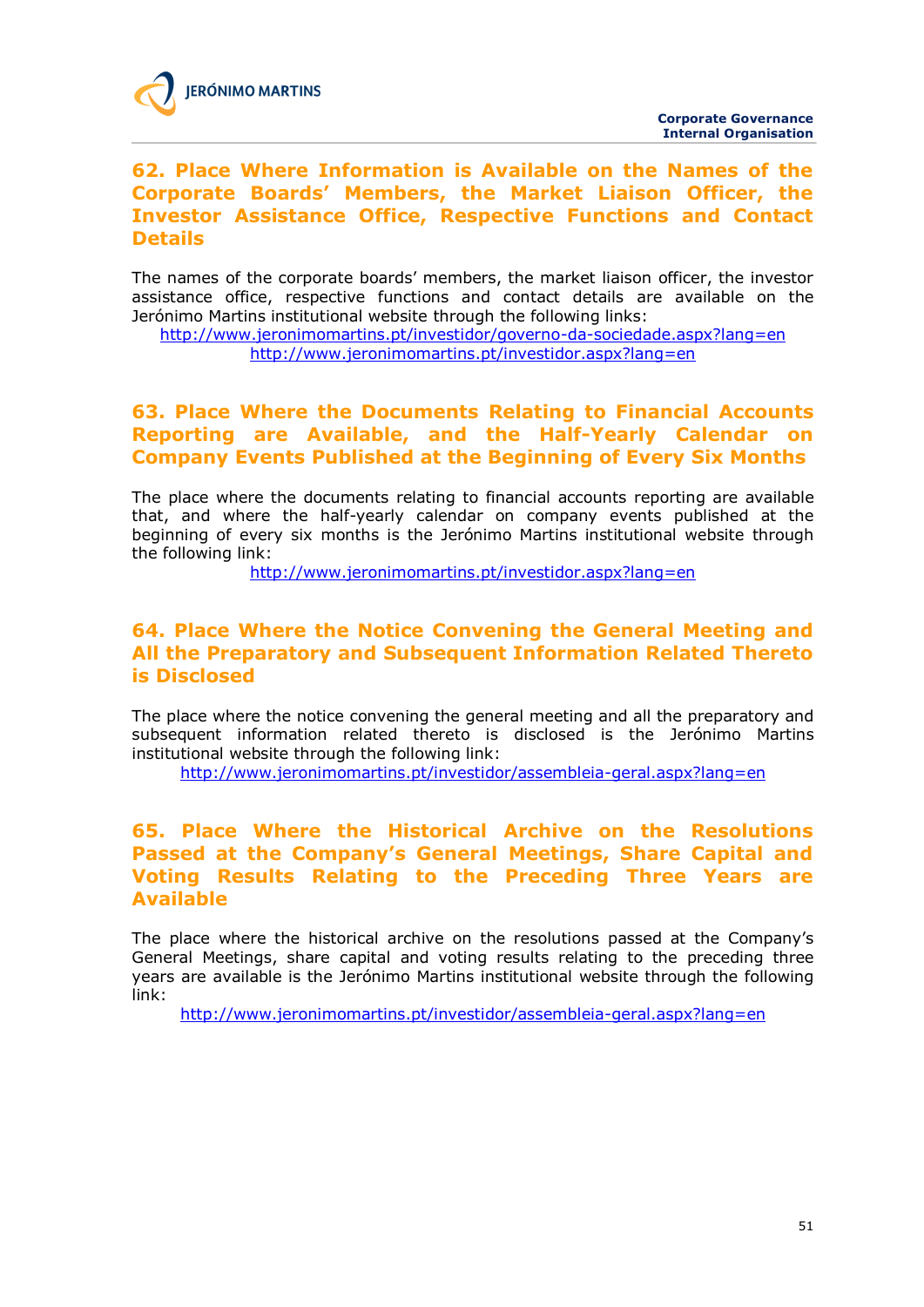

# **Section D REMUNERATION**

# **Subsection I Power to Establish**

# **66. Details of the Powers for Establishing the Remuneration of Corporate Bodies and Directors of the Company**

Within the terms of Article Twenty Nine of the Company's Articles of Association, the remuneration of the Statutory Bodies is set by the Shareholder's Meeting, or by a committee nominated by the latter. Within the scope of the latter possibility, the shareholders of Jerónimo Martins decided to nominate the Remuneration Committee to set the remuneration of the members of the statutory bodies.

The Remuneration Committee is elected for a three year term, being the present term comprised between years 2013-2015.

The remuneration of the Company's management is decided by the respective board.

# **Subsection II Remuneration Committee**

# **67. Composition of the Remuneration Committee, Including Details of Persons Recruited to Provide Services to Said Committee, and Statement on the Independence of Each Member**

At the General Shareholders' Meeting held on 10 April 2013 Arlindo do Amaral (Chairman), José Queiroz Lopes Raimundo and Soledade Carvalho Duarte were elected to this committee, for the term in force.

None of the members of the Remuneration Committee is a member of the Board of Directors of the Company, or has a spouse, family member or relative in such a position, nor do they have relationships with the members of the Board of Directors that may affect their impartiality in the performance of their duties.

On 10 April 2014, José Queiroz Lopes Raimundo resigned as member of this Committee and the position remains vacant.

During 2014 the Remuneration Committee did not consider it necessary to contract services to support it in the performance of its duties.

## **68. Knowledge and Experience in Remuneration Policy Issues by Members of the Remuneration Committee**

The members of this Committee have extensive knowledge and experience in management and remuneration policy, which gives them the necessary skills to perform their duties adequately and effectively.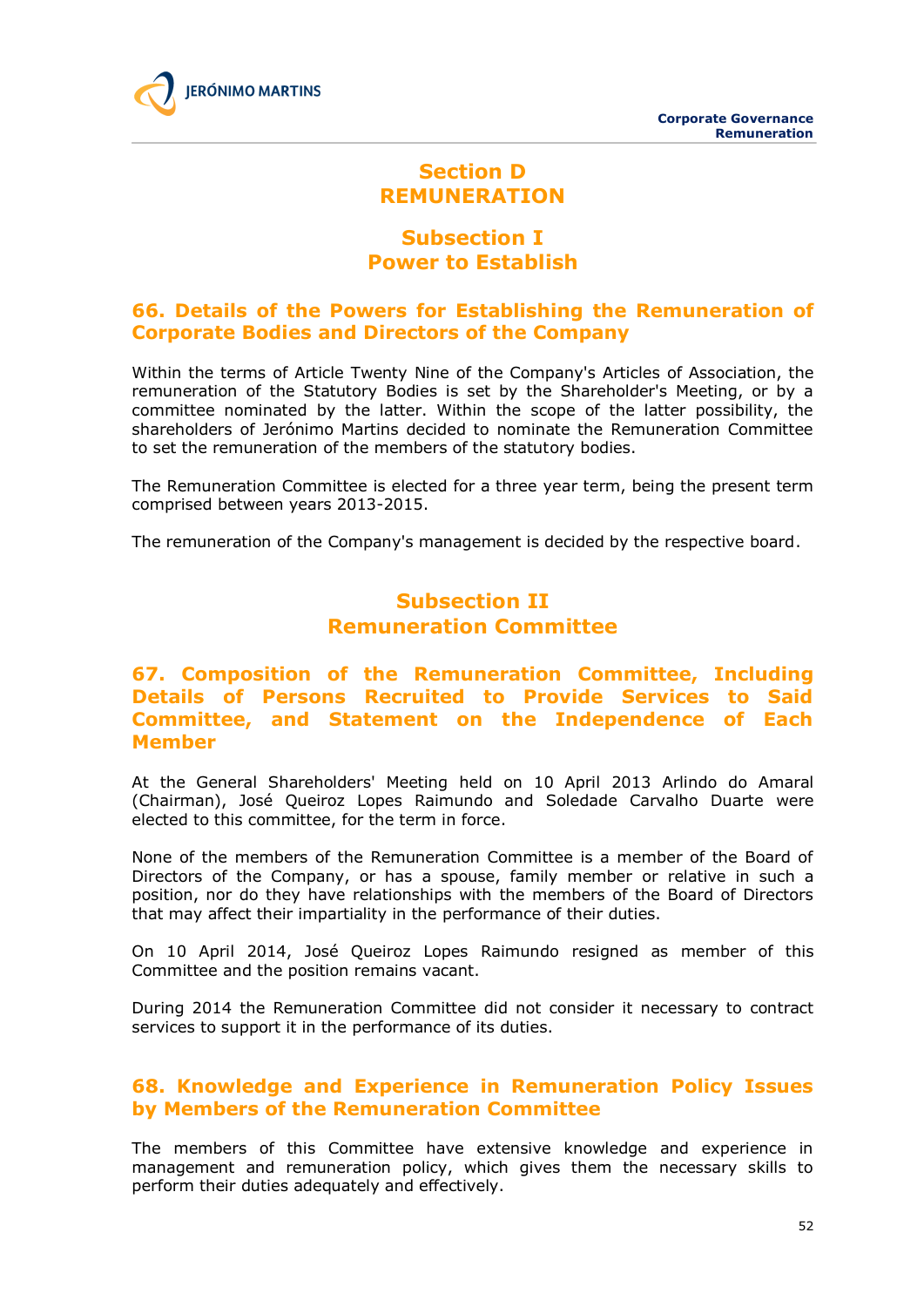



Arlindo do Amaral has a Law degree from Lisbon Law School of University of Lisbon, having worked for more than thirty years in Fima Lever Iglo Group in the area of human resources management, having namely acted as Human Resources Manager, Remuneration Officer, and Human Resources Director.

Soledade Carvalho Duarte has a degree in Human Resources Management and Labor Psychology by ISLA/ESOCT, working since 1986 in the Executive Search area, having been responsible for the deployment of the Executive Assessment business line in Portugal. She developed several processes for the selection and the hiring of executives and senior management in different areas of activity. She was distinguished as Practice Leader in the Automotive and Health Care sector.

José Queiroz Lopes Raimundo has a Law degree from Lisbon Law School of University of Lisbon. During his professional career he attended several Financial Management and Marketing trainings, having acted as legal counsel and advisor to several companies in economic and financial matters. He acted as member of the Board of Directors of the following companies: Espírito Santo – Sociedade de Investimentos, S.A. (March 1986 to July 1992), Gesfinc – Espírito Santo Estudos Financeiros e de Mercados de Capitais, S.A. (September 1992 to September 2000), Esumédica – Prestação de Cuidados Médicos, S.A. (September 1994 to September 2000), Companhia de Seguros Tranquilidade, S.A. (January 1990 to September 2000), and as Chairman of the General Shareholders' Meeting of Carrefour (Portugal) – Sociedade de Exploração de Hipermercados, S.A. (August 1987 to June 2001).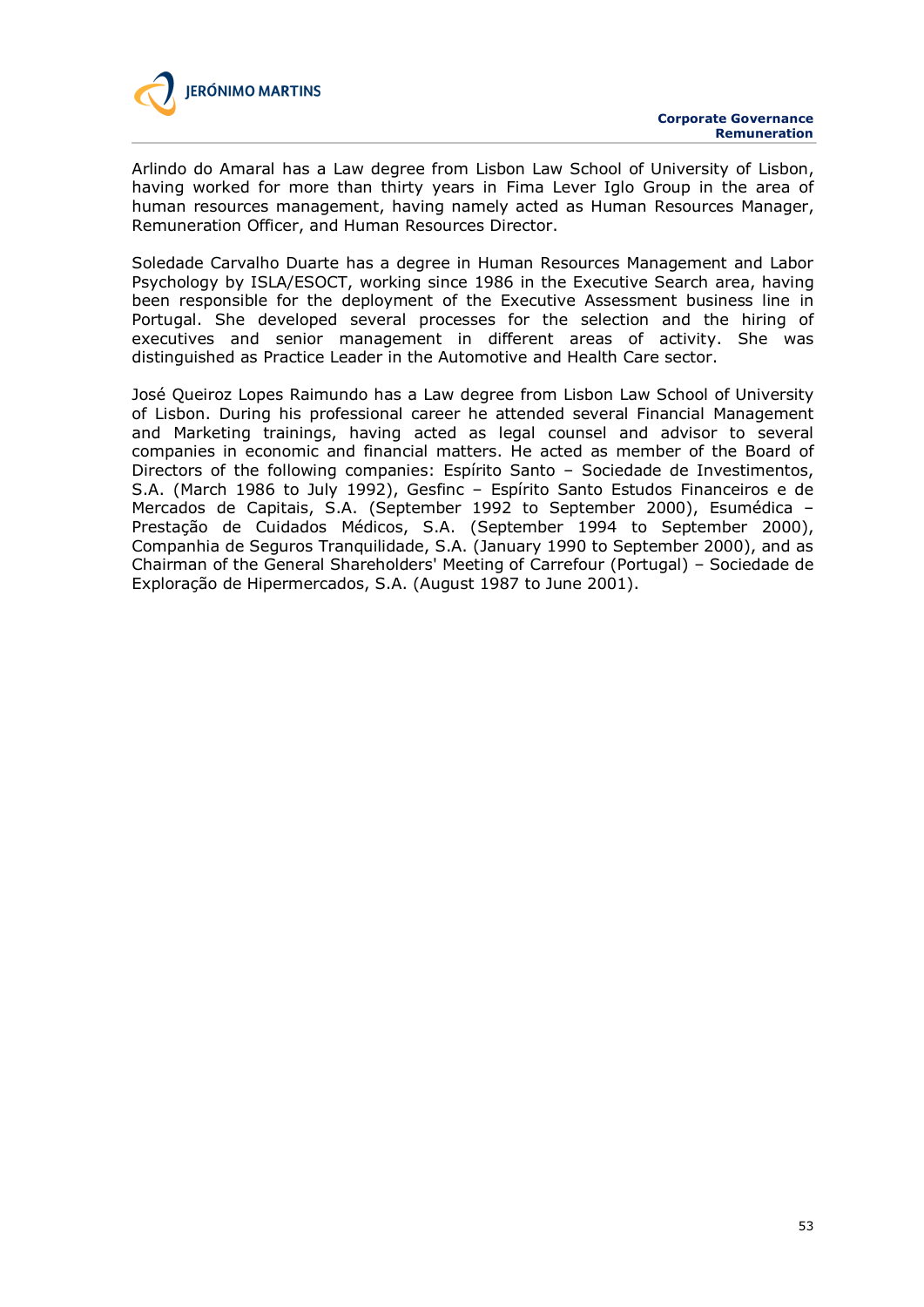

# **Subsection III Remuneration Structure**

# **69. Description of the Remuneration Policy of the Board of Directors and of the Supervisory Board**

The Remuneration Committee was of the opinion that there was no justification for major changes to the basic principles that have been the core of the Corporate Bodies Remuneration Policy, which should continue having in attention the current legal and recomendatory framework, as well as the organizational model adopted by the Board of Directors, pursuant to the election of the respective members for the 2013-2015 period.

With respect to the organization of the Board of Directors, the Remuneration Committee has especially taken into account the following characteristics:

- The existence of a Chief Executive Officer with delegated duties regarding the day-to-day management of the Company, as well as of a Director or Directors to whom the Board have entrusted or may entrust special duties;
- The participation of Non-Executive Directors in Specialized Committees, who are therefore called to devote increased time to Company's affairs.

Considering the said organizational model the Remuneration Committee understands that there are no grounds justifying any major changes in the principles that have been adopted as to the Corporate Bodies Remuneration Policy. It should, nevertheless, be taken into account the fact that there exists accumulation of duties in Pedro Soares dos Santos as CEO and Chairman of the Board of Directors.

The remuneration of Directors with executive duties continues to comprise a fixed and a variable component, that together guarantee a more competitive remuneration in the market and which also serves as a motivating element for high individual and collective performance, allowing ambitious targets for accelerated growth and the appropriate shareholders remuneration to be set and achieved.

Annually, by proposal of the Chairman of the Board of Directors, the variable component is fixed by the Remuneration Committee, taking into account the expected contribution of Executive Directors to results, shareholder value creation (EVA), evolution of share prices, the work carried out during the preceding financial year, the degree of achievement of the projects integrated on the Group's Strategic Scorecard, as well as the criteria applied in the attribution of variable remuneration to the remaining Managers.

The Remuneration Policy continues seeking to reward the Executive Directors for the sustained performance of the Company in the long term, and the safeguarding of the interests of the company and shareholders within this period of time. For this reason, the variable component takes into account the contribution of the Executive Directors to the conduct of business through: 1) the achievement of EVA objectives set out in the Medium and Long Term Plan approved by the Board of Directors; 2) the development of the share price; 3) the implementation of a series of projects across the Group's Companies, which, having been identified by the Board of Directors as essential to ensure future competitiveness, have a time scale that may exceed one calendar year, being the Executive Directors responsible for each compliance stage, in the scope of their duties.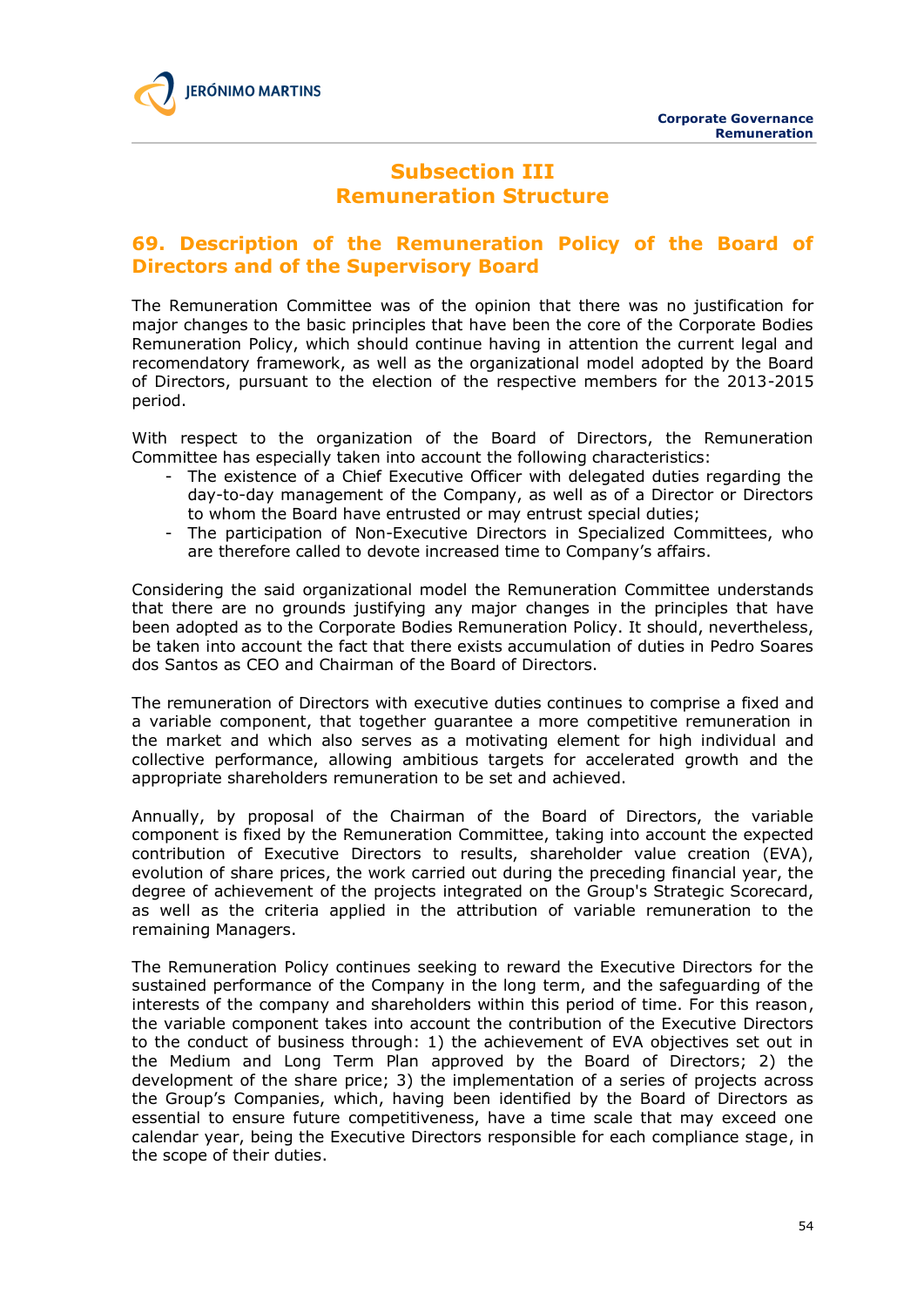

The variable remuneration is, as already noted, dependent on predetermined criteria to be fixed at the start of each year by the Remuneration Committee, following a proposal from the Chairman of the Board of Directors, which take into consideration the Company's real growth, the wealth created for shareholders, and long-term sustainability.

Bearing in mind the contribution of the several countries and business areas where the Group operates to total turnover and consolidated results, the Remuneration Committee considers adequate that the payment of the fixed and variable components of remuneration to Directors with executive duties be split amongst the Company and its subsidiary companies where such Directors are also members of the management body, according with a ratio to be determined by this Committee.

As regards the deferral of part of the variable component of the remuneration, the Remuneration Committee conducted a study on the subject in 2011 without reaching a conclusion about the advantages or inconveniences of its adoption, considering that the manner in which the remuneration of the Executive Directors is structured is adequate and ensures full alignment of their interests with those of the Company in the long term. For the same reason, the Remuneration Committee deems unnecessary to determine the maximum potential amount, in aggregate and/or individual terms of remuneration to be paid to members of Corporate Bodies. Furthermore, the Committee considers that the Remuneration Policy of the Company is aligned with the remuneration practices of its counterparts within the PSI-20, bearing in mind the characteristics of the Company.

The Company did not enter into any contracts with its Directors which mitigate the risk inherent to the remuneration variability set by the Company, nor is the same aware that any such contracts have been entered into between its Directors and third parties.

The absence of a deferral period for the variable component makes it unnecessary to have mechanisms to prevent the execution of contracts by Executive Directors that subvert the rationale of variable remuneration.

The remuneration of the members of the Audit Committee as well as the remuneration of Directors with non-executive duties continues to comprise a fixed component only.

With respect to Directors with non-executive duties who are part of Specialized Committees (whether or not exclusively composed of Directors), the Remuneration Committee considered it appropriate to continue the attribution of meeting fees, bearing in mind that the duties performed within those Committees demand additional availability from the respective member Directors.

Similarly, with respect to Non-Executive Directors who take part of supervisory bodies of the Company's subsidiaries, bearing in mind that such duties arise from the exercise of their functions as Directors, the Remuneration Committee considered appropriate to attribute to them meeting fees.

As established by the Remuneration Committee in 2010, life and health insurance *fringe benefits* continued for Directors with executive duties.

The Statutory Auditor is remunerated in accordance with the auditing services agreement signed with the Jerónimo Martins Group, which covers almost all its subsidiaries. This remuneration shall be in line with market practices.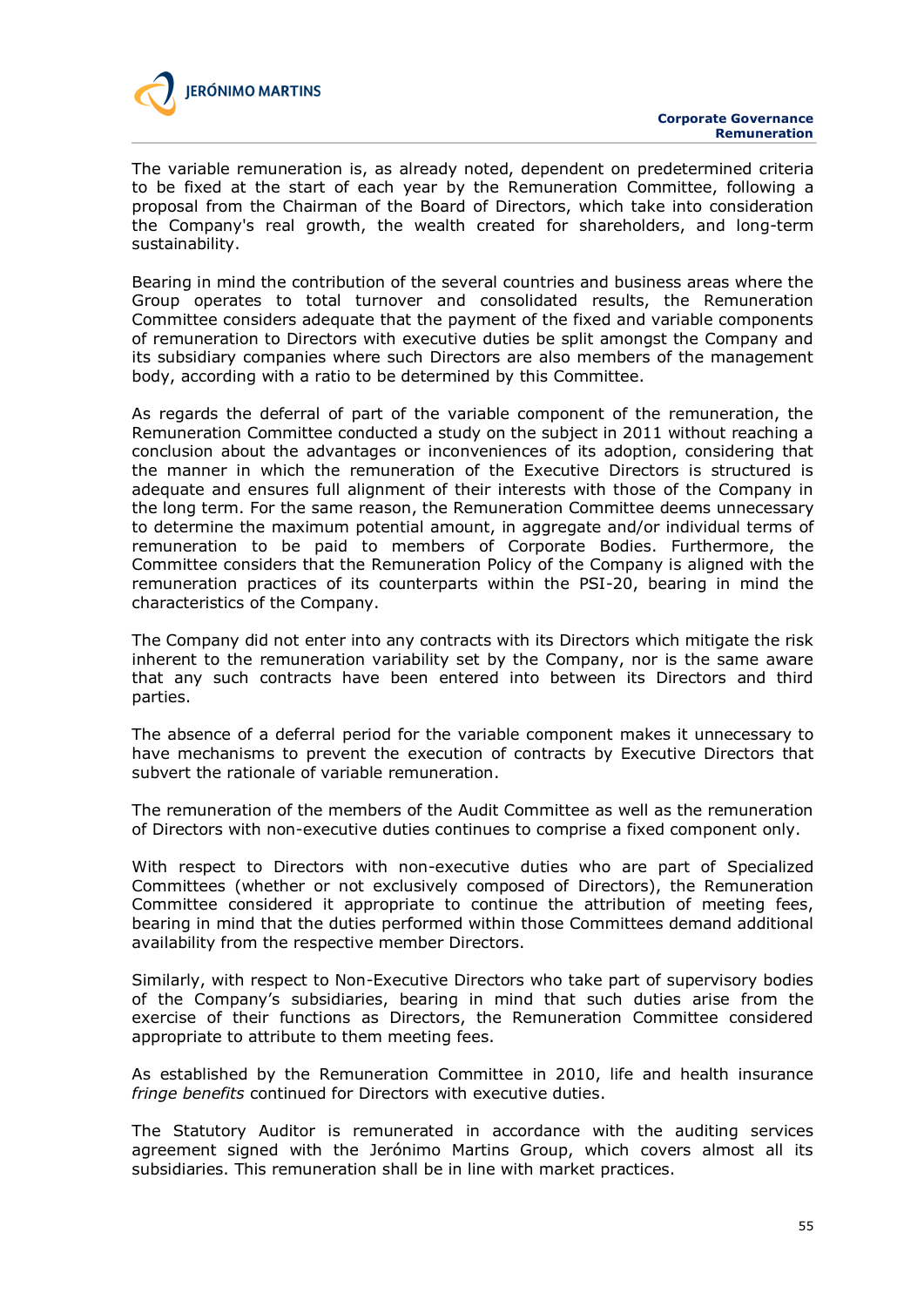

The Retirement Pension Plan for Executive Directors was approved at the 2005 Annual General Metting, which is described in point 76.

This remuneration policy was subject to discussion at the Annual General Shareholders' Meeting held last year.

## **70. Information on How Remuneration is Structured so as To Enable the Aligning of Interests of the Members of the Board of Directors With the Company's Long-Term Interests, As Well As How It Is Based on the Performance Assessment and How It Discourages Excessive Risk Taking**

As results from the Remuneration Policy described in point 69, remuneration is structured in a way that allows alignment between the interests of the Board Members with the long term interests of the Company.

The existence of fixed and variable components of remuneration, the fact that the variable remuneration is fixed depending on the verification of several objective factors, e.g., the real growth of the Company, the wealth created for shareholders, the implementation of projects across the Group's Companies which ensure the future competitiveness of businesses, and long term sustainability, cause that management's evaluation is made taking into attention the interests of the Company and its shareholders not only in the short term, but also in the middle and long term.

As referred in point 69, the Company did not enter into any contracts with its Directors which intend to mitigate the risk inherent to the variability of remuneration set by the Company.

## **71. Existence of Variable Remuneration Component and Information on Any Impact of the Performance Appraisal on This Component**

The remuneration of Directors with executive duties is comprised of a variable component depending, also, of a performance review. See point 69.

## **72. Deferred Payment of the Remuneration's Variable Component, and Specification of Relevant Deferral Period**

There is no deferred payment of the remuneration's variable component. See point 69.

## **73. Criteria Whereon the Allocation of Variable Remuneration on Shares is Based and Also on Maintaining Company Shares That The Executive Directors Have Had Access To, On the Possible Share Contracts (Hedging) or Risk Transfer Contracts, Corresponding Limit, and Its Relation to the Total Annual Remuneration Value**

The Company does not have any type of plan for attribution of shares to Directors and officers, as defined in no. 3 of Article 248-B of the Portuguese Securities Code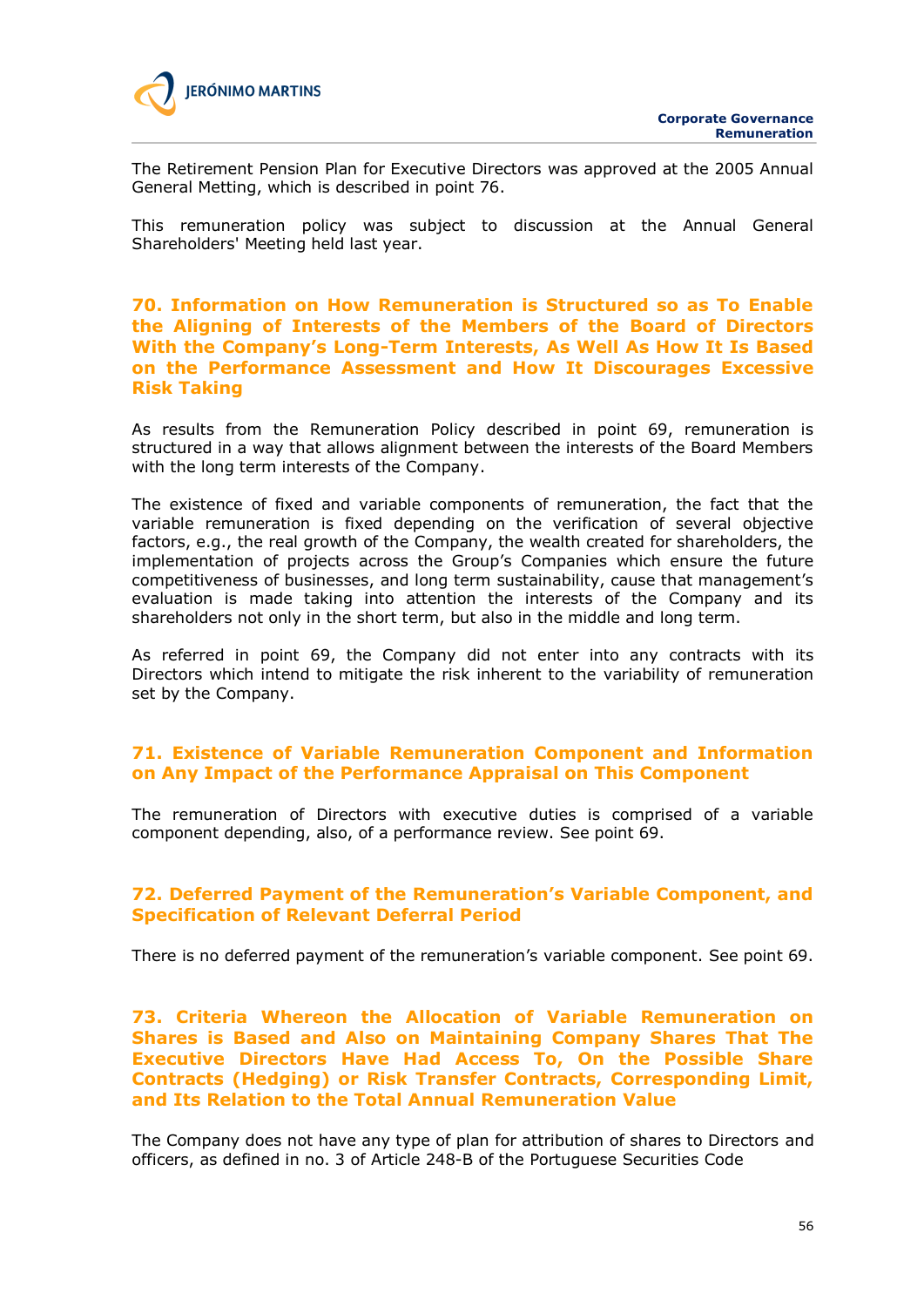## **74. Criteria Whereon the Allocation of Variable Remuneration on Options is Based and details of the Deferral Period**

The Company does not have any plan for the attribution of share purchase options to Directors and officers, as defined in no. 3 of Article 248-B of the Portuguese Securities Code

## **75. Key Factors and Grounds for Any Annual Bonus Schemes and Any Additional Non-Financial Benefits**

See points 69 to 71. Directors with executive duties receive also life and health insurance *fringe benefits*.

## **76. Key Characteristics of the Supplementary Pensions Schemes For Directors and Date When Said Schemes Were approved at the General Meeting, on an Individual Basis**

At the 2005 Annual General Meeting, a retirement pension plan for Executive Directors was approved.

It is a Defined Contribution Pension Plan, in which the value of the contribution is fixed in advance – the percentage of the monthly deduction for the Fund is currently 17.5% – the value of the benefits varying depending on the earnings obtained. The Remuneration Committee defines the contribution rate of the Company and the initial contribution.

Plan participants, as defined in the respective regulation, include the Executive Directors of the Company. Those who opt for the current Pension Plan will forego eligibility for the Alternative Pension Plan, by way of expressly and irrevocably waiving it.

The retirement date coincides with the day itself or the first day of the month following the month in which the Participant reaches normal retirement age, as established into the General Social Security Scheme. A Participant will be considered to be in a state of total and permanent invalidity if recognized as such by the Portuguese Social Security.

The pensionable salary is the gross monthly basic salary multiplied by 14 and divided by 12. To this fixed monthly amount is added, at the end of each calendar year, a variable amount comprising all the amounts received as variable remuneration.

As for the complementary pension or retirement systems, under the terms of current Regulations, Directors have the right to a Complementary Pension at retirement age, cumulatively, when they: i. are over 60 years old; ii. have performed executive functions; and iii. have performed the role of a Director for more than 10 years. This supplement was established in the 1996 Annual General Shareholders' Meeting and only those Directors that have not opted for the Retirement Pension Plan mentioned above may benefit from this supplement.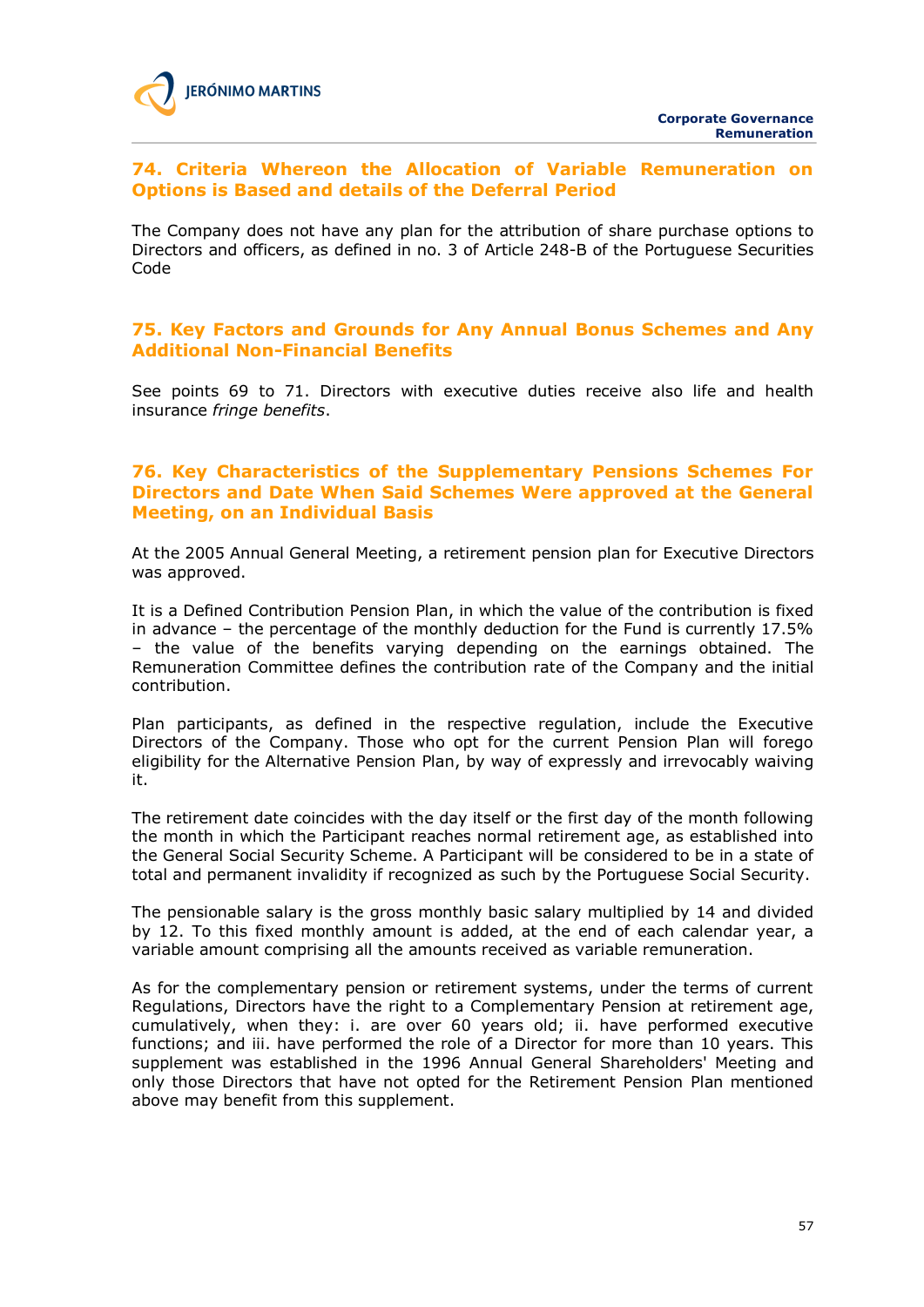

# **Subsection IV Remuneration Disclosure**

# **77. Details on the Amount Relating to the Annual Remuneration Paid as a Whole and Individually to Members of the Company's Board of Directors**

The remuneration of the members of the Board in 2014 totaled 1,712,337.52 euros, corresponding the total amount to fixed remuneration.

In the chart below reference is made to the remuneration paid individually to the Members of the Board of Directors:

| <b>Director</b>                               | <b>Remuneration Paid</b>        |                                           |  |  |
|-----------------------------------------------|---------------------------------|-------------------------------------------|--|--|
|                                               | <b>Fixed Component</b><br>(EUR) | <b>Variable</b><br><b>Component (EUR)</b> |  |  |
| Pedro Soares dos Santos                       | 259,087.56*                     |                                           |  |  |
| Alan Johnson                                  | 493,500.00**                    |                                           |  |  |
| Andrzej Szlezak                               | 63,000.00                       |                                           |  |  |
| António Pedro de Carvalho Viana-Baptista **** | 66,000.00                       |                                           |  |  |
| Francisco Seixas da Costa                     | 63,000.00                       |                                           |  |  |
| Hans Eggerstedt****                           | 76,000.00                       |                                           |  |  |
| José Soares dos Santos                        | 575,749.96***                   |                                           |  |  |
| Nicolaas Pronk                                | 50,000.00                       |                                           |  |  |
| Sérgio Tavares Rebelo****                     | 66,000,00                       |                                           |  |  |

\* Includes contributions in the financial year to the Retirement Pension Plan, in the amount of EUR 38.587,56.

\*\* Includes contributions in the financial year to the Retirement Pension Plan, in the amount of EUR 73.500,00.

\*\*\* Includes contributions in the financial year to the Retirement Pension Plan, in the amount of EUR 85.749,96.

\*\*\*\* Member of the Company's Supervisory Board; See Point 81.

# **78. Amounts paid, For Any Reason, By Other Companies in a Control or Group Relationship, or are Subject to a Common Control**

Additionally to the amounts referred to in point 77, amounts were paid by other companies in a control or group relationship or subject to a common control to Directors during 2014 totalling EUR 487.444,66, as shown in the chart below:

| <b>Director</b>              | <b>Amounts Paid</b>          |                                 |  |
|------------------------------|------------------------------|---------------------------------|--|
|                              | <b>Fixed Component (EUR)</b> | <b>Variable Component (EUR)</b> |  |
| Pedro Soares dos Santos*     | 409,500,00                   | $\overline{\phantom{a}}$        |  |
| Francisco Seixas da Costa ** | 27.972.33                    | $\overline{\phantom{a}}$        |  |
| Hans Eggerstedt**            | 27.972.33                    | $\overline{\phantom{a}}$        |  |
| Andrzej Szlezak**            | 22,000.00                    | $\overline{\phantom{0}}$        |  |

\* For exercise of management duties.

\*\* For exercise of functions in supervisory board.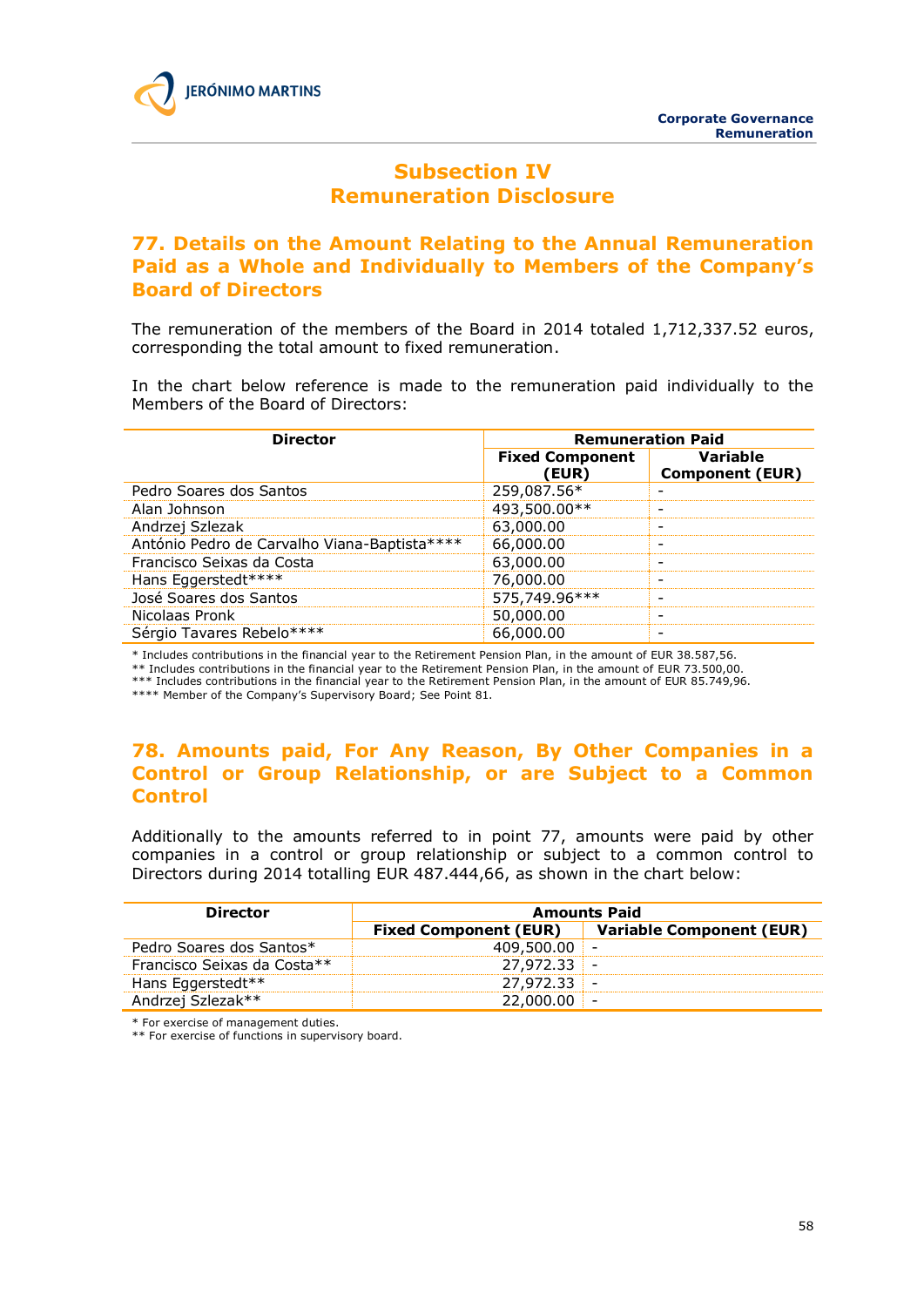## **79. Remuneration Paid in the Form of Profit-Sharing and/or Bonus Payments and The Reasons For Said Bonuses or Profit Sharing Being Awarded**

The Company did not pay to Directors any remuneration in the form of profit-sharing or bonuses.

# **80. Compensation Paid or Owed to Former Executive Directors Concerning Contract Termination During the Financial Year**

No payment was made, nor there is any payment obligation whatsoever, in the event of termination of functions during the term of the Board of Directors.

# **81. Details of the Annual Remuneration Paid, as a Whole and Individually, to the Members of the Company's Supervisory Board**

The remuneration paid to the members of the Audit Committee, in such quality, as a whole was EUR 48,000.00, being referred in point 77 the remuneration paid individually to the members of the Audit Committee.

# **82. Details of the Remuneration of the Chairman of the Presiding Board to the General Meeting in the Year of Reference**

The Company did not pay remuneration to the Chairman of the Board of the General Shareholder's Meeting in the year of reference, considering what is referred in point 11.

# **Subsection V Agreements with Remuneration Implications**

## **83. Envisaged Contractual Restraints for Compensation Payable for the Unfair Dismissal**

There are no contractual restraints for the compensation payable in the event of dismissal of Directors without due cause. This matter is regulated by the applicable law.

## **84. Existence and Description of Agreements Between the Company and Members of the Board of Directors and Managers That Envisage Compensation in the Event of Resignation or Unfair Dismissal or Termination of Employment Following a Takeover Bid**

There are no agreements between the Company and members of the Managing Bodies, officers or employees that foresee indemnity payments in the event of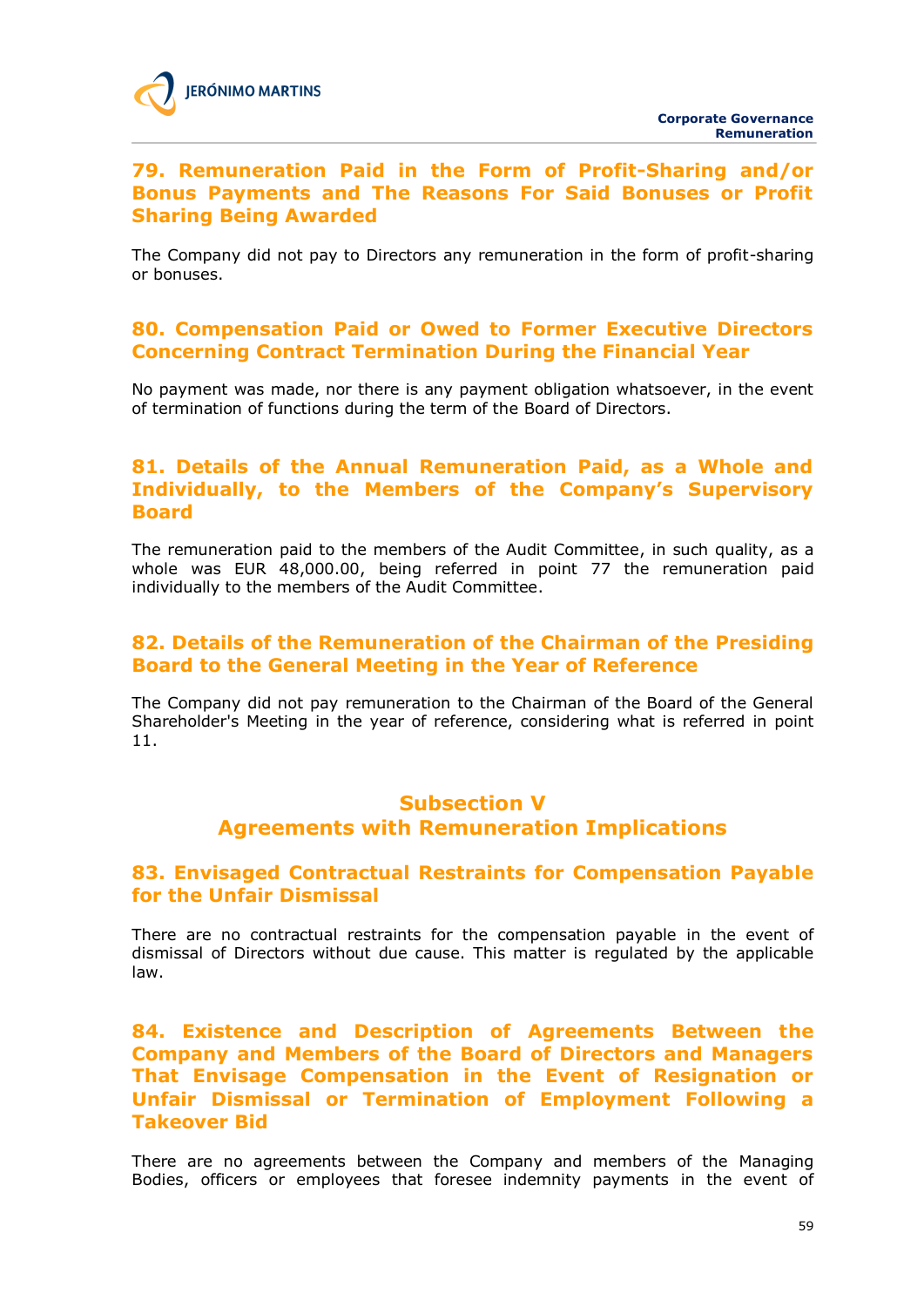

resignation, dismissal without due cause, or termination of the labour relationship as a consequence of change in the Company's control.

# **Subsection VI Share Allocation and/or Stock Option Plan**

## **85. Details of the Plan and the Number of Persons Included Therein**

The Company does not have any plan in force to attribute shares or options to acquire shares.

# **86. Characteristics of the Plan**

The Company does not have any plan in force to attribute shares or options to acquire shares.

# **87. Stock Option Plan for the Company Employees and Staff**

The Company does not have any plan in force to attribute options to acquire shares.

# **88. Control Mechanisms for a Possible Employee-Shareholder System**

There is no employee-shareholder system in the Company.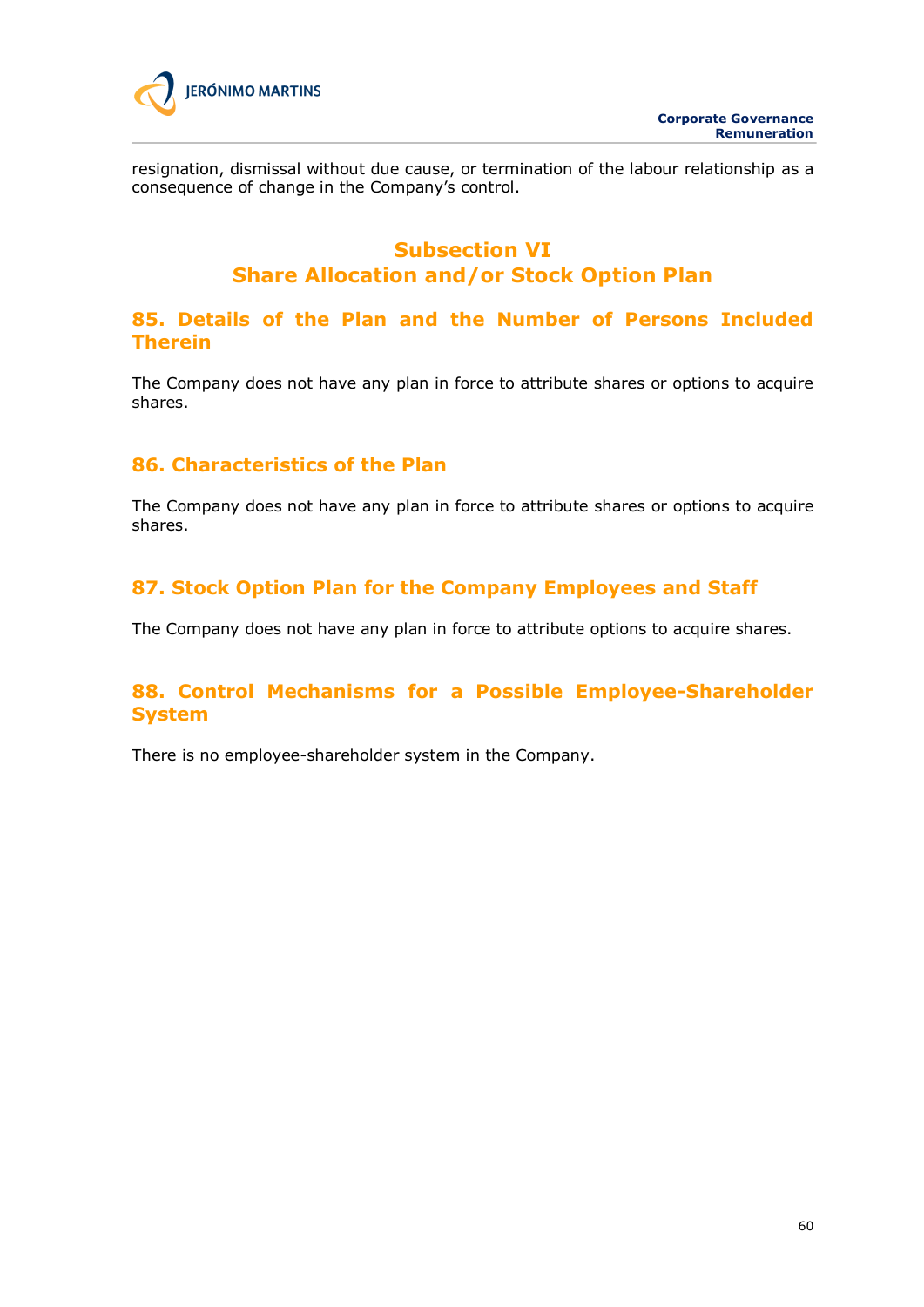# **Section E RELATED PARTY TRANSACTIONS**

# **Subsection I Control Mechanisms and Procedures**

## **89. Mechanisms Implemented by the Company For the Purpose of Controlling Transactions With Related Parties**

# **Business between the Company and the Members of the Board**

Any dealings that may exist between the Company and its Board members are subject to the provisions of Article 397 of the Commercial Companies Code, and may only be entered into if so authorised by a resolution of the Board of Directors, for which the interested Director cannot vote, and that authorisation must be preceded by a favourable opinion from the Audit Committee.

Taking into account the election of Andrzej Szlezak (partner in the firm of lawyers Sołtysiński Kawecki & Szlęzak (SK&S), one of the Jerónimo Martins Group's External Legal Counsels) for the position of Director of Jerónimo Martins for the term 2013- 2015, the Board of Directors authorized since 2013, within the terms of paragraph 2 of Article 397 of the Commercial Companies Code and following the favourable opinion of the Audit Committee, the maintenance of the contract between the Companies and its subsidiaries and the above-mentioned firm for the provision of legal services.

## **Business between the Company and Other Related Parties**

The Board of Directors adopted the procedure and criteria approved by the Audit Committee in the scope of business with other related parties. See point 91.

# **90. Details of Transactions That Were Subject To Control in the Year of Reference**

In 2014 there were no transactions subject to control.

# **91. Description of Procedures and Criteria Applicable to the Supervisory Body When Same Provides Preliminary Assessment of the Business to be Carried Out Between the Company and Holders of Qualifying Holdings**

As mentioned on point 10 ("Significant Business Relationships between Holders of Qualifying Holdings and the Company"), no business was carried out by the Company with the shareholders with Qualifying Holdings or entities in any type of relationship with the owners of such holdings, outside of normal market conditions.

In this regard, it should be noted that in terms of procedure the Audit Committee, according to its regulations, is responsible for issuing prior opinion on transactions of significant importance between the Company and its shareholders with qualifying holdings – or entities with them related under the terms of Article 20, no. 1 of the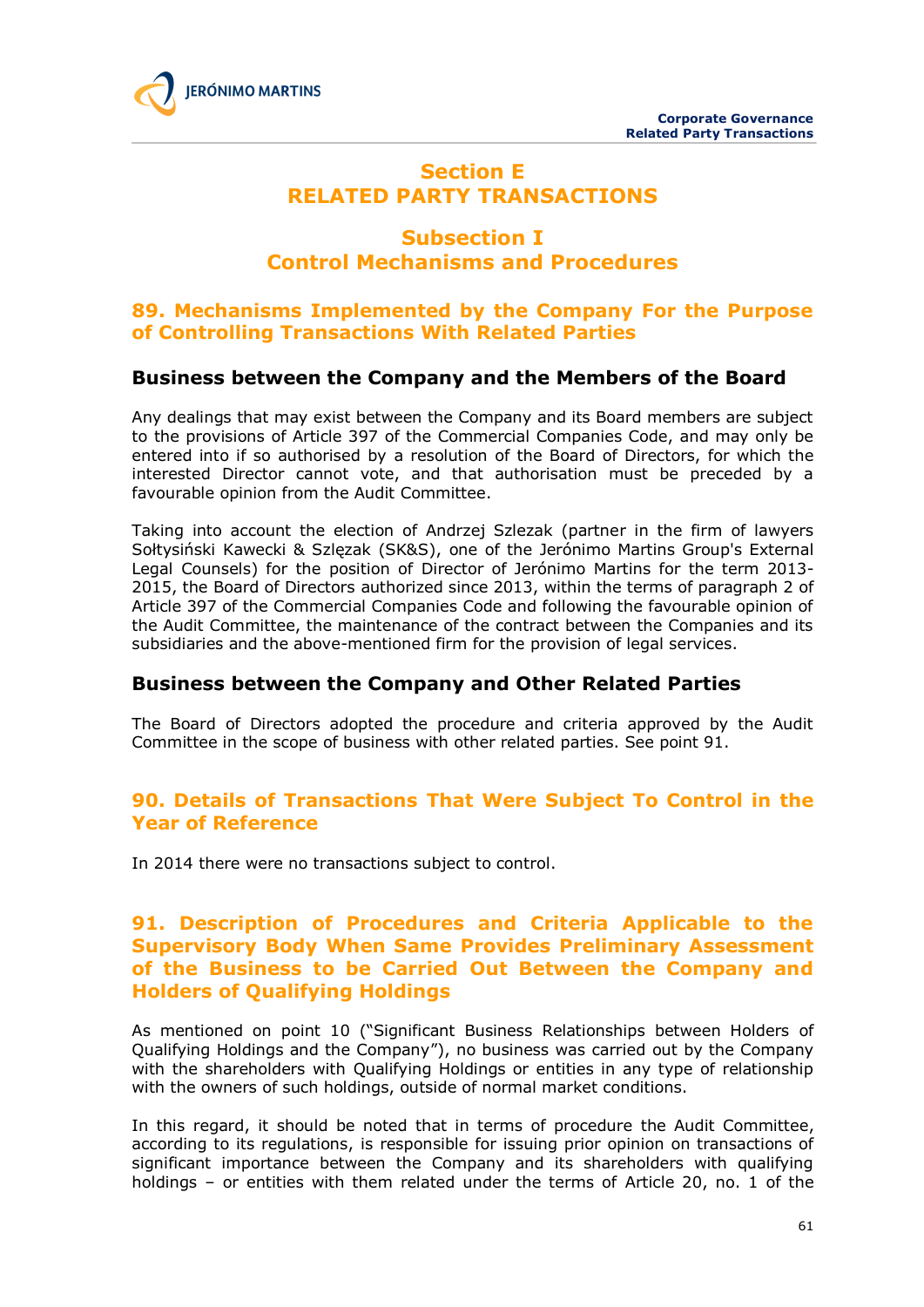

Portuguese Securities Code –, establishing the procedures and criteria necessary to define the level of significant importance.

The Audit Committee approved the procedure and criteria applicable to these situtations.

Thus deals between the Company or Companies within Jerónimo Martins Group and shareholders with a qualifying holding or entities with which the same are linked, shall be subject to the assessment and prior opinion of the Audit Committee, whenever one of the following criteria is fulfilled:

- a) Having an amount equal to or higher than 3 million euros or 20% of the sales of the respective shareholder;
- b) Despite having an amount lower than the one resulting from the criteria mentioned in the previous paragraph, the addition of that amount to the amount of the previous deals concluded with the same shareholder with a qualifying holding, during the same fiscal year, equals or exceeds 5 million euros;
- c) Regardless of the amount, they may cause a material impact on the Company's name concerning its independence in the relationships with shareholders with qualifying holdings.

# **Subsection II Data on Business Deals**

## **92. Details of the Place Where the Financial Statements Including Information on Business Dealings With Related Parties Are Available, in Accordance With IAS 24**

The information concerning business dealings with related parties may be found on note 26 – Related Parties of Chapter III.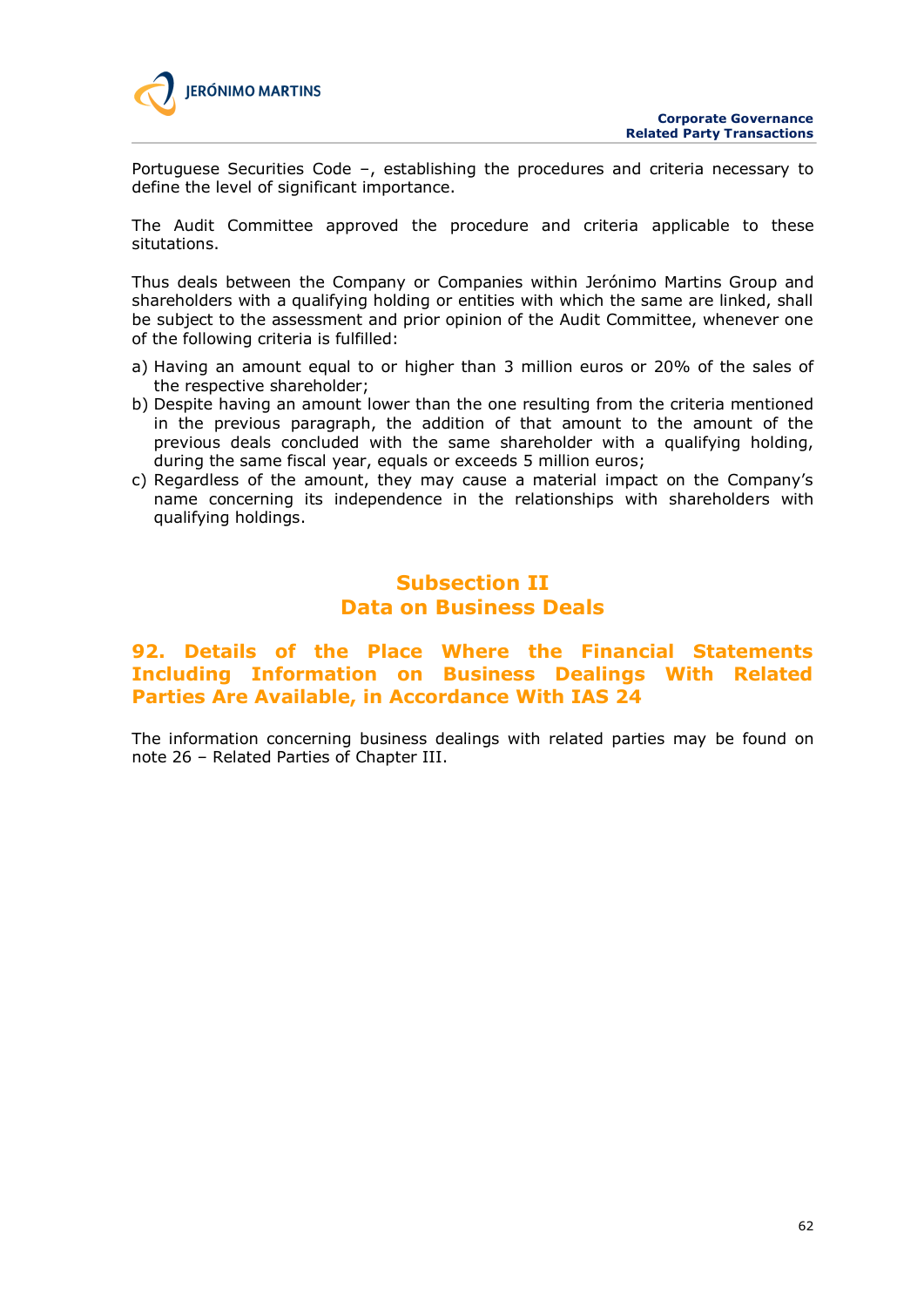# **PART II – CORPORATE GOVERNANCE ASSESSMENT**

# **1. Details of the Corporate Governance Code Adopted**

The Company adopted the Code of Corporate Governance of the CMVM which is published on the CMVM's web site at http://www.cmvm.pt/en/recomendacao/recomendacoes/Pages/default.aspx, having considered that the same ensures an adequate level of protection of its shareholders' interests, and company governance transparency.

The Company is also governed by its Code of Conduct, whose content is linked to corporate governance matters, and which may be consulted on its website. All of its Corporate Bodies are governed by regulations, which are documented and available on the Company's website at http://www.jeronimomartins.pt/?lang=en.

# **2. Analysis of Compliance with the Corporate Governance Code Adopted**

# **2.1. Statement of Compliance**

The Company complies in its essence with the Recommendations of the CMVM in the Corporate Governance Code of 2013. It is accepted, however, that there are some recommendations that were not adopted in their entirety as it is better explained below.

The following shows the breakdown of the recommendations contained in the Code of Corporate Governance of the CMVM that were adopted, partially adopted, not adopted and not applicable, as well as reference to the text of the Report where the compliance or justification for not adopting or partially adopting these recommendations may be found.

| <b>RECOMMENDATION</b> | <b>STATUS REGARDING</b><br><b>THE ADOPTION</b> | <b>REFERRAL TO THE CGR TEXT</b>                                                               |  |  |  |
|-----------------------|------------------------------------------------|-----------------------------------------------------------------------------------------------|--|--|--|
|                       | <b>I. VOTING AND CORPORATE CONTROL</b>         |                                                                                               |  |  |  |
| I.1                   | Adopted                                        | Part I, Section B, Sub-section I, point<br>12                                                 |  |  |  |
| I.2                   | Adopted                                        | Part I, Section B, Sub-section I, point<br>12                                                 |  |  |  |
| 1.3.                  | Adopted                                        | Part I, Section B, Sub-section I, point<br>12                                                 |  |  |  |
| I.4.                  | Adopted                                        | Part I, Section B, Sub-section I, point<br>13                                                 |  |  |  |
| I.5.                  | Adopted                                        | Part I, Section A, Sub-section I, points<br>4 and 5 and Section B, Sub-section I,<br>point 12 |  |  |  |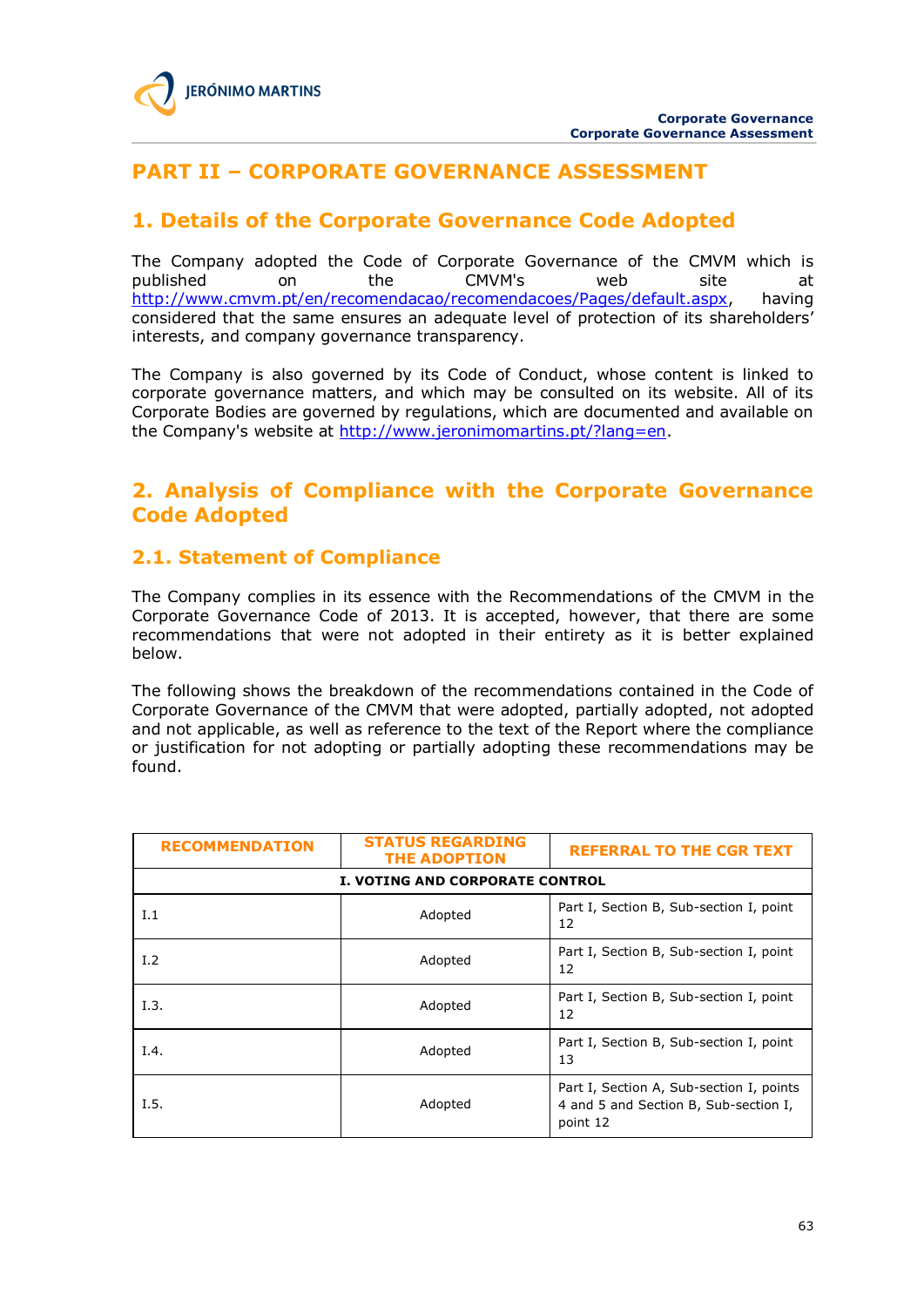

| <b>RECOMMENDATION</b> | <b>STATUS REGARDING</b><br>THE ADOPTION   | <b>REFERRAL TO THE CGR TEXT</b>                                                                                           |  |  |  |
|-----------------------|-------------------------------------------|---------------------------------------------------------------------------------------------------------------------------|--|--|--|
|                       | II. SUPERVISION, MANAGEMENT AND OVERSIGHT |                                                                                                                           |  |  |  |
|                       | II.1. Supervision and Management          |                                                                                                                           |  |  |  |
| II.1.1.               | Adopted                                   | Part I, Section B, Sub-section II,<br>points 21 and 28                                                                    |  |  |  |
| II.1.2.               | Adopted                                   | Part I, Section B, Sub-section II, point<br>21                                                                            |  |  |  |
| II.1.3.               | Not applicable                            |                                                                                                                           |  |  |  |
| II.1.4.               | Adopted                                   | Part I, Section B, Sub-section II,<br>points 24, 25, 29 and Section D, Sub-<br>section III, point 69                      |  |  |  |
| II.1.5.               | Adopted                                   | Parte I, Section C, Sub-section III,<br>points 50, 52 and 54                                                              |  |  |  |
| II.1.6.               | Adopted                                   | Part I, Section B, Sub-section II, point<br>18                                                                            |  |  |  |
| II.1.7.               | Adopted                                   | Part I, Section B, Sub-section II, point<br>18                                                                            |  |  |  |
| II.1.8.               | Adopted                                   | Part I, Section B, Sub-section II, point<br>21                                                                            |  |  |  |
| II.1.9.               | Not applicable                            |                                                                                                                           |  |  |  |
| II.1.10               | Adopted                                   | Part I, Section B, Sub-section II, point<br>21                                                                            |  |  |  |
|                       | II.2. Supervision                         |                                                                                                                           |  |  |  |
| II.2.1.               | Partially adopted                         | Part I, Section B, Sub-section II, point<br>19 and and Subsection III, points 32,<br>33, and Part II, point 2.1., sub. a) |  |  |  |
| II.2.2.               | Adopted                                   | Part I, Section B, Sub-section II, point<br>30                                                                            |  |  |  |
| II.2.3.               | Adopted                                   | Part I, Section B, Sub-section II, point<br>45                                                                            |  |  |  |
| II.2.4.               | Adopted                                   | Part I, Section B, Sub-section II, point<br>30 and Section C, Sub-section III,<br>point 52                                |  |  |  |
| II.2.5.               | Adopted                                   | Part I, Section B, Sub-section II, point<br>29 and Section C, Sub-section III,<br>point 50                                |  |  |  |
|                       | <b>II.3. Remuneration Setting</b>         |                                                                                                                           |  |  |  |
| II.3.1.               | Adopted                                   | Part I, Section D, Sub-section II, point<br>67                                                                            |  |  |  |
| II.3.2.               | Adopted                                   | Part I, Section D, Sub-section II, point<br>67                                                                            |  |  |  |
| II.3.3.               | Partially Adopted                         | Part I, Section D, Sub-section III,<br>point 69 and Part II, point 2.1, sub. b)                                           |  |  |  |
| II.3.4.               | Not applicable                            | Part I, Section D, Sub-section III,<br>points 73 and 74                                                                   |  |  |  |
| II.3.5.               | Adopted                                   | Part I, Section D, Sub-section III,<br>points 69 and 76                                                                   |  |  |  |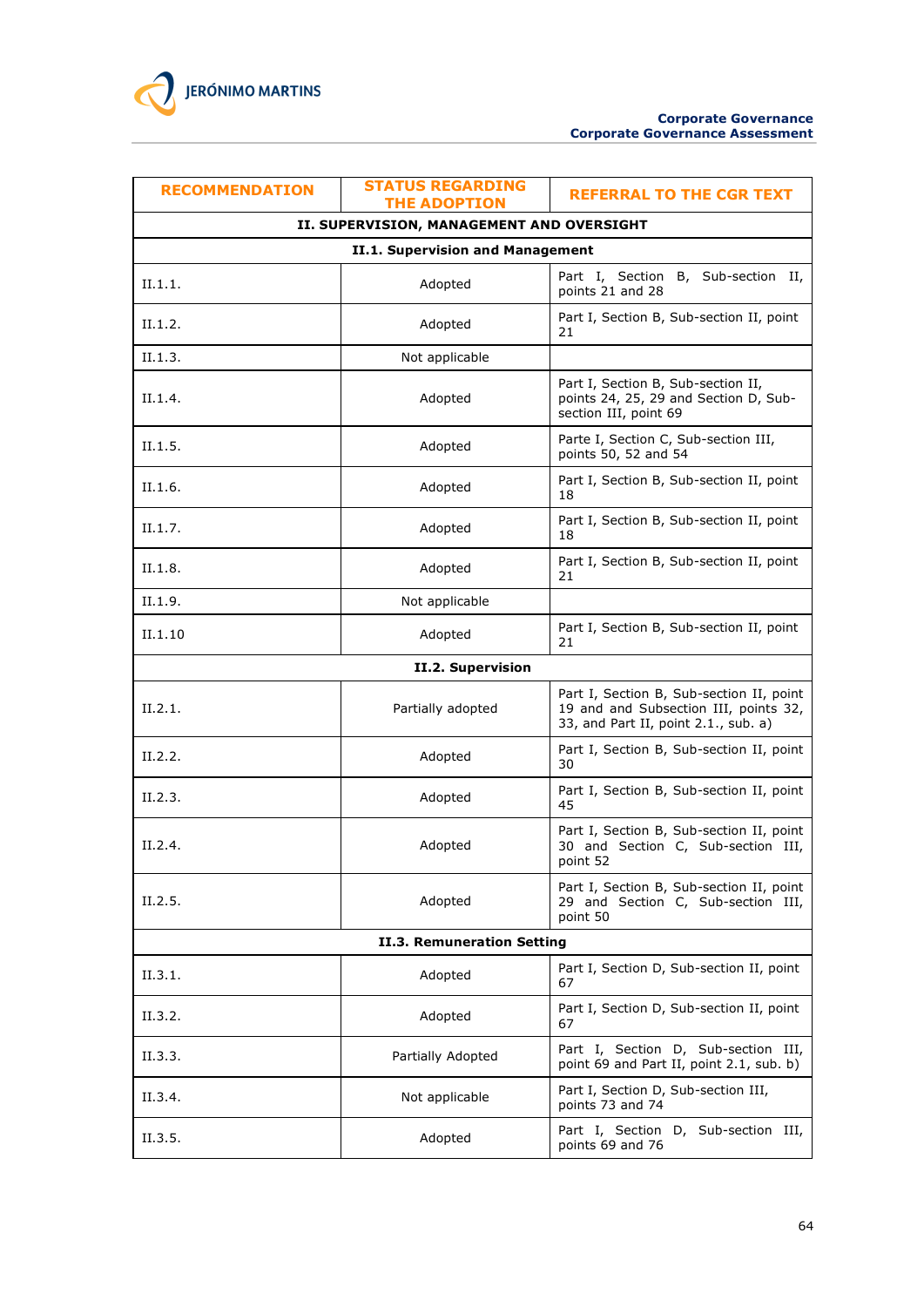

| <b>RECOMMENDATION</b>                                          | <b>STATUS REGARDING</b><br>THE ADOPTION | <b>REFERRAL TO THE CGR TEXT</b>                                                                                                               |  |  |
|----------------------------------------------------------------|-----------------------------------------|-----------------------------------------------------------------------------------------------------------------------------------------------|--|--|
|                                                                | <b>III. REMUNERATION</b>                |                                                                                                                                               |  |  |
| III.1.                                                         | Adopted                                 | Part I, Section D, Sub-section III,<br>point 69                                                                                               |  |  |
| III.2.                                                         | Adopted                                 | Part I, Section D, Sub-section III,<br>point 69 and Sub-section IV, points77,<br>78 and 79                                                    |  |  |
| III.3.                                                         | Not Adopted                             | Part I, Section D, Sub-section III,<br>point 69 and Part II, point 2.1. sub.s<br>b) and $c$ )                                                 |  |  |
| III.4.                                                         | Not Adopted                             | Part I, Section D, Sub-section III,<br>point 72 and Part II, point 2.1. sub. d)                                                               |  |  |
| III.5.                                                         | Adopted                                 | Part I, Section D, Sub-section III,<br>point 69                                                                                               |  |  |
| III.6.                                                         | Not applicable                          | Part I, Section D, Sub-section III,<br>points 69, 73 and 74                                                                                   |  |  |
| III.7.                                                         | Not applicable                          | Part I, Section D, Sub-section III,<br>points 69 and 74                                                                                       |  |  |
| III.8.                                                         | Adopted                                 | Part I, Section D, Sub-section III,<br>point 69, and Sub-section V, point 84                                                                  |  |  |
|                                                                | <b>IV. AUDITING</b>                     |                                                                                                                                               |  |  |
| IV.1.                                                          | Adopted                                 | Part I, Section B, Sub-section V, point<br>42                                                                                                 |  |  |
| IV.2.                                                          | Partially Adopted                       | Part I, Section B, Sub-section II, point<br>30, Sub-section III, point 37, Sub-<br>section V, point 46, and Part II, point<br>$2.1$ , sub. e) |  |  |
| IV.3.                                                          | Adopted                                 | Part I, Section B, Sub-section V, point<br>44                                                                                                 |  |  |
| <b>V. CONFLICTS OF INTEREST AND RELATED PARTY TRANSACTIONS</b> |                                         |                                                                                                                                               |  |  |
| V.1.                                                           | Adopted                                 | Part I, Section A, Sub-section II, point<br>10, Section E, Sub-section I, points 89<br>and 91                                                 |  |  |
| V.2.                                                           | Adopted                                 | Part I, Section E, Sub-section I, point<br>91                                                                                                 |  |  |
|                                                                | <b>VI. INFORMATION</b>                  |                                                                                                                                               |  |  |
| VI.1.                                                          | Adopted                                 | Part I, Section C, Sub-section IV, point<br>56 and Sub-section V, point 59                                                                    |  |  |
| VI.2.                                                          | Adopted                                 | Part I, Section C, Sub-section IV,<br>points 56 and 58                                                                                        |  |  |

In light of the text of the recommendations, the following recommendations, also referenced in the table above, were not fully complied with. The corresponding explanations are detailed below.